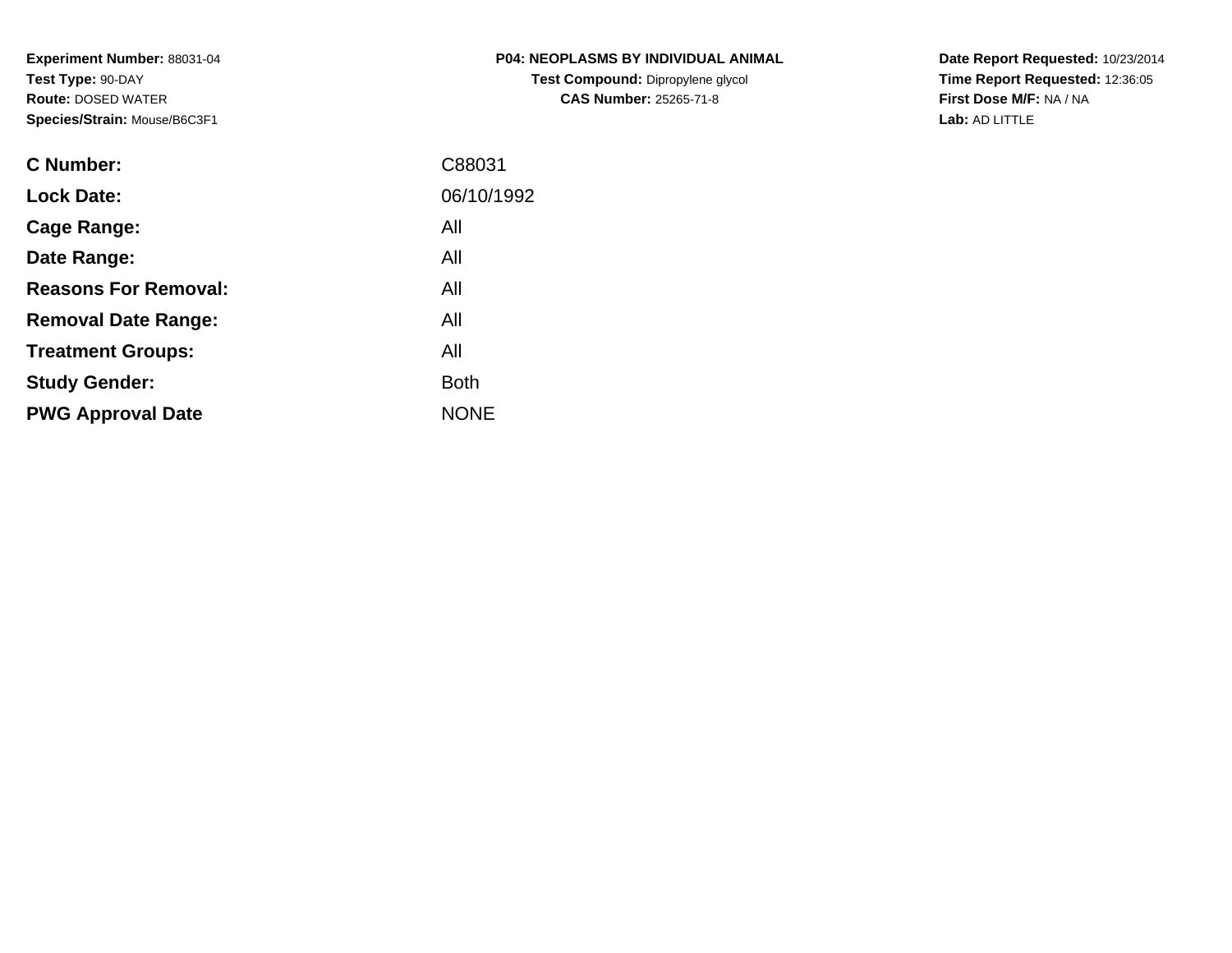**Experiment Number:** 88031-04**Test Type:** 90-DAY

**Route:** DOSED WATER

**Species/Strain:** Mouse/B6C3F1

#### **P04: NEOPLASMS BY INDIVIDUAL ANIMAL**

**Test Compound:** Dipropylene glycol

**CAS Number:** 25265-71-8

**Date Report Requested:** 10/23/2014**Time Report Requested:** 12:36:05**First Dose M/F:** NA / NA**Lab:** AD LITTLE

| <b>B6C3F1 Mouse Male</b><br><b>VEHICLE CONTROL</b>   | DAY ON TEST<br><b>ANIMAL ID</b> | $\boldsymbol{\theta}$<br>0<br>9<br>1<br>$\pmb{0}$<br>$\mathbf 0$<br>$\mathbf 0$<br>$\mathbf 0$ | $\boldsymbol{\theta}$<br>$\boldsymbol{\theta}$<br>9<br>1<br>$\mathbf 0$<br>$\Omega$<br>$\mathbf 0$<br>$\mathbf 0$ | 0<br>$\boldsymbol{\theta}$<br>9<br>1<br>$\mathbf 0$<br>$\mathbf 0$<br>$\mathbf 0$<br>$\,0\,$ | 0<br>0<br>9<br>1<br>$\Omega$<br>$\Omega$<br>$\mathbf 0$<br>0 | 0<br>$\boldsymbol{\theta}$<br>9<br>1<br>$\mathbf 0$<br>$\Omega$<br>0<br>$\pmb{0}$ | $\boldsymbol{\theta}$<br>$\boldsymbol{\theta}$<br>9<br>1<br>$\Omega$<br>$\Omega$<br>$\mathbf 0$<br>0 | 0<br>0<br>9<br>1<br>$\mathbf 0$<br>0<br>0<br>0 | 0<br>0<br>9<br>1<br>$\Omega$<br>$\Omega$<br>$\mathbf 0$<br>0 | $\boldsymbol{\theta}$<br>$\boldsymbol{\theta}$<br>9<br>1<br>$\mathbf 0$<br>$\mathbf 0$<br>$\mathbf 0$<br>0 | $\boldsymbol{\theta}$<br>0<br>9<br>$\boldsymbol{l}$<br>$\mathbf 0$<br>0<br>$\mathbf 0$<br>1 |                       |
|------------------------------------------------------|---------------------------------|------------------------------------------------------------------------------------------------|-------------------------------------------------------------------------------------------------------------------|----------------------------------------------------------------------------------------------|--------------------------------------------------------------|-----------------------------------------------------------------------------------|------------------------------------------------------------------------------------------------------|------------------------------------------------|--------------------------------------------------------------|------------------------------------------------------------------------------------------------------------|---------------------------------------------------------------------------------------------|-----------------------|
| <b>Alimentary System</b>                             |                                 | 1                                                                                              | $\mathfrak{p}$                                                                                                    | 3                                                                                            | 4                                                            | 5                                                                                 | 6                                                                                                    | $\overline{7}$                                 | 8                                                            | 9                                                                                                          | $\Omega$                                                                                    | <i><b>*TOTALS</b></i> |
|                                                      |                                 |                                                                                                |                                                                                                                   |                                                                                              |                                                              |                                                                                   |                                                                                                      |                                                |                                                              |                                                                                                            |                                                                                             |                       |
| Esophagus                                            |                                 | +                                                                                              | +                                                                                                                 | +                                                                                            | +                                                            | +                                                                                 | +                                                                                                    | +                                              | +                                                            | +                                                                                                          | +                                                                                           | 10                    |
| Gallbladder                                          |                                 | +                                                                                              | +                                                                                                                 | $\ddot{}$                                                                                    | +                                                            | +                                                                                 | +                                                                                                    | +                                              | +                                                            | +                                                                                                          | $\ddot{}$                                                                                   | 10                    |
| Intestine Large, Cecum                               |                                 | +                                                                                              | $\ddot{}$                                                                                                         | $\ddot{}$                                                                                    | $\ddot{}$                                                    | +                                                                                 | $\ddot{}$                                                                                            | $\ddot{}$                                      | $\ddot{}$                                                    | $\ddot{}$                                                                                                  | $\ddot{}$                                                                                   | 10                    |
| Intestine Large, Colon                               |                                 | +                                                                                              | +                                                                                                                 | +                                                                                            | $\ddot{}$                                                    | $\ddot{}$                                                                         | $\ddot{}$                                                                                            | $\ddot{}$                                      | $\ddot{}$                                                    | +                                                                                                          | $\ddot{}$                                                                                   | 10                    |
| Intestine Large, Rectum<br>Intestine Small, Duodenum |                                 | +                                                                                              | $\ddot{}$                                                                                                         | $\ddot{}$                                                                                    | $\ddot{}$                                                    | $\ddot{}$                                                                         | $\ddot{}$                                                                                            | $\ddot{}$                                      | $\ddot{}$                                                    | $\ddot{}$                                                                                                  | $\ddot{}$                                                                                   | 10<br>10              |
| Intestine Small, Ileum                               |                                 | +                                                                                              | $\ddot{}$                                                                                                         | $\ddot{}$                                                                                    | $\ddot{}$                                                    | $\ddot{}$                                                                         | $\ddot{}$                                                                                            | $\ddot{}$                                      | $\ddot{}$                                                    | $\ddot{}$                                                                                                  | $\ddot{}$<br>$\ddot{}$                                                                      | 10                    |
| Intestine Small, Jejunum                             |                                 | +<br>+                                                                                         | $\ddot{}$<br>$\ddot{}$                                                                                            | $\ddot{}$<br>$\ddot{}$                                                                       | $\ddot{}$<br>$\ddot{}$                                       | +<br>+                                                                            | $\ddot{}$<br>$\ddot{}$                                                                               | $\ddot{}$<br>$\ddot{}$                         | +<br>$\ddot{}$                                               | $\ddot{}$<br>$\ddot{}$                                                                                     | $\ddot{}$                                                                                   | 10                    |
| Liver                                                |                                 | $\ddot{}$                                                                                      | $\ddot{}$                                                                                                         | $\ddot{}$                                                                                    | $+$                                                          | $\ddot{}$                                                                         | $+$                                                                                                  | $+$                                            | $\ddot{}$                                                    | $+$                                                                                                        | $\ddot{}$                                                                                   | 10                    |
| Pancreas                                             |                                 | +                                                                                              | +                                                                                                                 | +                                                                                            | +                                                            | +                                                                                 | $\ddot{}$                                                                                            | $\ddot{}$                                      | +                                                            | +                                                                                                          | $\ddot{}$                                                                                   | 10                    |
| Salivary Glands                                      |                                 | +                                                                                              | $\ddot{}$                                                                                                         | $\ddot{}$                                                                                    | $\ddot{}$                                                    | $\ddot{}$                                                                         | $\ddot{}$                                                                                            | $\ddot{}$                                      | $\ddot{}$                                                    | $\ddot{}$                                                                                                  | $\ddot{}$                                                                                   | 10                    |
| Stomach, Forestomach                                 |                                 | +                                                                                              | $\ddot{}$                                                                                                         | $\ddot{}$                                                                                    | $+$                                                          | $\ddot{}$                                                                         | $+$                                                                                                  | $+$                                            | $+$                                                          | $\ddot{}$                                                                                                  | $+$                                                                                         | 10                    |
| Stomach, Glandular                                   |                                 | $\ddot{}$                                                                                      |                                                                                                                   | $\ddot{}$                                                                                    | $\ddot{}$                                                    | $\ddot{}$                                                                         | $\ddot{}$                                                                                            | $\ddot{}$                                      | $\ddot{}$                                                    | $\ddot{}$                                                                                                  | $\ddot{}$                                                                                   | 10                    |
| <b>Cardiovascular System</b>                         |                                 |                                                                                                |                                                                                                                   |                                                                                              |                                                              |                                                                                   |                                                                                                      |                                                |                                                              |                                                                                                            |                                                                                             |                       |
| <b>Blood Vessel</b>                                  |                                 | +                                                                                              | +                                                                                                                 | +                                                                                            | +                                                            | +                                                                                 | +                                                                                                    | +                                              | +                                                            |                                                                                                            | +                                                                                           | 10                    |
| Heart                                                |                                 | $\ddot{}$                                                                                      |                                                                                                                   | ÷                                                                                            |                                                              | $\ddot{}$                                                                         |                                                                                                      | ÷                                              | $\ddot{}$                                                    | $\ddot{}$                                                                                                  | $\ddot{}$                                                                                   | 10                    |
| <b>Endocrine System</b>                              |                                 |                                                                                                |                                                                                                                   |                                                                                              |                                                              |                                                                                   |                                                                                                      |                                                |                                                              |                                                                                                            |                                                                                             |                       |
| <b>Adrenal Cortex</b>                                |                                 | +                                                                                              | ٠                                                                                                                 | +                                                                                            | ٠                                                            | +                                                                                 | ÷                                                                                                    | ÷                                              | ÷                                                            | ÷                                                                                                          | $\ddot{}$                                                                                   | 10                    |
| <b>Adrenal Medulla</b>                               |                                 | $\ddot{}$                                                                                      |                                                                                                                   | +                                                                                            | $\ddot{}$                                                    | $\ddot{}$                                                                         | $\ddot{}$                                                                                            | $\ddot{}$                                      | $\ddot{}$                                                    | $\ddot{}$                                                                                                  | $\ddot{}$                                                                                   | 10                    |
| Islets, Pancreatic                                   |                                 | +                                                                                              |                                                                                                                   | +                                                                                            | +                                                            | +                                                                                 | $\ddot{}$                                                                                            | +                                              | +                                                            | +                                                                                                          | +                                                                                           | 10                    |

\* ..Total animals with tissue examined microscopically; Total animals with tumor **M** . Missing tissue M ..Missing tissue

+ ..Tissue examined microscopically

I ..Insufficient tissue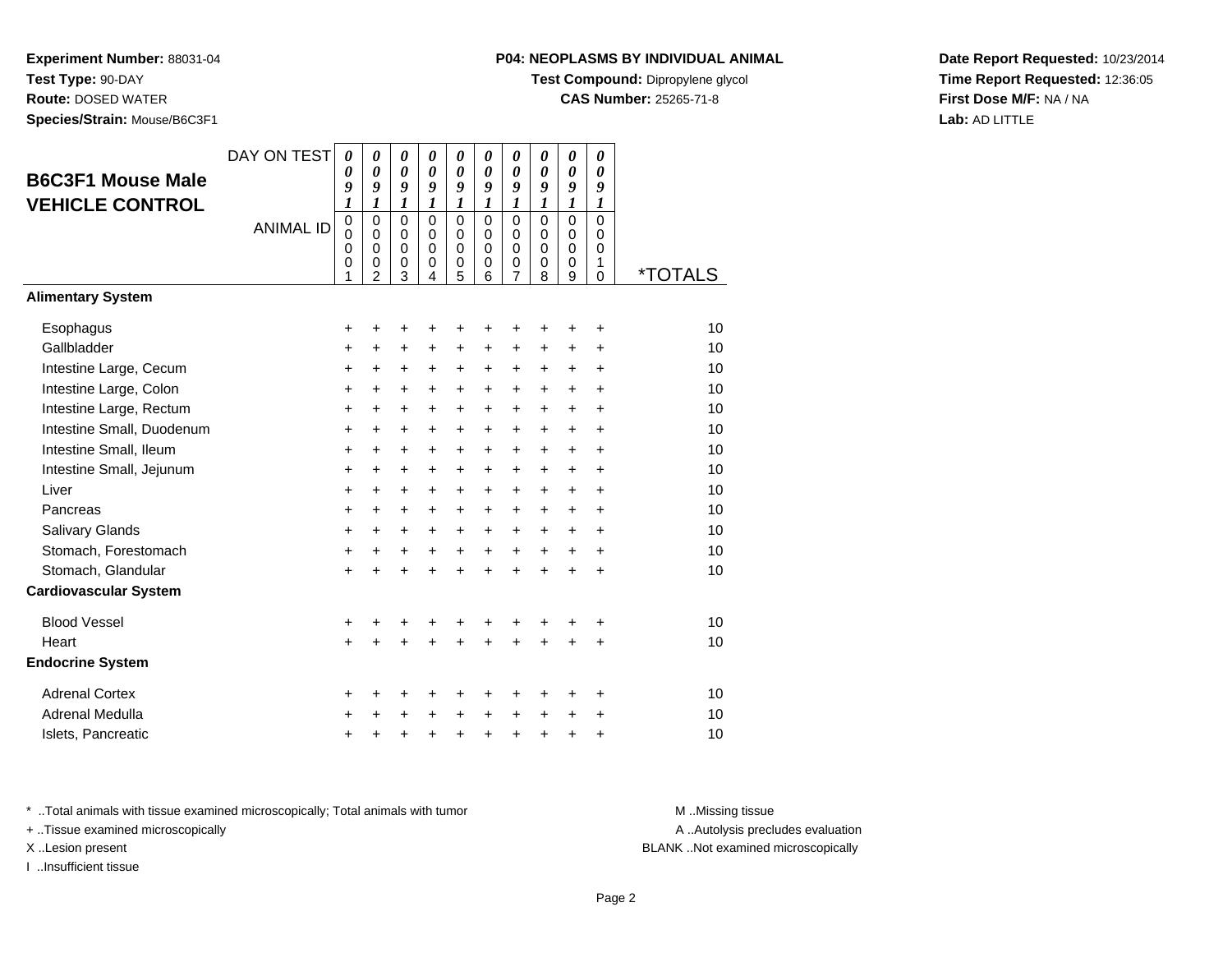**Experiment Number:** 88031-04**Test Type:** 90-DAY

**Route:** DOSED WATER

**Species/Strain:** Mouse/B6C3F1

#### **P04: NEOPLASMS BY INDIVIDUAL ANIMAL**

**Test Compound:** Dipropylene glycol

**CAS Number:** 25265-71-8

**Date Report Requested:** 10/23/2014**Time Report Requested:** 12:36:05**First Dose M/F:** NA / NA**Lab:** AD LITTLE

| <b>B6C3F1 Mouse Male</b><br><b>VEHICLE CONTROL</b> | DAY ON TEST      | 0<br>0<br>9<br>$\boldsymbol{l}$ | 0<br>$\boldsymbol{\theta}$<br>9<br>$\boldsymbol{l}$              | $\pmb{\theta}$<br>$\boldsymbol{\theta}$<br>9<br>$\boldsymbol{l}$ | 0<br>$\boldsymbol{\theta}$<br>9<br>$\boldsymbol{l}$ | $\pmb{\theta}$<br>$\boldsymbol{\theta}$<br>9<br>$\boldsymbol{l}$   | 0<br>$\boldsymbol{\theta}$<br>9<br>1          | $\boldsymbol{\theta}$<br>$\boldsymbol{\theta}$<br>9<br>$\boldsymbol{l}$ | $\pmb{\theta}$<br>0<br>9<br>1                       | $\pmb{\theta}$<br>$\boldsymbol{\theta}$<br>9<br>$\boldsymbol{l}$ | 0<br>0<br>9<br>$\boldsymbol{l}$ |                       |
|----------------------------------------------------|------------------|---------------------------------|------------------------------------------------------------------|------------------------------------------------------------------|-----------------------------------------------------|--------------------------------------------------------------------|-----------------------------------------------|-------------------------------------------------------------------------|-----------------------------------------------------|------------------------------------------------------------------|---------------------------------|-----------------------|
|                                                    | <b>ANIMAL ID</b> | $\mathbf 0$<br>0<br>0<br>0<br>1 | $\mathbf 0$<br>$\mathbf 0$<br>$\mathbf 0$<br>0<br>$\overline{c}$ | $\Omega$<br>$\mathbf 0$<br>$\mathbf 0$<br>$\boldsymbol{0}$<br>3  | $\Omega$<br>$\mathbf 0$<br>$\Omega$<br>0<br>4       | $\mathbf 0$<br>$\mathbf 0$<br>$\mathbf 0$<br>$\boldsymbol{0}$<br>5 | $\Omega$<br>$\mathbf 0$<br>$\Omega$<br>0<br>6 | $\mathbf 0$<br>$\pmb{0}$<br>$\pmb{0}$<br>$\pmb{0}$<br>$\overline{7}$    | $\mathbf 0$<br>$\mathbf 0$<br>$\mathbf 0$<br>0<br>8 | $\mathbf 0$<br>0<br>$\mathbf 0$<br>0<br>9                        | 0<br>0<br>0<br>1<br>0           | <i><b>*TOTALS</b></i> |
| Parathyroid Gland                                  |                  | $\ddot{}$                       | $\ddot{}$                                                        | $\ddot{}$                                                        | M                                                   | $\ddot{}$                                                          | $\ddot{}$                                     | $+$                                                                     | $\ddot{}$                                           | $\ddot{}$                                                        | $+$                             | 9                     |
| <b>Pituitary Gland</b>                             |                  | +                               | $\ddot{}$                                                        | +                                                                | $\ddot{}$                                           | +                                                                  | $\ddot{}$                                     | $\pm$                                                                   | $\ddot{}$                                           | $\ddot{}$                                                        | $\ddot{}$                       | 10                    |
| <b>Thyroid Gland</b>                               |                  | $\ddot{}$                       | $\ddot{}$                                                        | $\ddot{}$                                                        | $\ddot{}$                                           | $\ddot{}$                                                          | $\ddot{}$                                     | $\ddot{}$                                                               | +                                                   | $\ddot{}$                                                        | +                               | 10                    |
| <b>General Body System</b>                         |                  |                                 |                                                                  |                                                                  |                                                     |                                                                    |                                               |                                                                         |                                                     |                                                                  |                                 |                       |
| <b>NONE</b>                                        |                  |                                 |                                                                  |                                                                  |                                                     |                                                                    |                                               |                                                                         |                                                     |                                                                  |                                 |                       |
| <b>Genital System</b>                              |                  |                                 |                                                                  |                                                                  |                                                     |                                                                    |                                               |                                                                         |                                                     |                                                                  |                                 |                       |
| Epididymis                                         |                  | +                               | +                                                                | +                                                                | +                                                   | +                                                                  | +                                             | +                                                                       | +                                                   | +                                                                | +                               | 10                    |
| <b>Preputial Gland</b>                             |                  | +                               | +                                                                | +                                                                | +                                                   | +                                                                  | +                                             | $\ddot{}$                                                               | +                                                   | +                                                                | +                               | 10                    |
| Prostate                                           |                  | $\ddot{}$                       | +                                                                | +                                                                | $\ddot{}$                                           | $\ddot{}$                                                          | $\ddot{}$                                     | $\ddot{}$                                                               | $\ddot{}$                                           | $\ddot{}$                                                        | +                               | 10                    |
| <b>Seminal Vesicle</b>                             |                  | $\ddot{}$                       | +                                                                | $\ddot{}$                                                        | $\ddot{}$                                           | $\ddot{}$                                                          | $\ddot{}$                                     | $\ddot{}$                                                               | $\ddot{}$                                           | +                                                                | +                               | 10                    |
| <b>Testes</b>                                      |                  | $\ddot{}$                       | ÷                                                                | $\ddot{}$                                                        | ÷                                                   | +                                                                  | +                                             | $\div$                                                                  | +                                                   | $\div$                                                           | +                               | 10                    |
| <b>Hematopoietic System</b>                        |                  |                                 |                                                                  |                                                                  |                                                     |                                                                    |                                               |                                                                         |                                                     |                                                                  |                                 |                       |
| <b>Bone Marrow</b>                                 |                  | +                               | ٠                                                                | +                                                                | +                                                   | +                                                                  | +                                             | +                                                                       |                                                     | +                                                                | +                               | 10                    |
| Lymph Node, Mandibular                             |                  | +                               | +                                                                | +                                                                | +                                                   | $\ddot{}$                                                          | +                                             | $\ddot{}$                                                               | $\ddot{}$                                           | ٠                                                                | +                               | 10                    |
| Lymph Node, Mesenteric                             |                  | +                               | $\ddot{}$                                                        | +                                                                | +                                                   | +                                                                  | $\ddot{}$                                     | $\ddot{}$                                                               | $\ddot{}$                                           | ÷                                                                | ٠                               | 10                    |
| Spleen                                             |                  | $\ddot{}$                       | +                                                                | $\ddot{}$                                                        | $\ddot{}$                                           | $\ddot{}$                                                          | $\ddot{}$                                     | $\ddot{}$                                                               | $\ddot{}$                                           | +                                                                | $\ddot{}$                       | 10                    |
| Thymus                                             |                  | +                               | $\ddot{}$                                                        | $\ddot{}$                                                        | $\ddot{}$                                           | $\ddot{}$                                                          | $\ddot{}$                                     | +                                                                       | $\ddot{}$                                           | $\ddot{}$                                                        | $\ddot{}$                       | 10                    |
| <b>Integumentary System</b>                        |                  |                                 |                                                                  |                                                                  |                                                     |                                                                    |                                               |                                                                         |                                                     |                                                                  |                                 |                       |
| <b>Mammary Gland</b>                               |                  | М                               |                                                                  | +                                                                | М                                                   | +                                                                  | +                                             | м                                                                       | м                                                   | М                                                                | М                               | 4                     |
| Skin                                               |                  | $\ddot{}$                       | +                                                                | +                                                                | +                                                   | +                                                                  | +                                             | +                                                                       | +                                                   | +                                                                | +                               | 10                    |

\* ..Total animals with tissue examined microscopically; Total animals with tumor **M** . Missing tissue M ..Missing tissue

+ ..Tissue examined microscopically

I ..Insufficient tissue

A ..Autolysis precludes evaluation

X ..Lesion present BLANK ..Not examined microscopically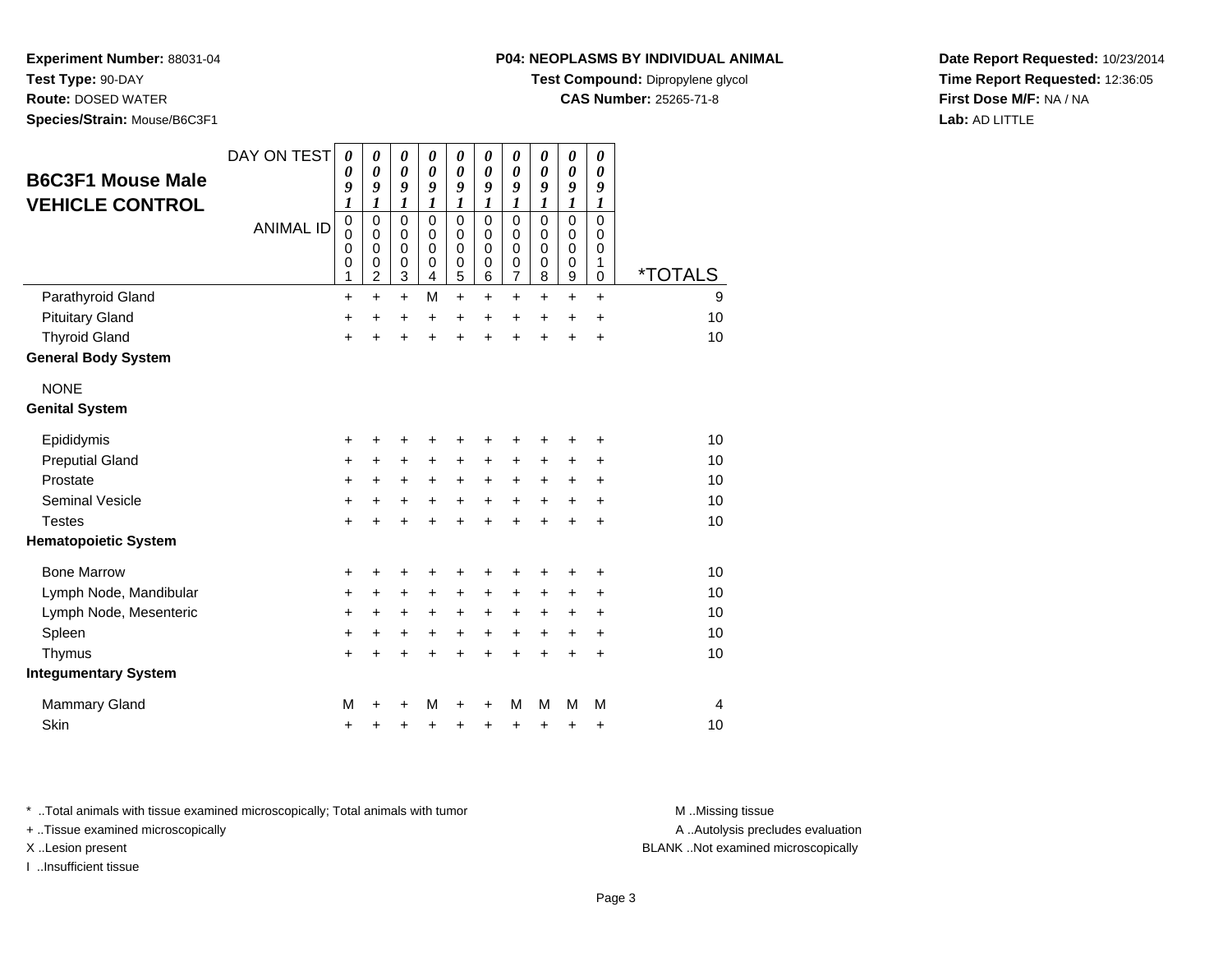**Test Type:** 90-DAY

**Route:** DOSED WATER

**Species/Strain:** Mouse/B6C3F1

#### **P04: NEOPLASMS BY INDIVIDUAL ANIMAL**

**Test Compound:** Dipropylene glycol

**CAS Number:** 25265-71-8

**Date Report Requested:** 10/23/2014**Time Report Requested:** 12:36:05**First Dose M/F:** NA / NA**Lab:** AD LITTLE

| <b>B6C3F1 Mouse Male</b><br><b>VEHICLE CONTROL</b>          | DAY ON TEST<br><b>ANIMAL ID</b> | $\boldsymbol{\theta}$<br>$\boldsymbol{\theta}$<br>9<br>1<br>$\pmb{0}$<br>$\mathbf 0$<br>$\mathbf 0$<br>$\mathbf 0$<br>1 | 0<br>0<br>9<br>1<br>$\mathbf 0$<br>$\mathbf 0$<br>$\mathbf 0$<br>0<br>$\overline{2}$ | 0<br>$\boldsymbol{\theta}$<br>9<br>1<br>$\mathbf 0$<br>$\pmb{0}$<br>$\mathbf 0$<br>$\mathbf 0$<br>3 | 0<br>0<br>9<br>1<br>$\mathbf 0$<br>$\mathbf 0$<br>$\Omega$<br>0<br>4 | 0<br>0<br>9<br>1<br>$\mathbf 0$<br>$\mathbf 0$<br>0<br>0<br>5 | 0<br>0<br>9<br>$\boldsymbol{l}$<br>$\Omega$<br>$\Omega$<br>$\Omega$<br>0<br>6 | 0<br>0<br>9<br>1<br>$\mathbf 0$<br>0<br>0<br>0<br>7 | 0<br>$\boldsymbol{\theta}$<br>9<br>1<br>$\mathbf 0$<br>0<br>0<br>0<br>8 | 0<br>$\boldsymbol{\theta}$<br>9<br>1<br>0<br>0<br>0<br>0<br>9 | 0<br>0<br>9<br>1<br>0<br>0<br>0<br>1<br>$\Omega$ | *TOTALS        |
|-------------------------------------------------------------|---------------------------------|-------------------------------------------------------------------------------------------------------------------------|--------------------------------------------------------------------------------------|-----------------------------------------------------------------------------------------------------|----------------------------------------------------------------------|---------------------------------------------------------------|-------------------------------------------------------------------------------|-----------------------------------------------------|-------------------------------------------------------------------------|---------------------------------------------------------------|--------------------------------------------------|----------------|
| <b>Musculoskeletal System</b>                               |                                 |                                                                                                                         |                                                                                      |                                                                                                     |                                                                      |                                                               |                                                                               |                                                     |                                                                         |                                                               |                                                  |                |
| <b>Bone</b><br><b>Nervous System</b>                        |                                 | +                                                                                                                       |                                                                                      |                                                                                                     |                                                                      |                                                               |                                                                               |                                                     |                                                                         |                                                               | ٠                                                | 10             |
| <b>Brain</b><br><b>Respiratory System</b>                   |                                 | $\ddot{}$                                                                                                               |                                                                                      |                                                                                                     |                                                                      | +                                                             | +                                                                             | +                                                   |                                                                         |                                                               | +                                                | 10             |
| Lung<br>Nose<br>Trachea<br><b>Special Senses System</b>     |                                 | +<br>$\ddot{}$<br>$\ddot{}$                                                                                             |                                                                                      | +<br>$\ddot{}$                                                                                      | $\ddot{}$                                                            | +<br>$\ddot{}$<br>$\ddot{}$                                   | $\ddot{}$<br>÷                                                                | +<br>+<br>÷                                         | $\ddot{}$                                                               | +                                                             | +<br>+<br>+                                      | 10<br>10<br>10 |
| <b>NONE</b><br><b>Urinary System</b>                        |                                 |                                                                                                                         |                                                                                      |                                                                                                     |                                                                      |                                                               |                                                                               |                                                     |                                                                         |                                                               |                                                  |                |
| Kidney<br><b>Urinary Bladder</b><br><b>SYSTEMIC LESIONS</b> |                                 | $\pm$<br>$\ddot{}$                                                                                                      |                                                                                      |                                                                                                     |                                                                      | $\ddot{}$                                                     | ÷                                                                             | +                                                   |                                                                         | +                                                             | +<br>+                                           | 10<br>10       |
| Multiple Organ                                              |                                 |                                                                                                                         |                                                                                      |                                                                                                     |                                                                      |                                                               |                                                                               |                                                     |                                                                         |                                                               | +                                                | 10             |

\* ..Total animals with tissue examined microscopically; Total animals with tumor **M** . Missing tissue M ..Missing tissue

+ ..Tissue examined microscopically

I ..Insufficient tissue

A ..Autolysis precludes evaluation

X ..Lesion present BLANK ..Not examined microscopically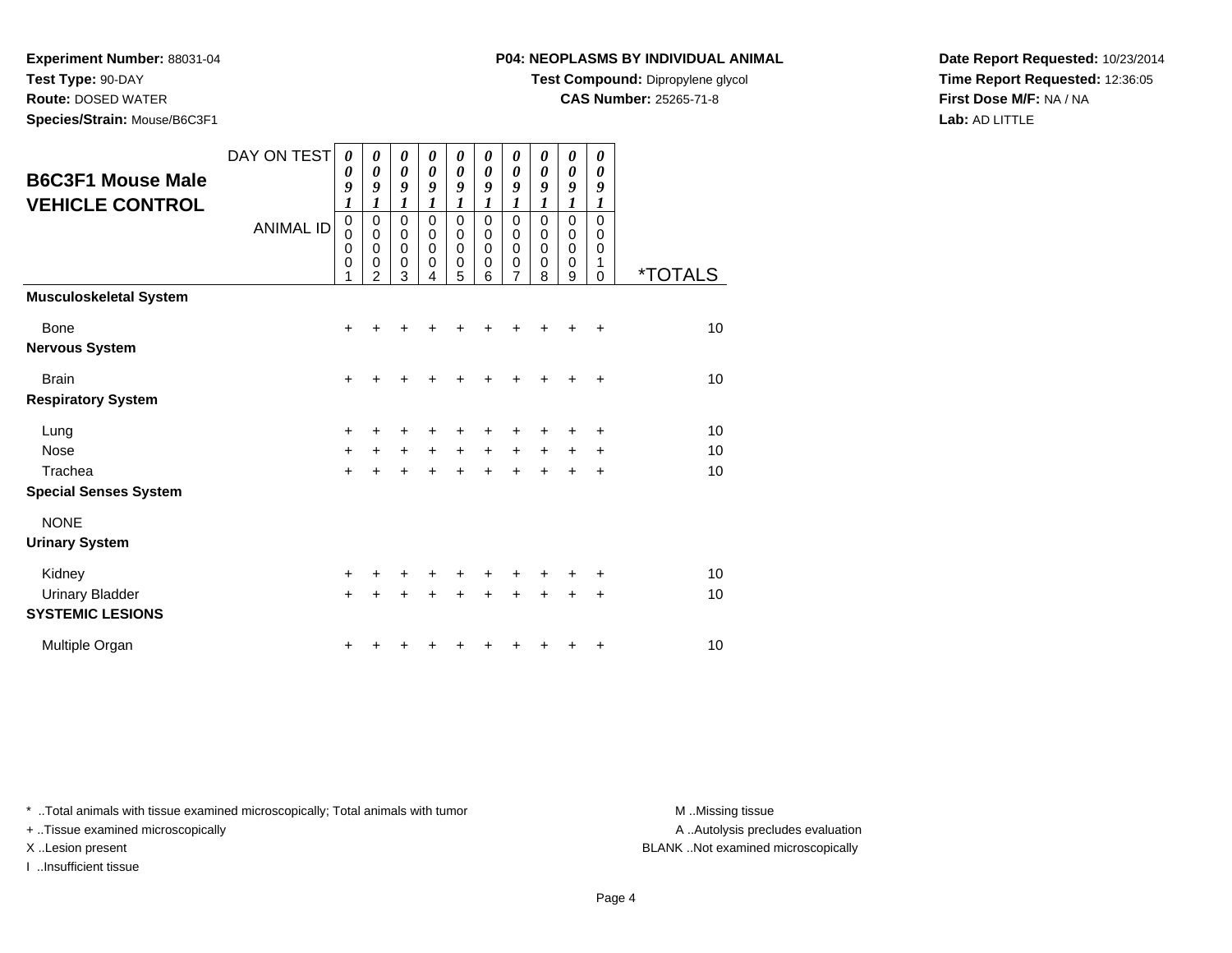| <b>Experiment Number: 88031-04</b> |
|------------------------------------|
| Test Type: 90-DAY                  |
| <b>Route: DOSED WATER</b>          |
| Species/Strain: Mouse/B6C3F1       |

| P04: NEOPLASMS BY INDIVIDUAL ANIMAL |
|-------------------------------------|
| Test Compound: Dipropylene glycol   |
| <b>CAS Number: 25265-71-8</b>       |

**Date Report Requested:** 10/23/2014**Time Report Requested:** 12:36:05**First Dose M/F:** NA / NA**Lab:** AD LITTLE

DAY ON TEST

# **B6C3F1 Mouse Male0.5%**

|  | ANIMAL ID |  |
|--|-----------|--|

\*TOTALS

**Alimentary System**

NONE

**Cardiovascular System**

NONE

**Endocrine System**

NONE

**General Body System**

NONE

**Genital System**

NONE

**Hematopoietic System**

NONE

**Integumentary System**

NONE

**Musculoskeletal System**

NONE

**Nervous System**

NONE

\* ..Total animals with tissue examined microscopically; Total animals with tumor **M** ...Missing tissue M ...Missing tissue

+ ..Tissue examined microscopically

I ..Insufficient tissue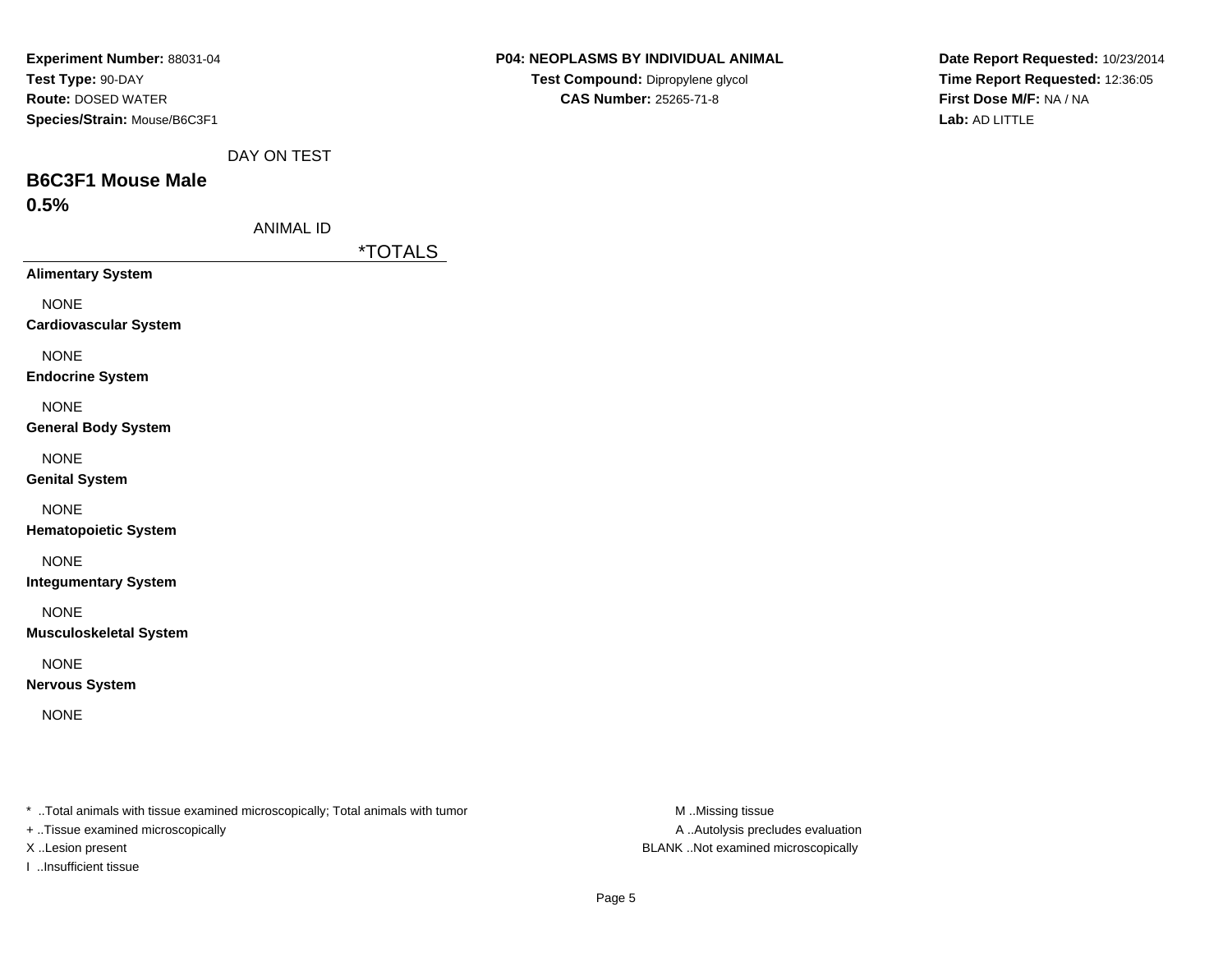| Experiment Number: 88031-04<br>Test Type: 90-DAY<br><b>Route: DOSED WATER</b><br>Species/Strain: Mouse/B6C3F1 |                  |                       | <b>P04: NEOPLASMS BY INDIVIDUAL</b><br>Test Compound: Dipropylene g<br>CAS Number: 25265-71-8 |
|---------------------------------------------------------------------------------------------------------------|------------------|-----------------------|-----------------------------------------------------------------------------------------------|
|                                                                                                               | DAY ON TEST      |                       |                                                                                               |
| <b>B6C3F1 Mouse Male</b>                                                                                      |                  |                       |                                                                                               |
| 0.5%                                                                                                          |                  |                       |                                                                                               |
|                                                                                                               | <b>ANIMAL ID</b> |                       |                                                                                               |
|                                                                                                               |                  | <i><b>*TOTALS</b></i> |                                                                                               |
| <b>Respiratory System</b>                                                                                     |                  |                       |                                                                                               |
| <b>NONE</b>                                                                                                   |                  |                       |                                                                                               |
| <b>Special Senses System</b>                                                                                  |                  |                       |                                                                                               |
| <b>NONE</b>                                                                                                   |                  |                       |                                                                                               |
| <b>Urinary System</b>                                                                                         |                  |                       |                                                                                               |
| <b>NONE</b>                                                                                                   |                  |                       |                                                                                               |
| <b>SYSTEMIC LESIONS</b>                                                                                       |                  |                       |                                                                                               |
| Multiple Organ                                                                                                |                  | 0                     |                                                                                               |

\* ..Total animals with tissue examined microscopically; Total animals with tumor **M** ..Missing tissue M ..Missing tissue

+ ..Tissue examined microscopically

X ..Lesion present BLANK ..Not examined microscopically

I ..Insufficient tissue

**SMS BY INDIVIDUAL ANIMAL mpound:** Dipropylene glycol

**Date Report Requested:** 10/23/2014**Time Report Requested:** 12:36:05**First Dose M/F:** NA / NA**Lab:** AD LITTLE

Page 6

A ..Autolysis precludes evaluation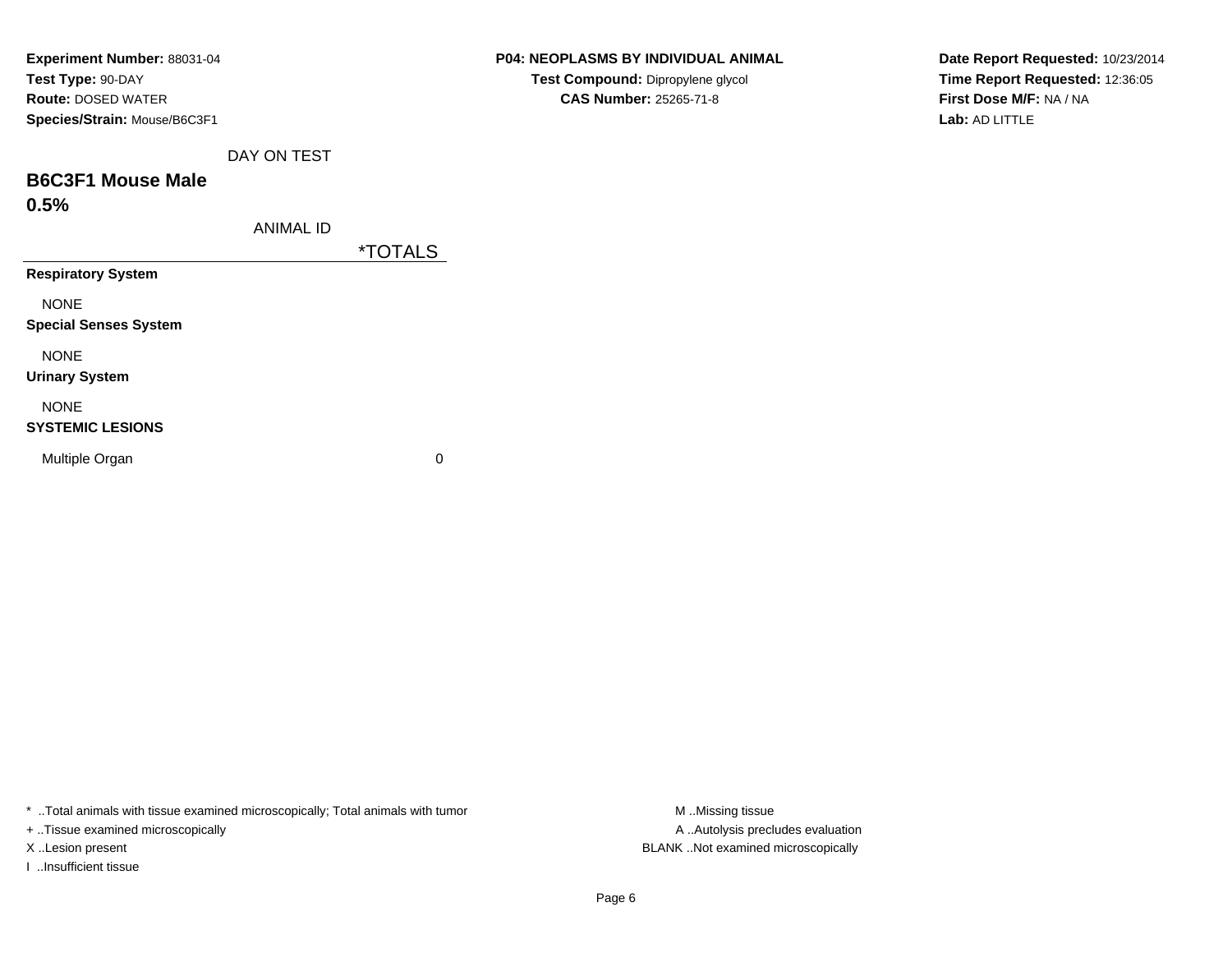| <b>Experiment Number: 88031-04</b> |
|------------------------------------|
| Test Type: 90-DAY                  |
| <b>Route: DOSED WATER</b>          |
| Species/Strain: Mouse/B6C3F1       |

| P04: NEOPLASMS BY INDIVIDUAL ANIMAL |
|-------------------------------------|
| Test Compound: Dipropylene glycol   |
| <b>CAS Number: 25265-71-8</b>       |

**Date Report Requested:** 10/23/2014**Time Report Requested:** 12:36:05**First Dose M/F:** NA / NA**Lab:** AD LITTLE

DAY ON TEST

# **B6C3F1 Mouse Male**

**1.0%**

\*TOTALS

**Alimentary System**

NONE

**Cardiovascular System**

NONE

**Endocrine System**

NONE

**General Body System**

NONE

**Genital System**

NONE

**Hematopoietic System**

NONE

**Integumentary System**

NONE

**Musculoskeletal System**

NONE

**Nervous System**

NONE

\* ..Total animals with tissue examined microscopically; Total animals with tumor **M** ...Missing tissue M ...Missing tissue

+ ..Tissue examined microscopically

I ..Insufficient tissue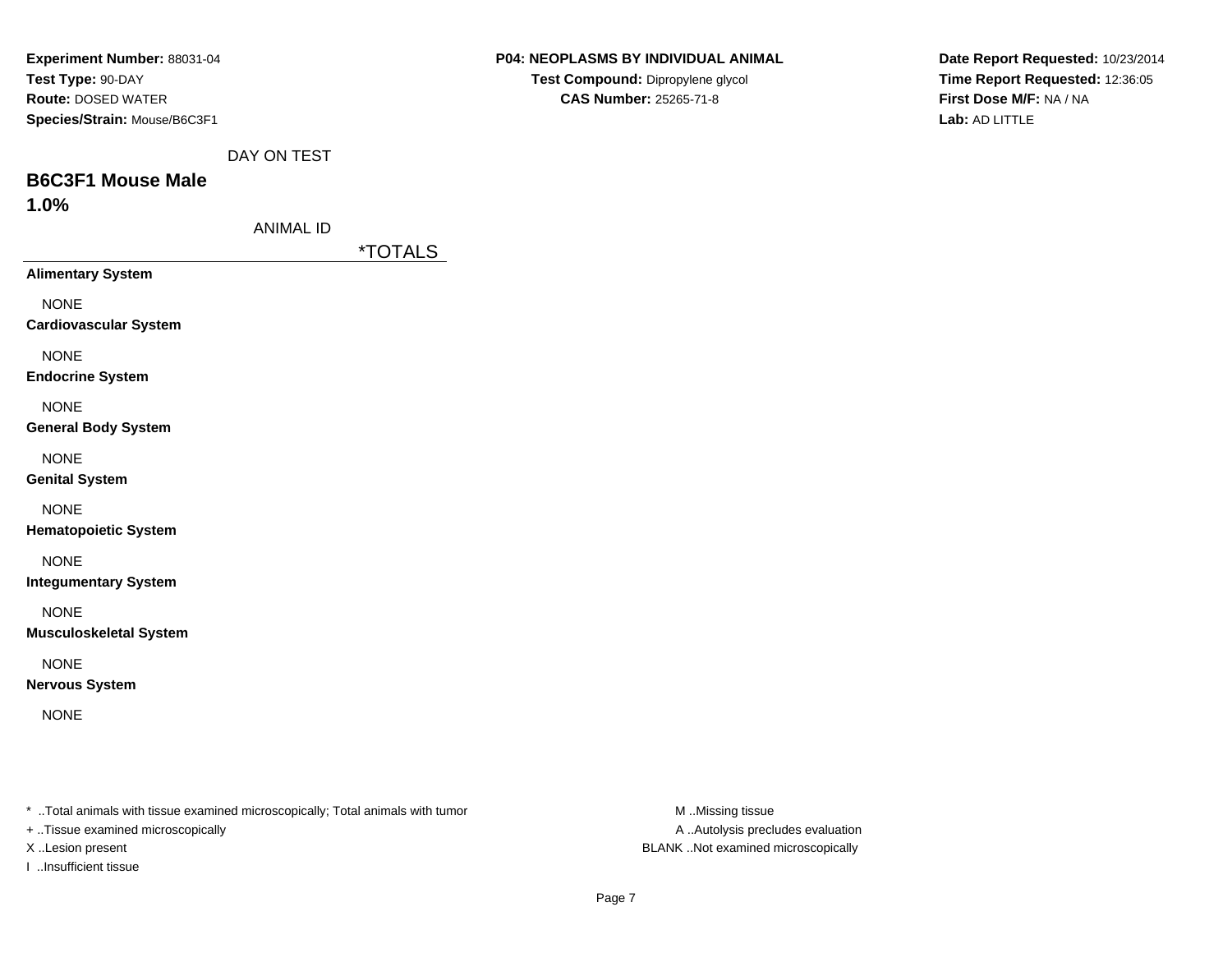| Experiment Number: 88031-04  |
|------------------------------|
| Test Type: 90-DAY            |
| <b>Route: DOSED WATER</b>    |
| Species/Strain: Mouse/B6C3F1 |
|                              |

| P04: NEOPLASMS BY INDIVIDUAL ANIMAL      |
|------------------------------------------|
| <b>Test Compound: Dipropylene glycol</b> |
| <b>CAS Number: 25265-71-8</b>            |

**Date Report Requested:** 10/23/2014**Time Report Requested:** 12:36:05**First Dose M/F:** NA / NA**Lab:** AD LITTLE

DAY ON TEST

# **B6C3F1 Mouse Male**

**1.0%**

\*TOTALS

**Respiratory System**

NONE

**Special Senses System**

NONE

**Urinary System**

### NONE

#### **SYSTEMIC LESIONS**

Multiple Organ

 $\mathbf n$  0

\* ..Total animals with tissue examined microscopically; Total animals with tumor **M** . Missing tissue M ..Missing tissue

+ ..Tissue examined microscopically

I ..Insufficient tissue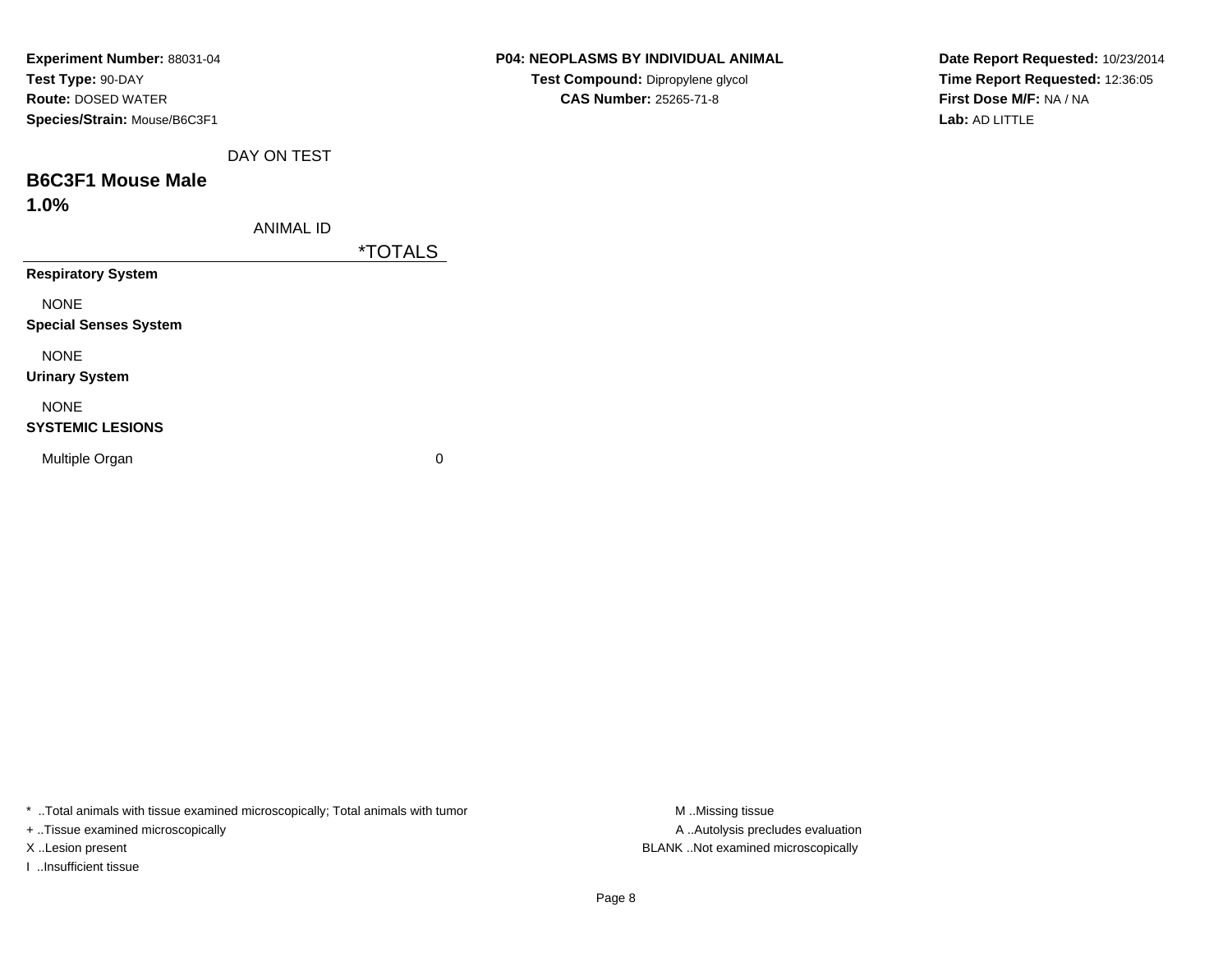**Test Type:** 90-DAY

**Route:** DOSED WATER

**Species/Strain:** Mouse/B6C3F1

# **P04: NEOPLASMS BY INDIVIDUAL ANIMAL**

**Test Compound:** Dipropylene glycol

**CAS Number:** 25265-71-8

**Date Report Requested:** 10/23/2014**Time Report Requested:** 12:36:05**First Dose M/F:** NA / NA**Lab:** AD LITTLE

| <b>B6C3F1 Mouse Male</b><br>2.0%                                               | DAY ON TEST      | $\boldsymbol{\theta}$<br>$\boldsymbol{\theta}$<br>9<br>1                    | $\boldsymbol{\theta}$<br>$\boldsymbol{\theta}$<br>9<br>$\boldsymbol{l}$        | $\pmb{\theta}$<br>$\boldsymbol{\theta}$<br>9<br>$\boldsymbol{l}$ | $\boldsymbol{\theta}$<br>$\boldsymbol{\theta}$<br>9<br>$\boldsymbol{l}$ | $\pmb{\theta}$<br>$\boldsymbol{\theta}$<br>9<br>$\boldsymbol{l}$     | $\boldsymbol{\theta}$<br>0<br>9<br>$\boldsymbol{l}$               | $\boldsymbol{\theta}$<br>$\pmb{\theta}$<br>9<br>$\boldsymbol{l}$ | $\boldsymbol{\theta}$<br>$\boldsymbol{\theta}$<br>9<br>$\boldsymbol{l}$ | 0<br>$\boldsymbol{\theta}$<br>9<br>$\boldsymbol{l}$                         | $\boldsymbol{\theta}$<br>$\boldsymbol{\theta}$<br>9<br>$\boldsymbol{l}$ |                         |   |
|--------------------------------------------------------------------------------|------------------|-----------------------------------------------------------------------------|--------------------------------------------------------------------------------|------------------------------------------------------------------|-------------------------------------------------------------------------|----------------------------------------------------------------------|-------------------------------------------------------------------|------------------------------------------------------------------|-------------------------------------------------------------------------|-----------------------------------------------------------------------------|-------------------------------------------------------------------------|-------------------------|---|
|                                                                                | <b>ANIMAL ID</b> | $\mathbf 0$<br>$\mathbf 0$<br>$\mathbf 0$<br>$\ensuremath{\mathsf{3}}$<br>1 | $\mathbf 0$<br>$\mathbf 0$<br>0<br>$\ensuremath{\mathsf{3}}$<br>$\overline{c}$ | $\mathbf 0$<br>$\mathbf 0$<br>0<br>$\,$ 3 $\,$<br>3              | $\mathbf 0$<br>0<br>0<br>3<br>4                                         | $\mathbf 0$<br>0<br>0<br>$\ensuremath{\mathsf{3}}$<br>$\overline{5}$ | $\mathbf 0$<br>$\mathbf 0$<br>0<br>$\ensuremath{\mathsf{3}}$<br>6 | 0<br>0<br>0<br>3<br>$\overline{7}$                               | $\mathbf 0$<br>$\mathbf 0$<br>$\mathbf 0$<br>$\mathbf{3}$<br>8          | $\mathbf 0$<br>$\mathbf 0$<br>$\mathbf 0$<br>$\ensuremath{\mathsf{3}}$<br>9 | $\mathbf 0$<br>0<br>0<br>$\overline{\mathbf{4}}$<br>$\mathbf 0$         | <i><b>*TOTALS</b></i>   |   |
| <b>Alimentary System</b>                                                       |                  |                                                                             |                                                                                |                                                                  |                                                                         |                                                                      |                                                                   |                                                                  |                                                                         |                                                                             |                                                                         |                         |   |
| Liver<br><b>Cardiovascular System</b>                                          |                  |                                                                             |                                                                                |                                                                  |                                                                         |                                                                      | +                                                                 |                                                                  |                                                                         |                                                                             |                                                                         |                         | 1 |
| <b>NONE</b><br><b>Endocrine System</b>                                         |                  |                                                                             |                                                                                |                                                                  |                                                                         |                                                                      |                                                                   |                                                                  |                                                                         |                                                                             |                                                                         |                         |   |
| <b>NONE</b><br><b>General Body System</b>                                      |                  |                                                                             |                                                                                |                                                                  |                                                                         |                                                                      |                                                                   |                                                                  |                                                                         |                                                                             |                                                                         |                         |   |
| <b>NONE</b><br><b>Genital System</b>                                           |                  |                                                                             |                                                                                |                                                                  |                                                                         |                                                                      |                                                                   |                                                                  |                                                                         |                                                                             |                                                                         |                         |   |
| <b>NONE</b><br><b>Hematopoietic System</b>                                     |                  |                                                                             |                                                                                |                                                                  |                                                                         |                                                                      |                                                                   |                                                                  |                                                                         |                                                                             |                                                                         |                         |   |
| <b>NONE</b><br><b>Integumentary System</b>                                     |                  |                                                                             |                                                                                |                                                                  |                                                                         |                                                                      |                                                                   |                                                                  |                                                                         |                                                                             |                                                                         |                         |   |
| <b>NONE</b><br><b>Musculoskeletal System</b>                                   |                  |                                                                             |                                                                                |                                                                  |                                                                         |                                                                      |                                                                   |                                                                  |                                                                         |                                                                             |                                                                         |                         |   |
| <b>NONE</b><br><b>Nervous System</b>                                           |                  |                                                                             |                                                                                |                                                                  |                                                                         |                                                                      |                                                                   |                                                                  |                                                                         |                                                                             |                                                                         |                         |   |
| <b>NONE</b>                                                                    |                  |                                                                             |                                                                                |                                                                  |                                                                         |                                                                      |                                                                   |                                                                  |                                                                         |                                                                             |                                                                         |                         |   |
| * Total opimals with tissue examined microscopically: Total opimals with tumor |                  |                                                                             |                                                                                |                                                                  |                                                                         |                                                                      |                                                                   |                                                                  |                                                                         |                                                                             |                                                                         | M <sub>N</sub> Microins |   |

..Total animals with tissue examined microscopically; Total animals with tumor M ..Missing tissue M ..Missing tissue

+ ..Tissue examined microscopically

I ..Insufficient tissue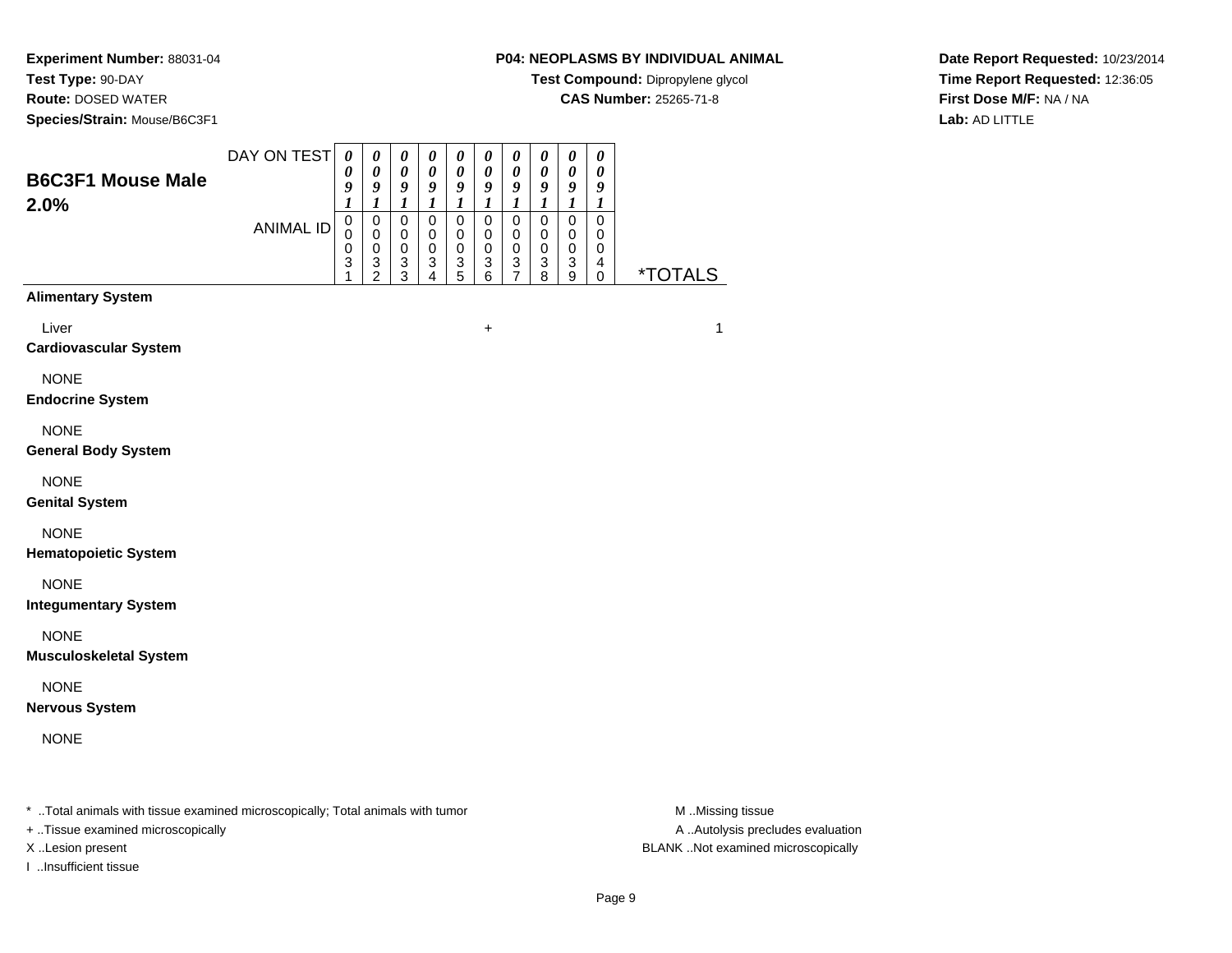**Test Type:** 90-DAY

**Route:** DOSED WATER

**Species/Strain:** Mouse/B6C3F1

## **P04: NEOPLASMS BY INDIVIDUAL ANIMAL**

**Test Compound:** Dipropylene glycol

**CAS Number:** 25265-71-8

**Date Report Requested:** 10/23/2014**Time Report Requested:** 12:36:05**First Dose M/F:** NA / NA**Lab:** AD LITTLE

| <b>B6C3F1 Mouse Male</b><br>2.0% | DAY ON TEST | U<br>O           | O           | $\boldsymbol{\theta}$<br>a |        | $\boldsymbol{\theta}$<br>0<br>o |        | U<br>$\boldsymbol{\theta}$<br>o | U<br>o       | $\boldsymbol{\theta}$<br>$\boldsymbol{\theta}$<br>a | 0<br>a |            |
|----------------------------------|-------------|------------------|-------------|----------------------------|--------|---------------------------------|--------|---------------------------------|--------------|-----------------------------------------------------|--------|------------|
|                                  | ANIMAL ID   | 0<br>U<br>0<br>3 | U<br>3<br>◠ | U<br>0<br>υ<br>3<br>◠      | U<br>3 | 0<br>0<br>0<br>3                | 3<br>ຂ | 0<br>0<br>3                     | ?<br>J<br>ິດ | 0<br>0<br>3<br>o                                    | 0<br>4 | **<br>ALS. |

**Respiratory System**

NONE

#### **Special Senses System**

NONE

#### **Urinary System**

NONE

#### **SYSTEMIC LESIONS**

Multiple Organn  $+$ 

\* ..Total animals with tissue examined microscopically; Total animals with tumor **M** . Missing tissue M ..Missing tissue

+ ..Tissue examined microscopically

I ..Insufficient tissue

A ..Autolysis precludes evaluation X ..Lesion present BLANK ..Not examined microscopically

 $\overline{1}$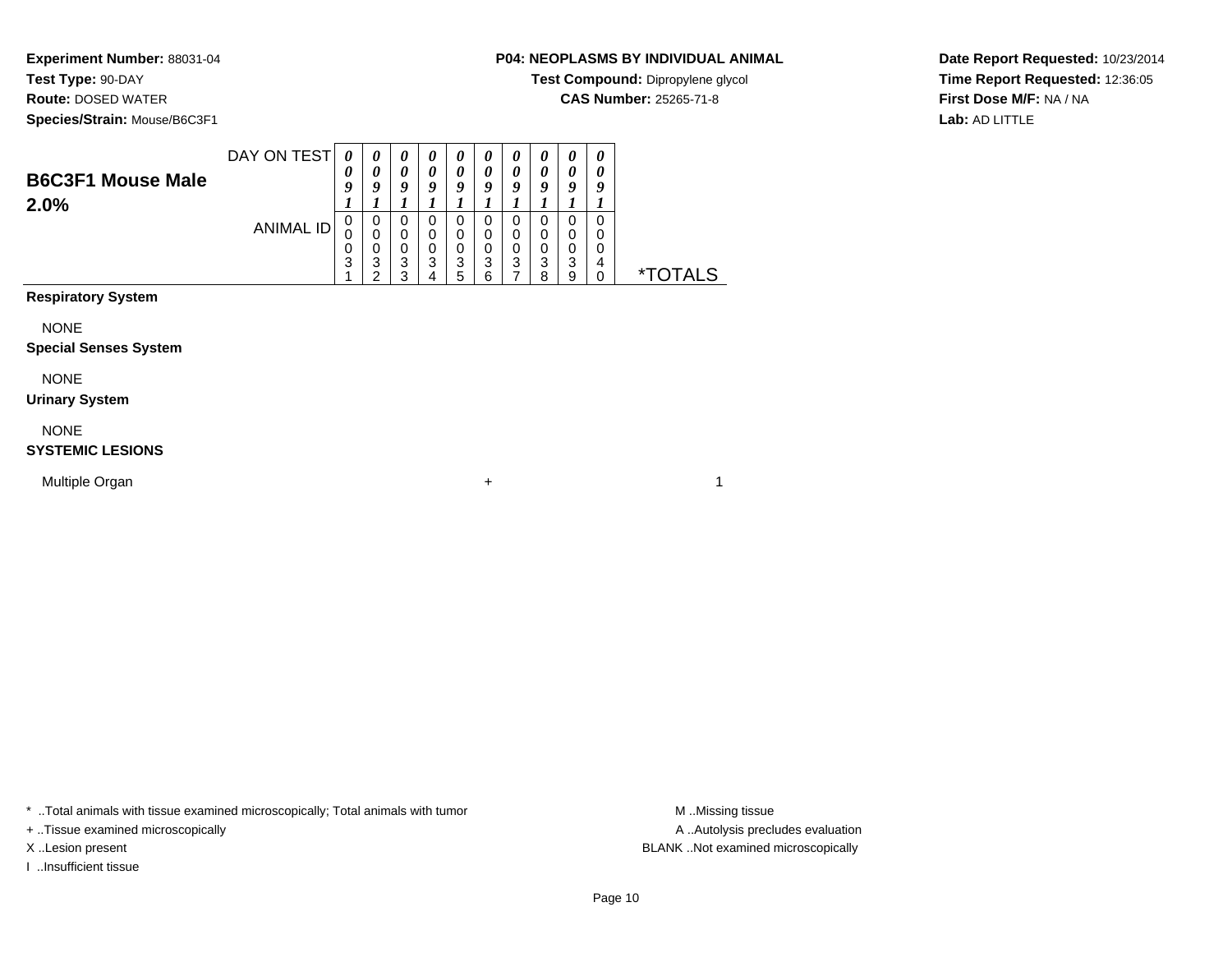**Test Type:** 90-DAY

**Route:** DOSED WATER

**Species/Strain:** Mouse/B6C3F1

## **P04: NEOPLASMS BY INDIVIDUAL ANIMAL**

**Test Compound:** Dipropylene glycol

**CAS Number:** 25265-71-8

**Date Report Requested:** 10/23/2014**Time Report Requested:** 12:36:05**First Dose M/F:** NA / NA**Lab:** AD LITTLE

| <b>B6C3F1 Mouse Male</b><br>4.0%             | DAY ON TEST      | $\boldsymbol{\theta}$<br>0<br>9<br>$\boldsymbol{l}$          | 0<br>$\boldsymbol{\theta}$<br>9<br>$\boldsymbol{l}$          | 0<br>$\boldsymbol{\theta}$<br>$\boldsymbol{g}$<br>$\boldsymbol{l}$           | 0<br>0<br>9<br>$\boldsymbol{l}$                    | 0<br>$\boldsymbol{\theta}$<br>$\boldsymbol{9}$<br>$\boldsymbol{l}$        | 0<br>$\boldsymbol{\theta}$<br>9<br>$\boldsymbol{l}$               | 0<br>$\boldsymbol{\theta}$<br>$\boldsymbol{g}$<br>$\boldsymbol{l}$              | 0<br>$\boldsymbol{\theta}$<br>9<br>$\boldsymbol{l}$          | $\boldsymbol{\theta}$<br>$\pmb{\theta}$<br>9<br>$\boldsymbol{l}$         | 0<br>$\boldsymbol{\theta}$<br>9<br>$\boldsymbol{l}$          |                       |
|----------------------------------------------|------------------|--------------------------------------------------------------|--------------------------------------------------------------|------------------------------------------------------------------------------|----------------------------------------------------|---------------------------------------------------------------------------|-------------------------------------------------------------------|---------------------------------------------------------------------------------|--------------------------------------------------------------|--------------------------------------------------------------------------|--------------------------------------------------------------|-----------------------|
|                                              | <b>ANIMAL ID</b> | $\pmb{0}$<br>$\mathbf 0$<br>$\pmb{0}$<br>$\overline{4}$<br>1 | $\mathbf 0$<br>$\pmb{0}$<br>$\pmb{0}$<br>4<br>$\overline{2}$ | $\overline{0}$<br>$\mathbf 0$<br>$\mathbf 0$<br>$\overline{\mathbf{4}}$<br>3 | $\overline{0}$<br>$\pmb{0}$<br>$\pmb{0}$<br>4<br>4 | $\mathbf 0$<br>$\mathbf 0$<br>$\mathbf 0$<br>$\overline{\mathbf{4}}$<br>5 | $\overline{0}$<br>$\mathbf 0$<br>$\pmb{0}$<br>$\overline{4}$<br>6 | $\overline{0}$<br>0<br>$\mathbf 0$<br>$\overline{\mathbf{4}}$<br>$\overline{7}$ | $\mathbf 0$<br>$\pmb{0}$<br>$\pmb{0}$<br>$\overline{4}$<br>8 | $\overline{0}$<br>$\pmb{0}$<br>$\pmb{0}$<br>$\overline{\mathbf{4}}$<br>9 | $\overline{0}$<br>$\pmb{0}$<br>$\pmb{0}$<br>5<br>$\mathbf 0$ | <i><b>*TOTALS</b></i> |
| <b>Alimentary System</b>                     |                  |                                                              |                                                              |                                                                              |                                                    |                                                                           |                                                                   |                                                                                 |                                                              |                                                                          |                                                              |                       |
| Liver<br><b>Cardiovascular System</b>        |                  | $\ddot{}$                                                    |                                                              |                                                                              |                                                    | +                                                                         | ٠                                                                 | +                                                                               | +                                                            | $\ddot{}$                                                                | $\ddot{}$                                                    | 10                    |
| <b>NONE</b><br><b>Endocrine System</b>       |                  |                                                              |                                                              |                                                                              |                                                    |                                                                           |                                                                   |                                                                                 |                                                              |                                                                          |                                                              |                       |
| <b>NONE</b><br><b>General Body System</b>    |                  |                                                              |                                                              |                                                                              |                                                    |                                                                           |                                                                   |                                                                                 |                                                              |                                                                          |                                                              |                       |
| <b>NONE</b><br><b>Genital System</b>         |                  |                                                              |                                                              |                                                                              |                                                    |                                                                           |                                                                   |                                                                                 |                                                              |                                                                          |                                                              |                       |
| <b>NONE</b><br><b>Hematopoietic System</b>   |                  |                                                              |                                                              |                                                                              |                                                    |                                                                           |                                                                   |                                                                                 |                                                              |                                                                          |                                                              |                       |
| <b>Bone Marrow</b>                           |                  | +                                                            |                                                              | +                                                                            | +                                                  | +                                                                         | +                                                                 | +                                                                               | +                                                            | +                                                                        | $\ddot{}$                                                    | 10                    |
| Spleen<br><b>Integumentary System</b>        |                  | $+$                                                          | $\ddot{+}$                                                   | $\ddot{+}$                                                                   | $\ddot{+}$                                         | $\ddot{+}$                                                                | $+$                                                               | $+$                                                                             | $+$                                                          | $\ddot{}$                                                                | $\ddot{}$                                                    | 10                    |
| <b>NONE</b><br><b>Musculoskeletal System</b> |                  |                                                              |                                                              |                                                                              |                                                    |                                                                           |                                                                   |                                                                                 |                                                              |                                                                          |                                                              |                       |
| <b>NONE</b><br><b>Nervous System</b>         |                  |                                                              |                                                              |                                                                              |                                                    |                                                                           |                                                                   |                                                                                 |                                                              |                                                                          |                                                              |                       |
|                                              |                  |                                                              |                                                              |                                                                              |                                                    |                                                                           |                                                                   |                                                                                 |                                                              |                                                                          |                                                              |                       |

\* ..Total animals with tissue examined microscopically; Total animals with tumor **M** . Missing tissue M ..Missing tissue A ..Autolysis precludes evaluation + ..Tissue examined microscopically X ..Lesion present BLANK ..Not examined microscopicallyI ..Insufficient tissue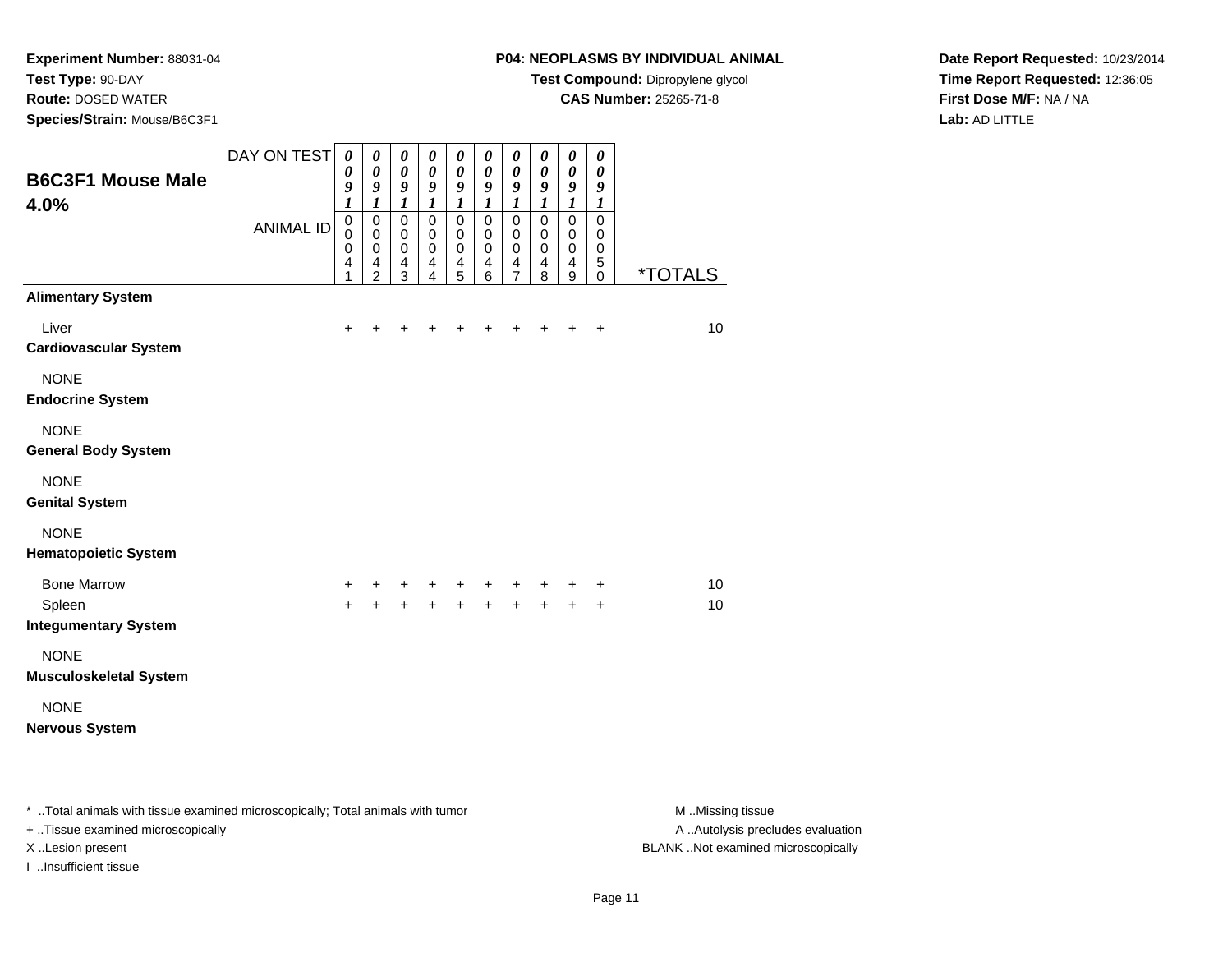**Test Type:** 90-DAY

**Route:** DOSED WATER

**Species/Strain:** Mouse/B6C3F1

# **P04: NEOPLASMS BY INDIVIDUAL ANIMAL**

**Test Compound:** Dipropylene glycol

**CAS Number:** 25265-71-8

**Date Report Requested:** 10/23/2014**Time Report Requested:** 12:36:05**First Dose M/F:** NA / NA**Lab:** AD LITTLE

| <b>B6C3F1 Mouse Male</b><br>4.0%            | <b>ANIMAL ID</b> | 0<br>9<br>1<br>$\pmb{0}$<br>$\mathbf 0$<br>0<br>4 | $\boldsymbol{\theta}$<br>9<br>$\pmb{0}$<br>$\mathbf 0$<br>$\mathbf 0$<br>4<br>$\overline{2}$ | $\boldsymbol{\theta}$<br>9<br>$\mathbf 0$<br>$\mathbf 0$<br>$\mathbf 0$<br>4<br>3 | $\boldsymbol{\theta}$<br>9<br>$\mathbf 0$<br>$\mathbf 0$<br>$\mathbf 0$<br>4<br>4 | $\boldsymbol{\theta}$<br>9<br>$\mathbf 0$<br>$\mathbf 0$<br>$\mathbf 0$<br>4<br>$\sqrt{5}$ | $\boldsymbol{\theta}$<br>9<br>0<br>0<br>0<br>4<br>6 | $\boldsymbol{\theta}$<br>9<br>$\mathbf 0$<br>0<br>0<br>4<br>7 | 0<br>9<br>$\mathbf 0$<br>0<br>0<br>4<br>8 | $\boldsymbol{\theta}$<br>9<br>1<br>$\mathbf 0$<br>0<br>$\mathbf 0$<br>$\overline{\mathbf{4}}$<br>9 | 0<br>9<br>$\Omega$<br>0<br>0<br>5<br>0 | <i><b>*TOTALS</b></i> |
|---------------------------------------------|------------------|---------------------------------------------------|----------------------------------------------------------------------------------------------|-----------------------------------------------------------------------------------|-----------------------------------------------------------------------------------|--------------------------------------------------------------------------------------------|-----------------------------------------------------|---------------------------------------------------------------|-------------------------------------------|----------------------------------------------------------------------------------------------------|----------------------------------------|-----------------------|
| <b>NONE</b><br><b>Respiratory System</b>    |                  |                                                   |                                                                                              |                                                                                   |                                                                                   |                                                                                            |                                                     |                                                               |                                           |                                                                                                    |                                        |                       |
| <b>NONE</b><br><b>Special Senses System</b> |                  |                                                   |                                                                                              |                                                                                   |                                                                                   |                                                                                            |                                                     |                                                               |                                           |                                                                                                    |                                        |                       |
| <b>NONE</b><br><b>Urinary System</b>        |                  |                                                   |                                                                                              |                                                                                   |                                                                                   |                                                                                            |                                                     |                                                               |                                           |                                                                                                    |                                        |                       |
| <b>NONE</b><br><b>SYSTEMIC LESIONS</b>      |                  |                                                   |                                                                                              |                                                                                   |                                                                                   |                                                                                            |                                                     |                                                               |                                           |                                                                                                    |                                        |                       |
| Multiple Organ                              |                  | +                                                 |                                                                                              |                                                                                   |                                                                                   |                                                                                            |                                                     |                                                               |                                           |                                                                                                    | ÷                                      | 10                    |

\* ..Total animals with tissue examined microscopically; Total animals with tumor **M** . Missing tissue M ..Missing tissue

+ ..Tissue examined microscopically

I ..Insufficient tissue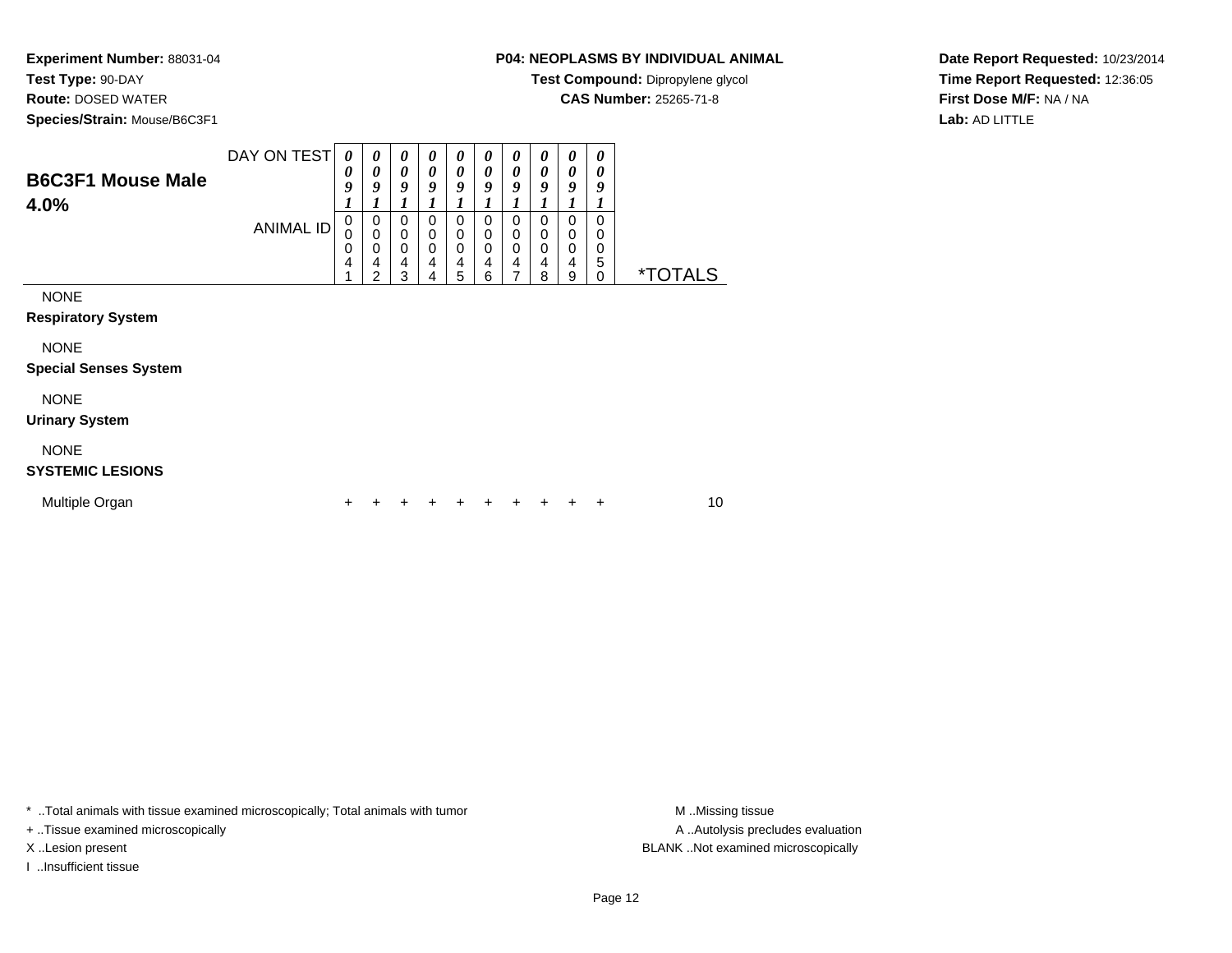**Test Type:** 90-DAY

**Route:** DOSED WATER

**Species/Strain:** Mouse/B6C3F1

## **P04: NEOPLASMS BY INDIVIDUAL ANIMAL**

**Test Compound:** Dipropylene glycol

**CAS Number:** 25265-71-8

**Date Report Requested:** 10/23/2014**Time Report Requested:** 12:36:05**First Dose M/F:** NA / NA**Lab:** AD LITTLE

|                              | DAY ON TEST      | $\boldsymbol{\theta}$<br>0      | 0<br>$\boldsymbol{\theta}$ | 0<br>$\boldsymbol{\theta}$ | 0<br>0               | $\boldsymbol{\theta}$<br>$\boldsymbol{\theta}$ | 0<br>0                     | 0<br>0                     | 0<br>$\boldsymbol{\theta}$ | $\boldsymbol{\theta}$<br>0 | 0<br>0           |                       |
|------------------------------|------------------|---------------------------------|----------------------------|----------------------------|----------------------|------------------------------------------------|----------------------------|----------------------------|----------------------------|----------------------------|------------------|-----------------------|
| <b>B6C3F1 Mouse Male</b>     |                  | 9                               | $\boldsymbol{l}$           | 9                          | $\boldsymbol{l}$     | 1                                              | 9                          | 9                          | 9                          | 9                          | 9                |                       |
| 8.0%                         |                  | $\boldsymbol{l}$                | $\boldsymbol{l}$           | 1                          | 1                    | $\boldsymbol{l}$                               | $\boldsymbol{l}$           | $\boldsymbol{l}$           | 1                          | $\boldsymbol{l}$           | 1                |                       |
|                              | <b>ANIMAL ID</b> | $\boldsymbol{0}$<br>$\mathbf 0$ | $\mathbf 0$<br>$\mathbf 0$ | $\mathbf 0$<br>$\mathbf 0$ | $\Omega$<br>$\Omega$ | $\mathbf 0$<br>$\mathbf 0$                     | $\mathbf 0$<br>$\mathbf 0$ | $\mathbf 0$<br>$\mathbf 0$ | $\Omega$<br>$\Omega$       | $\mathbf 0$<br>$\mathbf 0$ | $\mathbf 0$<br>0 |                       |
|                              |                  | 0                               | 0<br>5                     | 0<br>5                     | 0<br>5               | $\begin{matrix}0\\5\end{matrix}$               | $\mathbf 0$<br>5           | 0                          | $\mathbf 0$                | $\mathbf 0$<br>5           | $\mathbf 0$      |                       |
|                              |                  | 5<br>1                          | $\mathfrak{p}$             | 3                          | 4                    | 5                                              | 6                          | 5<br>$\overline{7}$        | 5<br>8                     | 9                          | 6<br>$\Omega$    | <i><b>*TOTALS</b></i> |
| <b>Alimentary System</b>     |                  |                                 |                            |                            |                      |                                                |                            |                            |                            |                            |                  |                       |
| Esophagus                    |                  | +                               | +                          | +                          | +                    | +                                              | +                          | M                          | +                          | +                          | +                | 9                     |
| Gallbladder                  |                  | +                               | A                          | +                          | A                    | A                                              | $\ddot{}$                  | $+$                        | М                          | $\ddot{}$                  | +                | 6                     |
| Intestine Large, Cecum       |                  | $\ddot{}$                       | A                          | $\ddot{}$                  | A                    | A                                              | $\ddot{}$                  | $\ddot{}$                  | +                          | $\ddot{}$                  | $\ddot{}$        | $\overline{7}$        |
| Intestine Large, Colon       |                  | +                               | A                          | $\ddot{}$                  | $\ddot{}$            | $\ddot{}$                                      | $\ddot{}$                  | $\ddot{}$                  | +                          | +                          | $\ddot{}$        | 9                     |
| Intestine Large, Rectum      |                  | $\ddot{}$                       | A                          | $\ddot{}$                  | A                    | A                                              | $\ddot{}$                  | $\ddot{}$                  | $\ddot{}$                  | $\ddot{}$                  | $\ddot{}$        | $\overline{7}$        |
| Intestine Small, Duodenum    |                  | $\ddot{}$                       | A                          | $\ddot{}$                  | A                    | $\ddot{}$                                      | $+$                        | $\ddot{}$                  | $\ddot{}$                  | $\ddot{}$                  | $\ddot{}$        | 8                     |
| Intestine Small, Ileum       |                  | +                               | A                          | $+$                        | A                    | A                                              | $\ddot{}$                  | $\ddot{}$                  | +                          | $\ddot{}$                  | $\ddot{}$        | $\overline{7}$        |
| Intestine Small, Jejunum     |                  | +                               | A                          | $\ddot{}$                  | A                    | A                                              | $\ddot{}$                  | $\ddot{}$                  | $\ddot{}$                  | $\ddot{}$                  | $\ddot{}$        | $\overline{7}$        |
| Liver                        |                  | $\ddot{}$                       | +                          | +                          | $\ddot{}$            | +                                              | $+$                        | +                          | $\ddot{}$                  | $\ddot{}$                  | $\ddot{}$        | 10                    |
| Pancreas                     |                  | $\ddot{}$                       | +                          | +                          | +                    | +                                              | $\ddot{}$                  | +                          | +                          | +                          | $\ddot{}$        | 10                    |
| Salivary Glands              |                  | $\ddot{}$                       | +                          | +                          | $\ddot{}$            | $\ddot{}$                                      | $\ddot{}$                  | $\ddot{}$                  | $\ddot{}$                  | $\ddot{}$                  | $\ddot{}$        | 10                    |
| Stomach, Forestomach         |                  | +                               | +                          | +                          | $\ddot{}$            | $\ddot{}$                                      | $+$                        | $+$                        | $+$                        | $\ddot{}$                  | $\ddot{}$        | 10                    |
| Stomach, Glandular           |                  | $\ddot{}$                       | A                          | $\ddot{}$                  | $\ddot{}$            | A                                              | $\ddot{}$                  | $\ddot{}$                  | $\ddot{}$                  | $\ddot{}$                  | $\ddot{}$        | 8                     |
| <b>Cardiovascular System</b> |                  |                                 |                            |                            |                      |                                                |                            |                            |                            |                            |                  |                       |
| <b>Blood Vessel</b>          |                  | $\ddot{}$                       | +                          | +                          | +                    | +                                              | +                          | +                          | +                          |                            | +                | 10                    |
| Heart                        |                  | $\ddot{}$                       |                            | $\ddot{}$                  | ÷                    | $\ddot{}$                                      |                            | $\ddot{}$                  | $\ddot{}$                  |                            | $\ddot{}$        | 10                    |
| <b>Endocrine System</b>      |                  |                                 |                            |                            |                      |                                                |                            |                            |                            |                            |                  |                       |
| <b>Adrenal Cortex</b>        |                  | +                               | ٠                          | +                          | ٠                    | +                                              | ٠                          | ٠                          | ÷                          | ٠                          | ٠                | 10                    |
| <b>Adrenal Medulla</b>       |                  | $\ddot{}$                       | +                          | $\ddot{}$                  | $\ddot{}$            | $\ddot{}$                                      | $\ddot{}$                  | $\ddot{}$                  | $\ddot{}$                  | $\ddot{}$                  | +                | 10                    |
| Islets, Pancreatic           |                  | $\ddot{}$                       | +                          | +                          | +                    | $\pmb{+}$                                      | +                          | $\ddot{}$                  | +                          | +                          | +                | 10                    |

\* ..Total animals with tissue examined microscopically; Total animals with tumor **M** . Missing tissue M ..Missing tissue

+ ..Tissue examined microscopically

I ..Insufficient tissue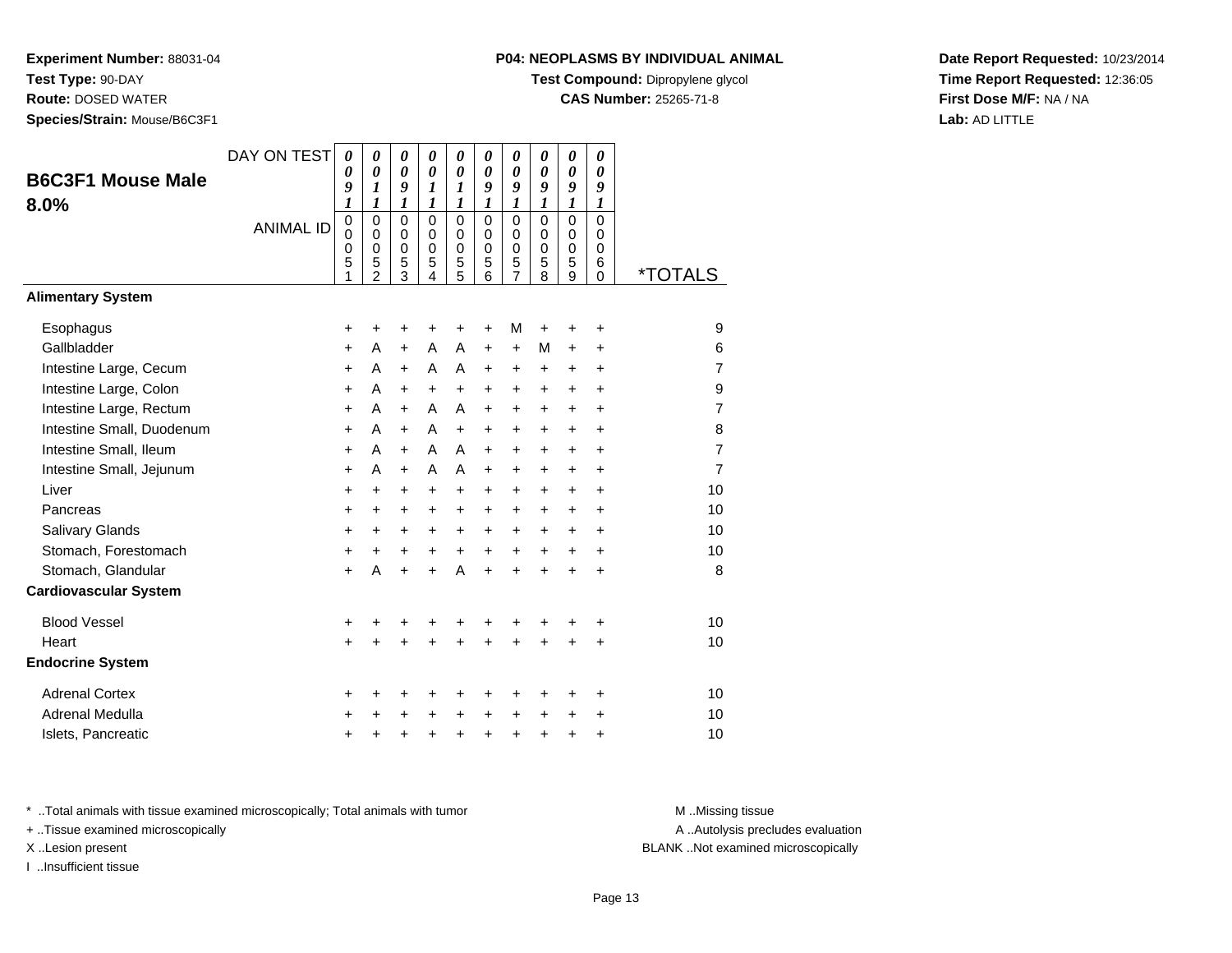**Test Type:** 90-DAY

**Route:** DOSED WATER

**Species/Strain:** Mouse/B6C3F1

#### **P04: NEOPLASMS BY INDIVIDUAL ANIMAL**

**Test Compound:** Dipropylene glycol

**CAS Number:** 25265-71-8

**Date Report Requested:** 10/23/2014**Time Report Requested:** 12:36:06**First Dose M/F:** NA / NA**Lab:** AD LITTLE

| <b>B6C3F1 Mouse Male</b><br>8.0% | DAY ON TEST      | 0<br>$\boldsymbol{\theta}$<br>9<br>$\boldsymbol{l}$ | 0<br>$\boldsymbol{\theta}$<br>1<br>$\boldsymbol{l}$    | 0<br>$\boldsymbol{\theta}$<br>9<br>1         | 0<br>$\boldsymbol{\theta}$<br>1<br>1             | 0<br>$\boldsymbol{\theta}$<br>1<br>1      | 0<br>$\boldsymbol{\theta}$<br>9<br>1             | 0<br>$\boldsymbol{\theta}$<br>9<br>1                              | 0<br>$\pmb{\theta}$<br>9<br>1             | 0<br>$\pmb{\theta}$<br>9<br>1                  | 0<br>0<br>9<br>1                |                       |
|----------------------------------|------------------|-----------------------------------------------------|--------------------------------------------------------|----------------------------------------------|--------------------------------------------------|-------------------------------------------|--------------------------------------------------|-------------------------------------------------------------------|-------------------------------------------|------------------------------------------------|---------------------------------|-----------------------|
|                                  | <b>ANIMAL ID</b> | $\pmb{0}$<br>$\mathbf 0$<br>$\mathbf 0$<br>5<br>1   | $\mathbf 0$<br>$\mathbf 0$<br>0<br>5<br>$\overline{2}$ | $\mathbf 0$<br>0<br>0<br>5<br>$\overline{3}$ | $\mathbf 0$<br>$\Omega$<br>$\mathbf 0$<br>5<br>4 | $\mathbf 0$<br>$\mathbf 0$<br>0<br>5<br>5 | $\mathbf 0$<br>$\Omega$<br>$\mathbf 0$<br>5<br>6 | $\mathbf 0$<br>0<br>$\pmb{0}$<br>$\overline{5}$<br>$\overline{7}$ | $\mathbf 0$<br>$\mathbf 0$<br>0<br>5<br>8 | $\mathbf 0$<br>0<br>0<br>5<br>$\boldsymbol{9}$ | 0<br>0<br>0<br>6<br>$\mathbf 0$ | <i><b>*TOTALS</b></i> |
| Parathyroid Gland                |                  | $\ddot{}$                                           | $+$                                                    | M                                            | $+$                                              | M                                         | $\ddot{}$                                        | $\ddot{}$                                                         | M                                         | $\ddot{}$                                      | M                               | 6                     |
| <b>Pituitary Gland</b>           |                  | $\ddot{}$                                           | M                                                      | $\ddot{}$                                    | М                                                | M                                         | +                                                | +                                                                 | $\ddot{}$                                 | $\ddot{}$                                      | $\ddot{}$                       | $\overline{7}$        |
| <b>Thyroid Gland</b>             |                  | $\ddot{}$                                           | ÷                                                      | $\ddot{}$                                    | $\ddot{}$                                        | $\ddot{}$                                 | $\ddot{}$                                        | $\ddot{}$                                                         | ÷                                         | $\ddot{}$                                      | $\ddot{}$                       | 10                    |
| <b>General Body System</b>       |                  |                                                     |                                                        |                                              |                                                  |                                           |                                                  |                                                                   |                                           |                                                |                                 |                       |
| <b>NONE</b>                      |                  |                                                     |                                                        |                                              |                                                  |                                           |                                                  |                                                                   |                                           |                                                |                                 |                       |
| <b>Genital System</b>            |                  |                                                     |                                                        |                                              |                                                  |                                           |                                                  |                                                                   |                                           |                                                |                                 |                       |
| Epididymis                       |                  | $\ddot{}$                                           | ٠                                                      | +                                            | +                                                | +                                         |                                                  | +                                                                 | +                                         | ٠                                              | +                               | 10                    |
| Penis                            |                  |                                                     | +                                                      |                                              |                                                  |                                           |                                                  |                                                                   |                                           |                                                |                                 | 1                     |
| <b>Preputial Gland</b>           |                  | +                                                   | +                                                      | +                                            | +                                                | +                                         | +                                                | +                                                                 | ٠                                         | +                                              | +                               | 10                    |
| Prostate                         |                  | $\ddot{}$                                           | +                                                      | +                                            | $\ddot{}$                                        | $\ddot{}$                                 | $\ddot{}$                                        | +                                                                 | +                                         | +                                              | $\ddot{}$                       | 10                    |
| Seminal Vesicle                  |                  | +                                                   | $\ddot{}$                                              | $\ddot{}$                                    | $\ddot{}$                                        | $\ddot{}$                                 | $+$                                              | $\ddot{}$                                                         | $\ddot{}$                                 | $\ddot{}$                                      | $\ddot{}$                       | 10                    |
| <b>Testes</b>                    |                  | $\ddot{}$                                           | $\ddot{}$                                              | $\ddot{}$                                    | $\ddot{}$                                        | $\ddot{}$                                 | $\ddot{}$                                        | $\ddot{}$                                                         | $\ddot{}$                                 | $\ddot{}$                                      | $\ddot{}$                       | 10                    |
| <b>Hematopoietic System</b>      |                  |                                                     |                                                        |                                              |                                                  |                                           |                                                  |                                                                   |                                           |                                                |                                 |                       |
| <b>Bone Marrow</b>               |                  | +                                                   | +                                                      | +                                            | +                                                | +                                         | +                                                | +                                                                 |                                           | +                                              | +                               | 10                    |
| Lymph Node, Mandibular           |                  | +                                                   | M                                                      | +                                            | +                                                | +                                         | +                                                | +                                                                 | +                                         | +                                              | +                               | 9                     |
| Lymph Node, Mesenteric           |                  | $\ddot{}$                                           | M                                                      | $+$                                          | M                                                | $\mathbf{I}$                              | $\ddot{}$                                        | $\ddot{}$                                                         | $\ddot{}$                                 | +                                              | $\ddot{}$                       | $\overline{7}$        |
| Spleen                           |                  | +                                                   | +                                                      | +                                            | +                                                | $\ddot{}$                                 | $\ddot{}$                                        | +                                                                 | $\ddot{}$                                 | +                                              | +                               | 10                    |
| Thymus                           |                  | $\ddot{}$                                           | $\ddot{}$                                              | $\ddot{}$                                    | М                                                | M                                         | $\ddot{}$                                        | $\ddot{}$                                                         | $\ddot{}$                                 | $\ddot{}$                                      | $\ddot{}$                       | 8                     |
| <b>Integumentary System</b>      |                  |                                                     |                                                        |                                              |                                                  |                                           |                                                  |                                                                   |                                           |                                                |                                 |                       |
| <b>Mammary Gland</b>             |                  | M                                                   | м                                                      | +                                            | М                                                | M                                         | +                                                | M                                                                 | м                                         | M                                              | M                               | $\overline{2}$        |
| Skin                             |                  | +                                                   | +                                                      | +                                            | +                                                | +                                         | +                                                | +                                                                 | +                                         | +                                              | +                               | 10                    |

\* ..Total animals with tissue examined microscopically; Total animals with tumor **M** . Missing tissue M ..Missing tissue

+ ..Tissue examined microscopically

I ..Insufficient tissue

A ..Autolysis precludes evaluation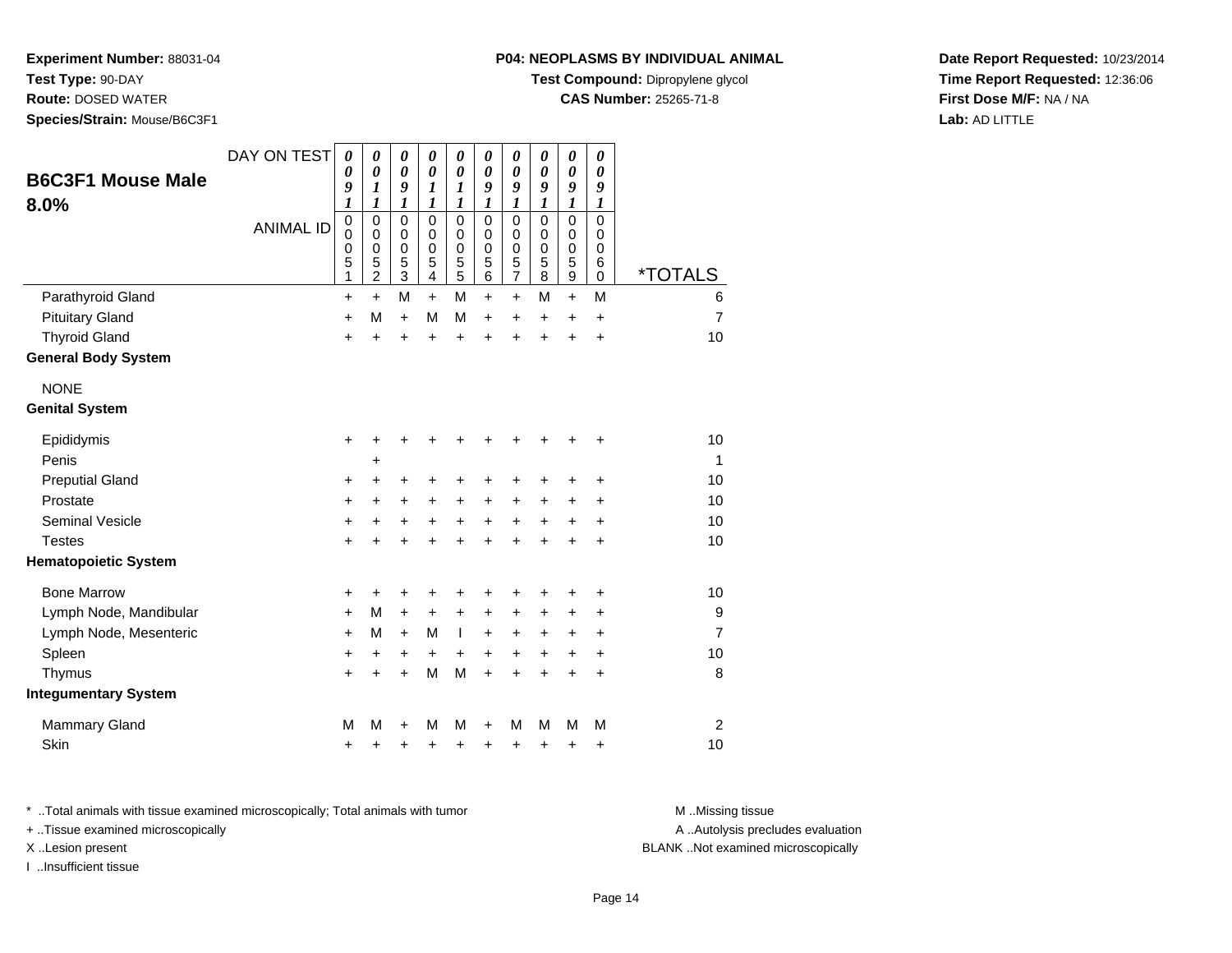**Test Type:** 90-DAY

**Route:** DOSED WATER

**Species/Strain:** Mouse/B6C3F1

#### **P04: NEOPLASMS BY INDIVIDUAL ANIMAL**

**Test Compound:** Dipropylene glycol

**CAS Number:** 25265-71-8

**Date Report Requested:** 10/23/2014**Time Report Requested:** 12:36:06**First Dose M/F:** NA / NA**Lab:** AD LITTLE

|                                  | DAY ON TEST      | 0                                               | 0                                                          | 0                                                                             | 0                                         | 0                             | 0                     | 0                                      | 0                            | 0                                                   | 0                     |                            |
|----------------------------------|------------------|-------------------------------------------------|------------------------------------------------------------|-------------------------------------------------------------------------------|-------------------------------------------|-------------------------------|-----------------------|----------------------------------------|------------------------------|-----------------------------------------------------|-----------------------|----------------------------|
| <b>B6C3F1 Mouse Male</b><br>8.0% |                  | 0<br>9<br>$\boldsymbol{l}$                      | $\boldsymbol{\theta}$<br>1<br>1                            | $\boldsymbol{\theta}$<br>9<br>1                                               | 0<br>1<br>1                               | 0<br>1<br>1                   | 0<br>9<br>1           | 0<br>9<br>1                            | 0<br>9<br>1                  | 0<br>9<br>1                                         | 0<br>9<br>1           |                            |
|                                  | <b>ANIMAL ID</b> | $\pmb{0}$<br>$\mathbf 0$<br>$\pmb{0}$<br>5<br>1 | $\pmb{0}$<br>$\pmb{0}$<br>$\pmb{0}$<br>5<br>$\overline{2}$ | $\mathbf 0$<br>$\boldsymbol{0}$<br>$\begin{array}{c} 0 \\ 5 \\ 3 \end{array}$ | $\mathbf 0$<br>$\mathbf 0$<br>0<br>5<br>4 | 0<br>0<br>$\pmb{0}$<br>5<br>5 | 0<br>0<br>0<br>5<br>6 | $\mathsf 0$<br>0<br>0<br>$\frac{5}{7}$ | 0<br>$\Omega$<br>0<br>5<br>8 | $\mathsf 0$<br>$\mathbf 0$<br>$\mathbf 0$<br>5<br>9 | 0<br>0<br>0<br>6<br>0 | <i><b>*TOTALS</b></i>      |
| Skin                             |                  | $\ddot{}$                                       |                                                            | $\ddot{}$                                                                     |                                           | $\ddot{}$                     | +                     | $\ddot{}$                              | +                            | $\ddot{}$                                           | $\ddot{}$             | 10                         |
| <b>Musculoskeletal System</b>    |                  |                                                 |                                                            |                                                                               |                                           |                               |                       |                                        |                              |                                                     |                       |                            |
| Bone                             |                  | $\ddot{}$                                       |                                                            |                                                                               |                                           |                               |                       |                                        |                              |                                                     | +                     | 10                         |
| <b>Nervous System</b>            |                  |                                                 |                                                            |                                                                               |                                           |                               |                       |                                        |                              |                                                     |                       |                            |
| <b>Brain</b>                     |                  | +                                               |                                                            |                                                                               |                                           |                               |                       |                                        |                              |                                                     | +                     | 10                         |
| <b>Respiratory System</b>        |                  |                                                 |                                                            |                                                                               |                                           |                               |                       |                                        |                              |                                                     |                       |                            |
| Lung                             |                  | +                                               |                                                            |                                                                               |                                           |                               |                       |                                        |                              |                                                     | +                     | 10                         |
| <b>Nose</b>                      |                  | $\ddot{}$                                       | $\ddot{}$                                                  | +                                                                             | $\ddot{}$                                 | $\ddot{}$                     | $\ddot{}$             | $\pm$                                  |                              | +                                                   | +                     | 10                         |
| Trachea                          |                  | $+$                                             |                                                            |                                                                               |                                           |                               |                       |                                        |                              |                                                     | +                     | 10                         |
| <b>Special Senses System</b>     |                  |                                                 |                                                            |                                                                               |                                           |                               |                       |                                        |                              |                                                     |                       |                            |
| <b>NONE</b>                      |                  |                                                 |                                                            |                                                                               |                                           |                               |                       |                                        |                              |                                                     |                       |                            |
| <b>Urinary System</b>            |                  |                                                 |                                                            |                                                                               |                                           |                               |                       |                                        |                              |                                                     |                       |                            |
| Kidney                           |                  | +                                               |                                                            |                                                                               |                                           |                               |                       |                                        |                              |                                                     |                       | 10                         |
| <b>Urinary Bladder</b>           |                  | $\ddot{}$                                       |                                                            |                                                                               |                                           |                               |                       |                                        |                              |                                                     | +                     | 10                         |
| <b>SYSTEMIC LESIONS</b>          |                  |                                                 |                                                            |                                                                               |                                           |                               |                       |                                        |                              |                                                     |                       |                            |
| Multiple Organ                   |                  | +                                               |                                                            |                                                                               |                                           |                               |                       |                                        |                              |                                                     |                       | 10                         |
|                                  |                  |                                                 |                                                            |                                                                               |                                           |                               |                       |                                        |                              |                                                     |                       | ***<br>***END OF MALE DATA |

\* ..Total animals with tissue examined microscopically; Total animals with tumor **M** . Missing tissue M ..Missing tissue

+ ..Tissue examined microscopically

I ..Insufficient tissue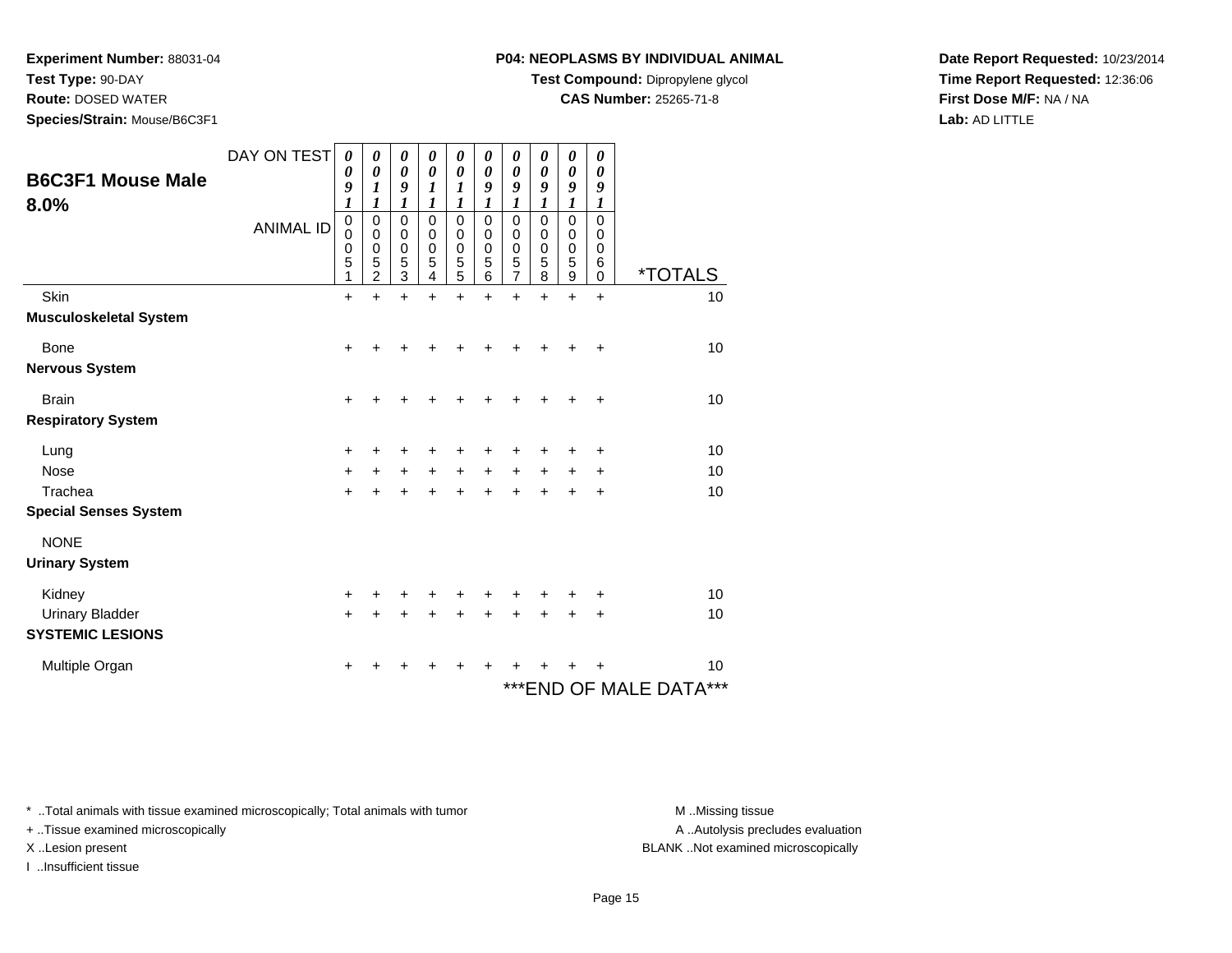**Experiment Number:** 88031-04**Test Type:** 90-DAY

**Route:** DOSED WATER

**Species/Strain:** Mouse/B6C3F1

# **P04: NEOPLASMS BY INDIVIDUAL ANIMAL**

**Test Compound:** Dipropylene glycol

**CAS Number:** 25265-71-8

**Date Report Requested:** 10/23/2014**Time Report Requested:** 12:36:06**First Dose M/F:** NA / NA**Lab:** AD LITTLE

|                              | DAY ON TEST      | $\boldsymbol{\theta}$<br>0             | 0<br>$\boldsymbol{\theta}$                | 0<br>$\boldsymbol{\theta}$             | 0<br>$\boldsymbol{\theta}$          | 0<br>0                                 | 0<br>0                              | 0<br>$\boldsymbol{\theta}$          | 0<br>$\boldsymbol{\theta}$          | 0<br>$\boldsymbol{\theta}$                    | 0<br>0                                              |                       |
|------------------------------|------------------|----------------------------------------|-------------------------------------------|----------------------------------------|-------------------------------------|----------------------------------------|-------------------------------------|-------------------------------------|-------------------------------------|-----------------------------------------------|-----------------------------------------------------|-----------------------|
| <b>B6C3F1 Mouse Female</b>   |                  | 9<br>1                                 | 9<br>1                                    | 9<br>1                                 | 9<br>$\boldsymbol{l}$               | 9<br>1                                 | 9<br>1                              | 9<br>1                              | 9<br>1                              | 9<br>1                                        | 9<br>$\boldsymbol{l}$                               |                       |
| <b>VEHICLE CONTROL</b>       | <b>ANIMAL ID</b> | $\mathbf 0$<br>$\Omega$<br>0<br>6<br>1 | 0<br>$\Omega$<br>0<br>6<br>$\overline{2}$ | $\mathbf 0$<br>$\Omega$<br>0<br>6<br>3 | $\Omega$<br>$\Omega$<br>0<br>6<br>4 | $\mathbf 0$<br>$\Omega$<br>0<br>6<br>5 | $\Omega$<br>$\Omega$<br>0<br>6<br>6 | $\Omega$<br>$\Omega$<br>0<br>6<br>7 | $\Omega$<br>$\Omega$<br>0<br>6<br>8 | $\Omega$<br>$\Omega$<br>$\mathbf 0$<br>6<br>9 | $\mathbf 0$<br>$\Omega$<br>0<br>$\overline{7}$<br>0 | <i><b>*TOTALS</b></i> |
| <b>Alimentary System</b>     |                  |                                        |                                           |                                        |                                     |                                        |                                     |                                     |                                     |                                               |                                                     |                       |
| Esophagus                    |                  | +                                      | +                                         | +                                      | ÷                                   | +                                      | ٠                                   | ٠                                   | +                                   | +                                             | ÷                                                   | 10                    |
| Gallbladder                  |                  | $\ddot{}$                              | +                                         | +                                      | $\ddot{}$                           | +                                      | +                                   | +                                   | $\ddot{}$                           | $\ddot{}$                                     | M                                                   | 9                     |
| Intestine Large, Cecum       |                  | $\ddot{}$                              | $\ddot{}$                                 | +                                      | +                                   | $\ddot{}$                              | $\ddot{}$                           | +                                   | $\ddot{}$                           | $\ddot{}$                                     | $\ddot{}$                                           | 10                    |
| Intestine Large, Colon       |                  | +                                      | +                                         | +                                      | $\ddot{}$                           | $\pm$                                  | $\pm$                               | $\pm$                               | $\ddot{}$                           | $\pm$                                         | $\ddot{}$                                           | 10                    |
| Intestine Large, Rectum      |                  | $\ddot{}$                              | $\ddot{}$                                 | +                                      | $\ddot{}$                           | $\ddot{}$                              | +                                   | +                                   | $\ddot{}$                           | $\ddot{}$                                     | $\ddot{}$                                           | 10                    |
| Intestine Small, Duodenum    |                  | $\ddot{}$                              | $\ddot{}$                                 | $\ddot{}$                              | $\ddot{}$                           | $\ddot{}$                              | $\ddot{}$                           | $\ddot{}$                           | $\ddot{}$                           | +                                             | $\ddot{}$                                           | 10                    |
| Intestine Small, Ileum       |                  | +                                      | +                                         | +                                      | $\ddot{}$                           | $\ddot{}$                              | +                                   | +                                   | $\ddot{}$                           | $\ddot{}$                                     | $\ddot{}$                                           | 10                    |
| Intestine Small, Jejunum     |                  | +                                      | +                                         | $\pm$                                  | $\ddot{}$                           | $\pm$                                  | $\ddot{}$                           | $\pm$                               | $\ddot{}$                           | $\ddot{}$                                     | $\ddot{}$                                           | 10                    |
| Liver                        |                  | $\ddot{}$                              | $\ddot{}$                                 | $\ddot{}$                              | $\ddot{}$                           | $\ddot{}$                              | $\ddot{}$                           | +                                   | $\ddot{}$                           | $\ddot{}$                                     | $\ddot{}$                                           | 10                    |
| Pancreas                     |                  | $\ddot{}$                              | $\ddot{}$                                 | $\pm$                                  | $\ddot{}$                           | $\ddot{}$                              | $\ddot{}$                           | $\ddot{}$                           | +                                   | $\ddot{}$                                     | $\ddot{}$                                           | 10                    |
| Salivary Glands              |                  | $\ddot{}$                              | $\ddot{}$                                 | +                                      | $\ddot{}$                           | $\ddot{}$                              | $\ddot{}$                           | +                                   | $\ddot{}$                           | $\ddot{}$                                     | $\ddot{}$                                           | 10                    |
| Stomach, Forestomach         |                  | +                                      | +                                         | $\ddot{}$                              | $\ddot{}$                           | $+$                                    | $\ddot{}$                           | $\ddot{}$                           | $\ddot{}$                           | $\ddot{}$                                     | $\ddot{}$                                           | 10                    |
| Stomach, Glandular           |                  | $\ddot{}$                              | $\ddot{}$                                 | $\ddot{}$                              | $\ddot{}$                           | $\ddot{}$                              | $\ddot{}$                           | $\ddot{}$                           | ÷                                   | $\ddot{}$                                     | $\ddot{}$                                           | 10                    |
| <b>Cardiovascular System</b> |                  |                                        |                                           |                                        |                                     |                                        |                                     |                                     |                                     |                                               |                                                     |                       |
| <b>Blood Vessel</b>          |                  | +                                      | +                                         | +                                      | +                                   | +                                      | +                                   | +                                   | +                                   |                                               | +                                                   | 10                    |
| Heart                        |                  | $\ddot{}$                              | Ŧ.                                        | $\ddot{}$                              | ÷                                   | $\ddot{}$                              | $\ddot{}$                           | $\ddot{}$                           | $\ddot{}$                           |                                               | $\ddot{}$                                           | 10                    |
| <b>Endocrine System</b>      |                  |                                        |                                           |                                        |                                     |                                        |                                     |                                     |                                     |                                               |                                                     |                       |
| <b>Adrenal Cortex</b>        |                  | +                                      | +                                         | +                                      | ÷                                   | ٠                                      | +                                   | ٠                                   | ٠                                   | ٠                                             | ÷                                                   | 10                    |
| Adrenal Medulla              |                  | +                                      | +                                         | +                                      | $\ddot{}$                           | $\ddot{}$                              | $\ddot{}$                           | $\ddot{}$                           | $\ddot{}$                           | $\ddot{}$                                     | $\ddot{}$                                           | 10                    |
| Islets, Pancreatic           |                  | +                                      | +                                         | +                                      | +                                   | +                                      | +                                   | $\ddot{}$                           | +                                   | +                                             | +                                                   | 10                    |

\* ..Total animals with tissue examined microscopically; Total animals with tumor **M** . Missing tissue M ..Missing tissue

+ ..Tissue examined microscopically

I ..Insufficient tissue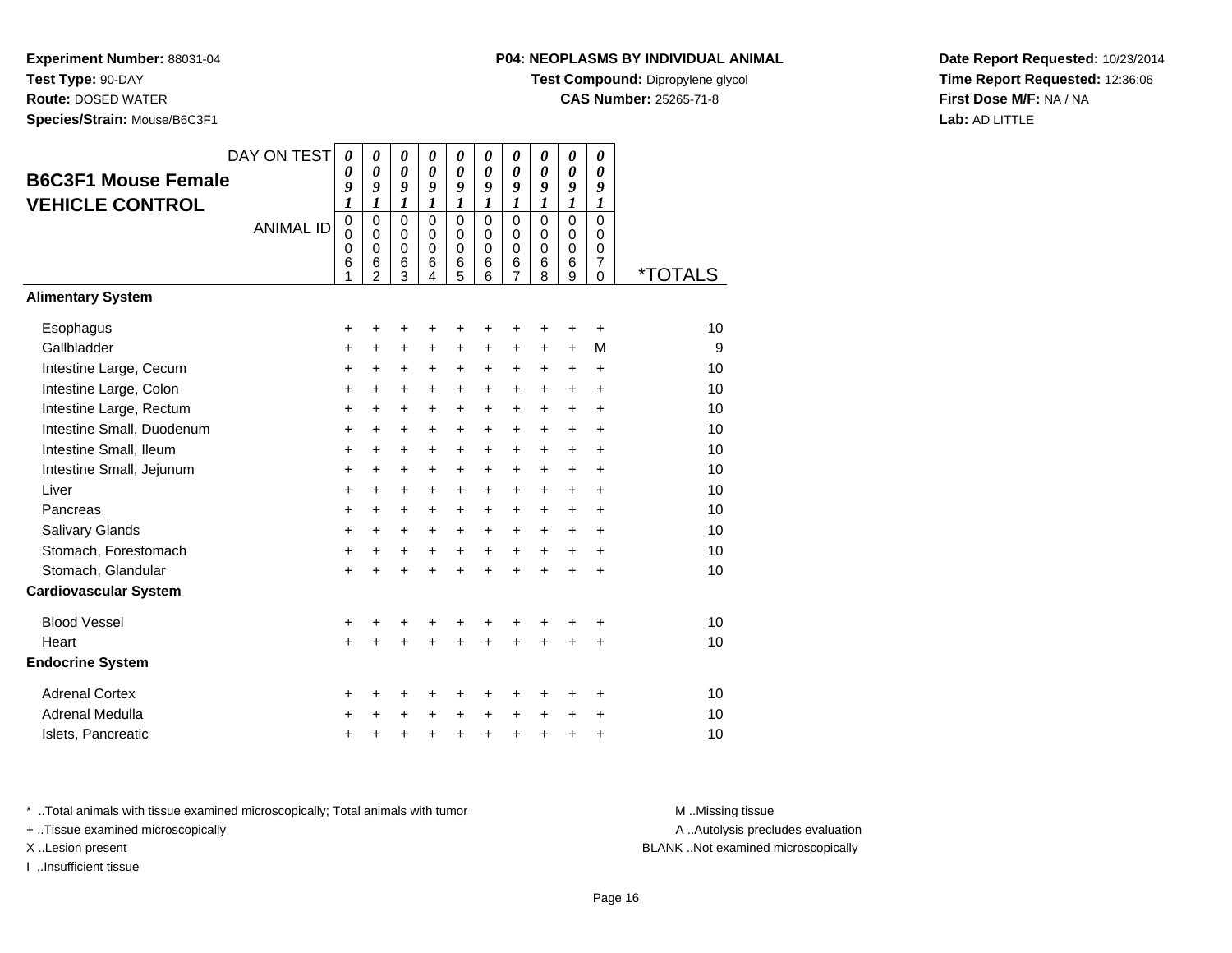**Test Type:** 90-DAY

**Route:** DOSED WATER

**Species/Strain:** Mouse/B6C3F1

#### **P04: NEOPLASMS BY INDIVIDUAL ANIMAL**

**Test Compound:** Dipropylene glycol

**CAS Number:** 25265-71-8

**Date Report Requested:** 10/23/2014**Time Report Requested:** 12:36:06**First Dose M/F:** NA / NA**Lab:** AD LITTLE

| <b>B6C3F1 Mouse Female</b><br><b>VEHICLE CONTROL</b> | DAY ON TEST      | $\boldsymbol{\theta}$<br>0<br>9<br>$\boldsymbol{l}$ | $\boldsymbol{\theta}$<br>$\boldsymbol{\theta}$<br>9<br>1 | 0<br>$\boldsymbol{\theta}$<br>9<br>1                   | 0<br>$\boldsymbol{\theta}$<br>9<br>1      | 0<br>$\boldsymbol{\theta}$<br>9<br>$\boldsymbol{l}$        | 0<br>0<br>9<br>$\boldsymbol{l}$           | 0<br>$\boldsymbol{\theta}$<br>9<br>$\boldsymbol{l}$  | 0<br>$\boldsymbol{\theta}$<br>9<br>$\boldsymbol{l}$ | $\pmb{\theta}$<br>0<br>9<br>$\boldsymbol{l}$ | 0<br>$\boldsymbol{\theta}$<br>9<br>$\boldsymbol{l}$              |                       |
|------------------------------------------------------|------------------|-----------------------------------------------------|----------------------------------------------------------|--------------------------------------------------------|-------------------------------------------|------------------------------------------------------------|-------------------------------------------|------------------------------------------------------|-----------------------------------------------------|----------------------------------------------|------------------------------------------------------------------|-----------------------|
|                                                      | <b>ANIMAL ID</b> | $\pmb{0}$<br>0<br>0<br>6<br>1                       | $\mathbf 0$<br>0<br>$\mathbf 0$<br>6<br>$\overline{c}$   | $\mathbf 0$<br>0<br>$\mathbf 0$<br>6<br>$\overline{3}$ | $\mathbf 0$<br>0<br>$\mathbf 0$<br>6<br>4 | $\mathbf 0$<br>0<br>$\mathbf 0$<br>$\,6$<br>$\overline{5}$ | $\mathbf 0$<br>0<br>$\mathbf 0$<br>6<br>6 | $\mathbf 0$<br>0<br>$\pmb{0}$<br>6<br>$\overline{7}$ | $\Omega$<br>$\Omega$<br>$\mathbf 0$<br>6<br>8       | 0<br>0<br>0<br>$\,6$<br>$\overline{9}$       | $\mathbf 0$<br>$\mathbf 0$<br>0<br>$\overline{7}$<br>$\mathbf 0$ | <i><b>*TOTALS</b></i> |
| Parathyroid Gland                                    |                  | $\ddot{}$                                           | $\ddot{}$                                                | M                                                      | $\ddot{}$                                 | $\ddot{}$                                                  | $\ddot{}$                                 | $\ddot{}$                                            | $\ddot{}$                                           | M                                            | $+$                                                              | 8                     |
| <b>Pituitary Gland</b>                               |                  | $\ddot{}$                                           | $\ddot{}$                                                | $\ddot{}$                                              | $\ddot{}$                                 | $\ddot{}$                                                  | +                                         | +                                                    | $\ddot{}$                                           | +                                            | $\ddot{}$                                                        | 10                    |
| <b>Thyroid Gland</b>                                 |                  | $\ddot{}$                                           | $\ddot{}$                                                | $\ddot{}$                                              | $\ddot{}$                                 | $\ddot{}$                                                  | $\ddot{}$                                 | $\ddot{}$                                            | $\ddot{}$                                           | $\ddot{}$                                    | $\ddot{}$                                                        | 10                    |
| <b>General Body System</b>                           |                  |                                                     |                                                          |                                                        |                                           |                                                            |                                           |                                                      |                                                     |                                              |                                                                  |                       |
| <b>NONE</b>                                          |                  |                                                     |                                                          |                                                        |                                           |                                                            |                                           |                                                      |                                                     |                                              |                                                                  |                       |
| <b>Genital System</b>                                |                  |                                                     |                                                          |                                                        |                                           |                                                            |                                           |                                                      |                                                     |                                              |                                                                  |                       |
| <b>Clitoral Gland</b>                                |                  | M                                                   | +                                                        | +                                                      |                                           |                                                            |                                           |                                                      |                                                     |                                              | +                                                                | 9                     |
| Ovary                                                |                  | +                                                   | +                                                        | +                                                      | +                                         | $\boldsymbol{+}$                                           | +                                         | +                                                    | +                                                   | +                                            | +                                                                | 10                    |
| <b>Uterus</b>                                        |                  | $\ddot{}$                                           |                                                          |                                                        |                                           | +                                                          |                                           | $\ddot{}$                                            |                                                     | $\ddot{}$                                    | $\ddot{}$                                                        | 10                    |
| <b>Hematopoietic System</b>                          |                  |                                                     |                                                          |                                                        |                                           |                                                            |                                           |                                                      |                                                     |                                              |                                                                  |                       |
| <b>Bone Marrow</b>                                   |                  | +                                                   | +                                                        | +                                                      |                                           | +                                                          | +                                         | +                                                    | +                                                   | +                                            | +                                                                | 10                    |
| Lymph Node, Mandibular                               |                  | $\ddot{}$                                           | +                                                        | $\ddot{}$                                              | $\ddot{}$                                 | +                                                          | +                                         | +                                                    | +                                                   | +                                            | +                                                                | 10                    |
| Lymph Node, Mesenteric                               |                  | M                                                   | $\ddot{}$                                                | $\ddot{}$                                              | +                                         | $\ddot{}$                                                  | +                                         | $\ddot{}$                                            | +                                                   | +                                            | $\ddot{}$                                                        | 9                     |
| Spleen                                               |                  | +                                                   | +                                                        | +                                                      | +                                         | +                                                          | +                                         | +                                                    | +                                                   | +                                            | $\ddot{}$                                                        | 10                    |
| Thymus                                               |                  | +                                                   | +                                                        | +                                                      |                                           | +                                                          | $\ddot{}$                                 | $\ddot{}$                                            | $\ddot{}$                                           | $\ddot{}$                                    | $\ddot{}$                                                        | 10                    |
| <b>Integumentary System</b>                          |                  |                                                     |                                                          |                                                        |                                           |                                                            |                                           |                                                      |                                                     |                                              |                                                                  |                       |
| <b>Mammary Gland</b>                                 |                  | +                                                   | +                                                        | +                                                      |                                           | +                                                          | +                                         | +                                                    | +                                                   | +                                            | +                                                                | 10                    |
| Skin                                                 |                  | +                                                   |                                                          |                                                        |                                           |                                                            |                                           |                                                      |                                                     | +                                            | +                                                                | 10                    |
| <b>Musculoskeletal System</b>                        |                  |                                                     |                                                          |                                                        |                                           |                                                            |                                           |                                                      |                                                     |                                              |                                                                  |                       |
| <b>Bone</b>                                          |                  | +                                                   |                                                          |                                                        |                                           |                                                            |                                           |                                                      | +                                                   | +                                            | +                                                                | 10                    |

\* ..Total animals with tissue examined microscopically; Total animals with tumor **M** . Missing tissue M ..Missing tissue + ..Tissue examined microscopically

I ..Insufficient tissue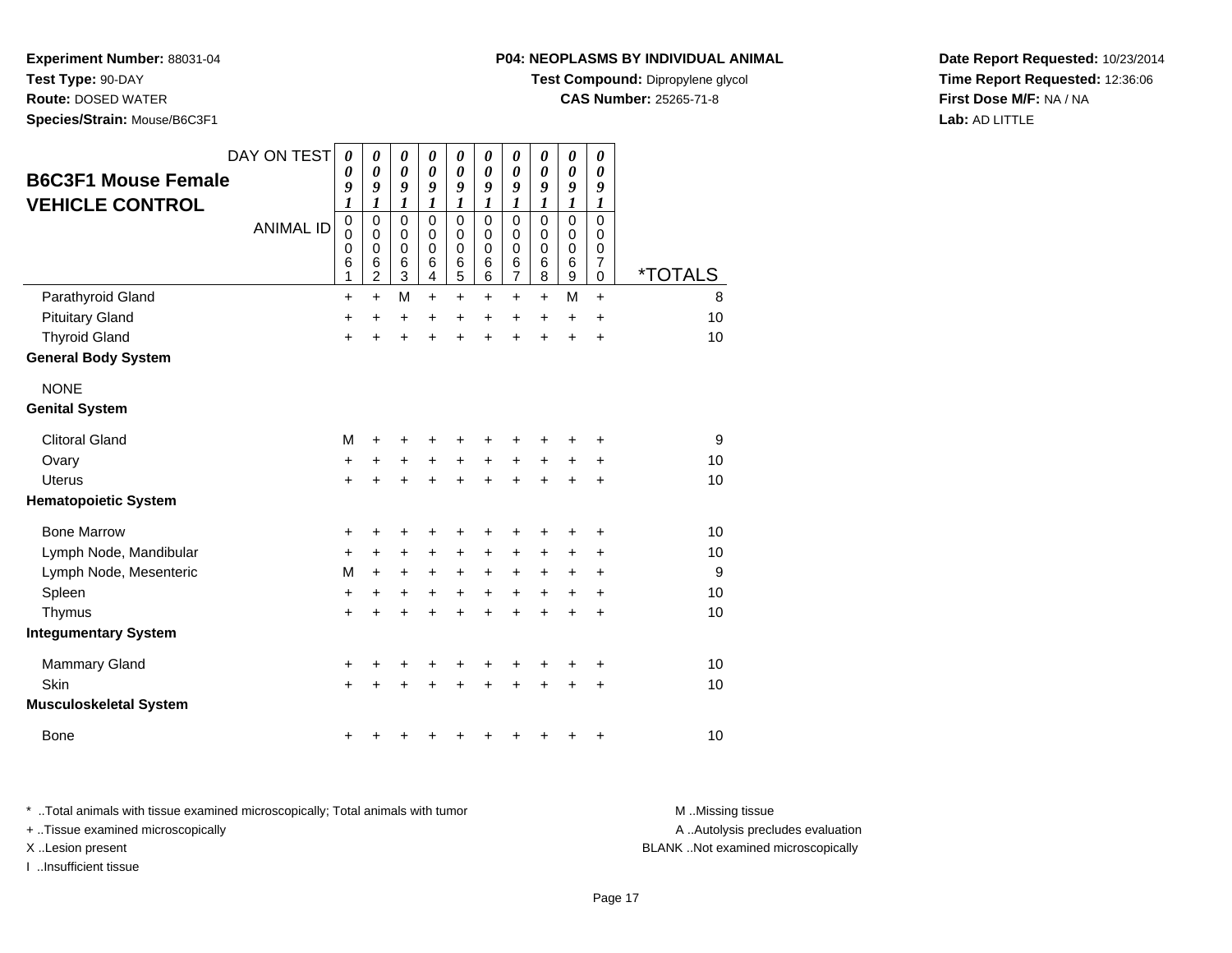**Test Type:** 90-DAY

**Route:** DOSED WATER

**Species/Strain:** Mouse/B6C3F1

### **P04: NEOPLASMS BY INDIVIDUAL ANIMAL**

**Test Compound:** Dipropylene glycol

**CAS Number:** 25265-71-8

**Date Report Requested:** 10/23/2014**Time Report Requested:** 12:36:06**First Dose M/F:** NA / NA**Lab:** AD LITTLE

| <b>B6C3F1 Mouse Female</b><br><b>VEHICLE CONTROL</b> | DAY ON TEST<br><b>ANIMAL ID</b> | 0<br>0<br>9<br>1<br>0<br>0 | 0<br>0<br>9<br>1<br>$\mathbf 0$<br>$\mathbf 0$ | 0<br>0<br>9<br>1<br>$\mathbf 0$<br>$\pmb{0}$ | 0<br>0<br>9<br>1<br>$\mathbf 0$<br>$\mathbf 0$ | 0<br>0<br>9<br>1<br>$\mathbf 0$<br>0 | 0<br>0<br>9<br>$\boldsymbol{l}$<br>$\mathbf 0$<br>0 | 0<br>0<br>9<br>$\boldsymbol{l}$<br>0<br>0 | 0<br>0<br>9<br>1<br>$\Omega$<br>0 | 0<br>$\boldsymbol{\theta}$<br>9<br>$\mathbf{I}$<br>$\mathbf 0$<br>0 | 0<br>0<br>9<br>1<br>0<br>0 |                       |
|------------------------------------------------------|---------------------------------|----------------------------|------------------------------------------------|----------------------------------------------|------------------------------------------------|--------------------------------------|-----------------------------------------------------|-------------------------------------------|-----------------------------------|---------------------------------------------------------------------|----------------------------|-----------------------|
|                                                      |                                 | 0<br>6<br>1                | $\mathbf 0$<br>6<br>$\overline{2}$             | $\mathbf 0$<br>$6\phantom{1}6$<br>3          | $\mathbf 0$<br>6<br>4                          | 0<br>6<br>5                          | 0<br>6<br>6                                         | 0<br>6<br>7                               | $\Omega$<br>6<br>8                | $\mathbf 0$<br>6<br>9                                               | 0<br>7<br>$\Omega$         | <i><b>*TOTALS</b></i> |
| <b>Nervous System</b>                                |                                 |                            |                                                |                                              |                                                |                                      |                                                     |                                           |                                   |                                                                     |                            |                       |
| <b>Brain</b>                                         |                                 | +                          |                                                |                                              |                                                |                                      |                                                     | +                                         | +                                 | ÷                                                                   | $\ddot{}$                  | 10                    |
| <b>Respiratory System</b>                            |                                 |                            |                                                |                                              |                                                |                                      |                                                     |                                           |                                   |                                                                     |                            |                       |
| Lung                                                 |                                 | +                          |                                                | +                                            |                                                | +                                    | +                                                   | +                                         | +                                 | ٠                                                                   | ÷                          | 10                    |
| <b>Nose</b>                                          |                                 | $+$                        | $\ddot{}$                                      | $\ddot{}$                                    | $\ddot{}$                                      | $\ddot{}$                            | $\ddot{}$                                           | $+$                                       | $\ddot{}$                         | $+$                                                                 | $\ddot{}$                  | 10                    |
| Trachea                                              |                                 | $+$                        |                                                | $\ddot{}$                                    | $\ddot{}$                                      | $\ddot{}$                            | $\ddot{}$                                           | $\ddot{}$                                 | $\ddot{}$                         | $\ddot{}$                                                           | -1                         | 9                     |
| <b>Special Senses System</b>                         |                                 |                            |                                                |                                              |                                                |                                      |                                                     |                                           |                                   |                                                                     |                            |                       |
| <b>NONE</b>                                          |                                 |                            |                                                |                                              |                                                |                                      |                                                     |                                           |                                   |                                                                     |                            |                       |
| <b>Urinary System</b>                                |                                 |                            |                                                |                                              |                                                |                                      |                                                     |                                           |                                   |                                                                     |                            |                       |
| Kidney                                               |                                 | $+$                        |                                                | ÷                                            | ÷                                              | ٠                                    | ÷                                                   | ٠                                         | ٠                                 | ٠                                                                   | ÷                          | 10                    |
| <b>Urinary Bladder</b>                               |                                 | $+$                        |                                                |                                              |                                                | +                                    | ÷                                                   | +                                         | $\ddot{}$                         | $\ddot{}$                                                           | $\ddot{}$                  | 10                    |
| <b>SYSTEMIC LESIONS</b>                              |                                 |                            |                                                |                                              |                                                |                                      |                                                     |                                           |                                   |                                                                     |                            |                       |
| Multiple Organ                                       |                                 | +                          |                                                |                                              |                                                |                                      |                                                     |                                           |                                   | +                                                                   | ٠                          | 10                    |

\* ..Total animals with tissue examined microscopically; Total animals with tumor **M** . Missing tissue M ..Missing tissue

+ ..Tissue examined microscopically

I ..Insufficient tissue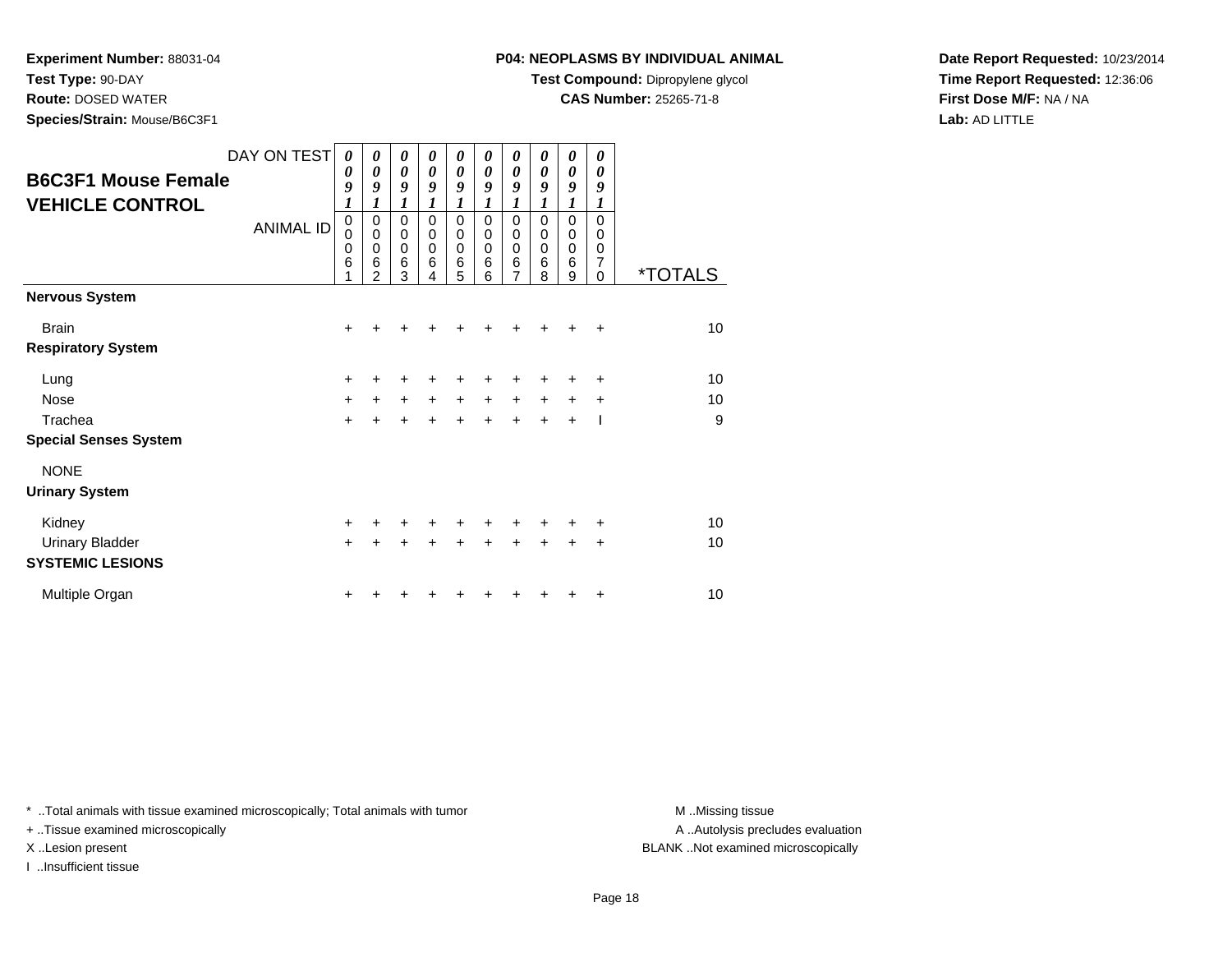| Experiment Number: 88031-04  |
|------------------------------|
| Test Type: 90-DAY            |
| <b>Route: DOSED WATER</b>    |
| Species/Strain: Mouse/B6C3F1 |

**Date Report Requested:** 10/23/2014**Time Report Requested:** 12:36:06**First Dose M/F:** NA / NA**Lab:** AD LITTLE

DAY ON TEST

# **B6C3F1 Mouse Female**

**0.5%**

ANIMAL ID

\*TOTALS

**Alimentary System**

NONE

**Cardiovascular System**

NONE

**Endocrine System**

NONE

**General Body System**

NONE

**Genital System**

NONE

**Hematopoietic System**

NONE

**Integumentary System**

NONE

**Musculoskeletal System**

NONE

**Nervous System**

NONE

\* ..Total animals with tissue examined microscopically; Total animals with tumor **M** ..Missing tissue M ..Missing tissue

+ ..Tissue examined microscopically

I ..Insufficient tissue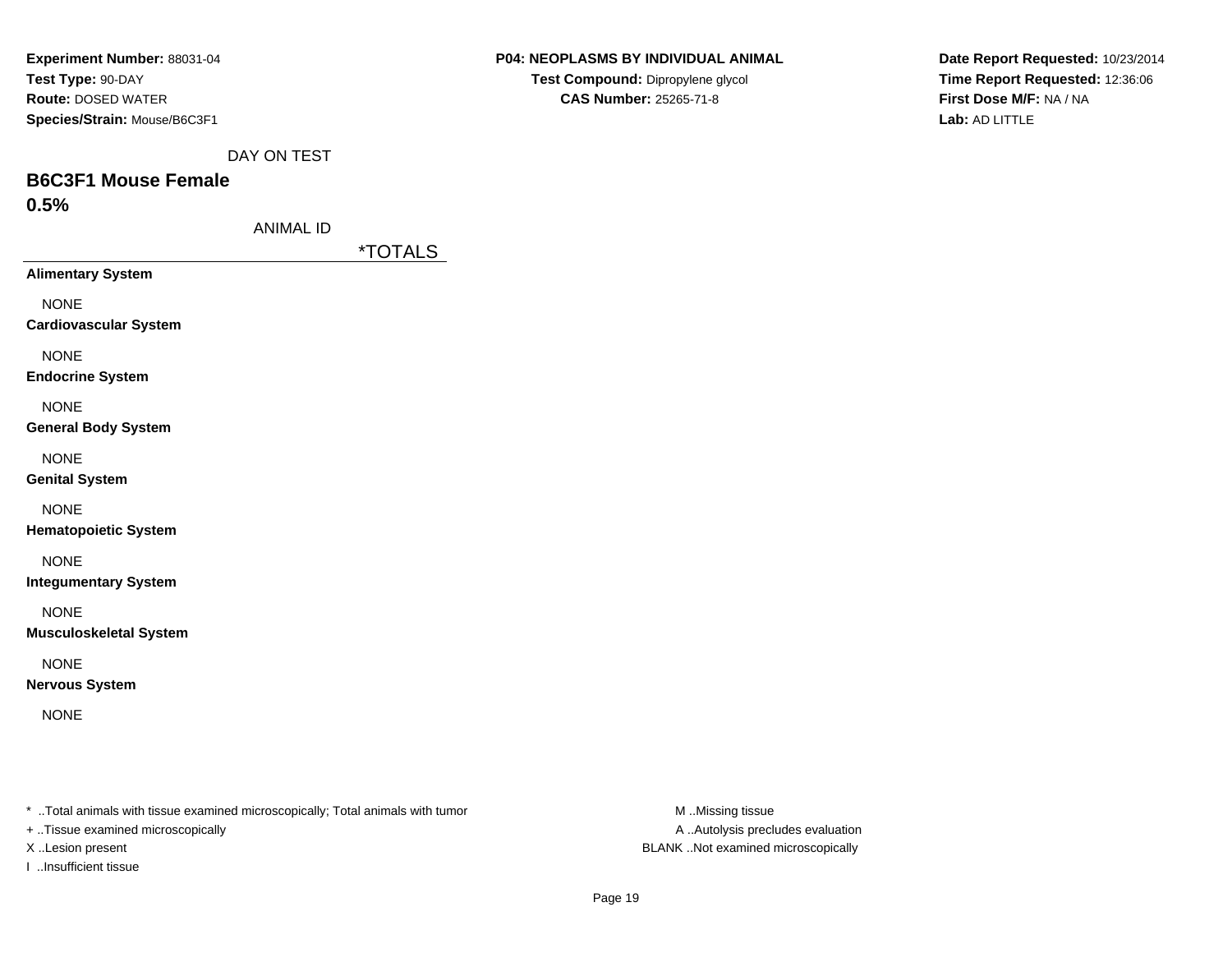| Experiment Number: 88031-04  |
|------------------------------|
| Test Type: 90-DAY            |
| <b>Route: DOSED WATER</b>    |
| Species/Strain: Mouse/B6C3F1 |

# **P04: NEOPLASMS BY INDIVIDUAL ANIMALTest Compound:** Dipropylene glycol **CAS Number:** 25265-71-8

**Date Report Requested:** 10/23/2014**Time Report Requested:** 12:36:06**First Dose M/F:** NA / NA**Lab:** AD LITTLE

DAY ON TEST

# **B6C3F1 Mouse Female**

**0.5%**

ANIMAL ID

\*TOTALS

**Respiratory System**

NONE

**Special Senses System**

NONE

**Urinary System**

NONE

#### **SYSTEMIC LESIONS**

Multiple Organ

 $\mathbf n$  0

\* ..Total animals with tissue examined microscopically; Total animals with tumor **M** ...Missing tissue M ...Missing tissue

+ ..Tissue examined microscopically

I ..Insufficient tissue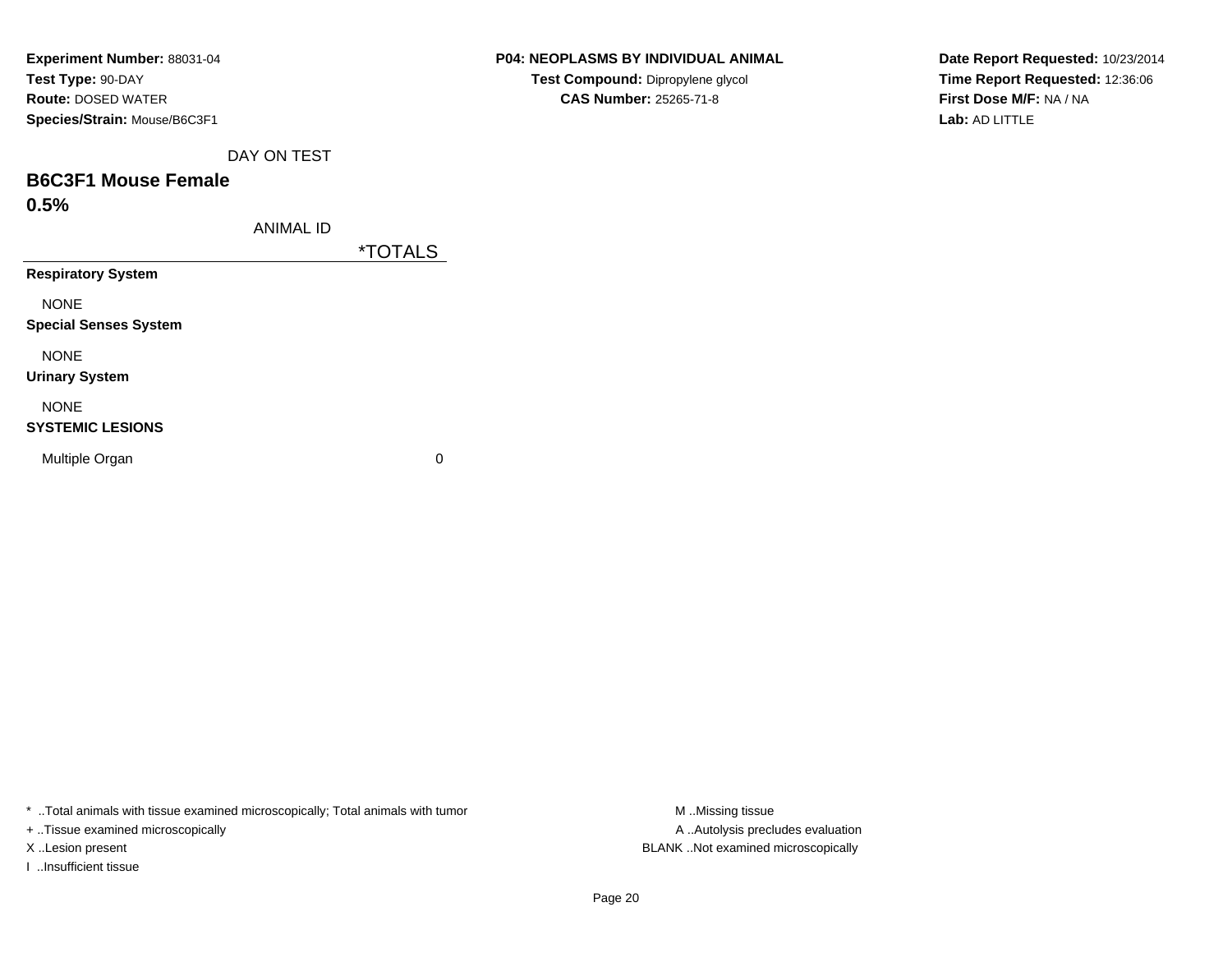**Test Type:** 90-DAY

**Route:** DOSED WATER

**Species/Strain:** Mouse/B6C3F1

# **P04: NEOPLASMS BY INDIVIDUAL ANIMAL**

**Test Compound:** Dipropylene glycol

**CAS Number:** 25265-71-8

**Date Report Requested:** 10/23/2014**Time Report Requested:** 12:36:06**First Dose M/F:** NA / NA**Lab:** AD LITTLE

|                                             | DAY ON TEST      | $\boldsymbol{\theta}$ | $\boldsymbol{\theta}$                     | 0                               | $\boldsymbol{\theta}$                     | $\boldsymbol{\theta}$                     | 0                                  | $\boldsymbol{\theta}$      | $\pmb{\theta}$                  | $\boldsymbol{\theta}$                     | 0                |                       |
|---------------------------------------------|------------------|-----------------------|-------------------------------------------|---------------------------------|-------------------------------------------|-------------------------------------------|------------------------------------|----------------------------|---------------------------------|-------------------------------------------|------------------|-----------------------|
| <b>B6C3F1 Mouse Female</b>                  |                  | 0<br>9                | $\boldsymbol{\theta}$<br>$\boldsymbol{g}$ | $\boldsymbol{\theta}$<br>9      | $\boldsymbol{\theta}$<br>$\boldsymbol{g}$ | $\boldsymbol{\theta}$<br>$\boldsymbol{9}$ | $\pmb{\theta}$<br>$\boldsymbol{g}$ | $\boldsymbol{\theta}$<br>9 | 0<br>9                          | $\boldsymbol{\theta}$<br>$\boldsymbol{g}$ | 0<br>9           |                       |
| 1.0%                                        |                  | $\boldsymbol{l}$      | $\boldsymbol{l}$                          | $\boldsymbol{l}$<br>$\mathbf 0$ | $\boldsymbol{l}$                          | $\boldsymbol{l}$                          | $\boldsymbol{l}$                   | $\boldsymbol{l}$           | $\boldsymbol{l}$<br>$\mathbf 0$ | $\boldsymbol{l}$                          | $\boldsymbol{l}$ |                       |
|                                             | <b>ANIMAL ID</b> | $\mathsf 0$<br>0      | $\mathbf 0$<br>$\pmb{0}$                  | $\pmb{0}$                       | $\mathbf 0$<br>$\mathbf 0$                | $\mathbf 0$<br>0                          | $\pmb{0}$<br>$\,0\,$               | $\mathbf 0$<br>$\pmb{0}$   | 0                               | $\mathbf 0$<br>$\,0\,$                    | $\mathsf 0$<br>0 |                       |
|                                             |                  | 0<br>8                | $\pmb{0}$<br>8                            | $\mathbf 0$<br>$\frac{8}{3}$    | $\mathbf 0$<br>8                          | $\mathbf 0$<br>8                          | $\pmb{0}$<br>8                     | $\pmb{0}$<br>$\frac{8}{7}$ | $\pmb{0}$<br>8                  | $\pmb{0}$<br>8                            | 0<br>9           |                       |
| <b>Alimentary System</b>                    |                  | 1                     | $\overline{c}$                            |                                 | 4                                         | 5                                         | 6                                  |                            | 8                               | $\boldsymbol{9}$                          | 0                | <i><b>*TOTALS</b></i> |
|                                             |                  |                       |                                           |                                 |                                           |                                           |                                    |                            |                                 |                                           |                  |                       |
| <b>NONE</b><br><b>Cardiovascular System</b> |                  |                       |                                           |                                 |                                           |                                           |                                    |                            |                                 |                                           |                  |                       |
| <b>NONE</b>                                 |                  |                       |                                           |                                 |                                           |                                           |                                    |                            |                                 |                                           |                  |                       |
| <b>Endocrine System</b>                     |                  |                       |                                           |                                 |                                           |                                           |                                    |                            |                                 |                                           |                  |                       |
| <b>NONE</b>                                 |                  |                       |                                           |                                 |                                           |                                           |                                    |                            |                                 |                                           |                  |                       |
| <b>General Body System</b>                  |                  |                       |                                           |                                 |                                           |                                           |                                    |                            |                                 |                                           |                  |                       |
| <b>NONE</b>                                 |                  |                       |                                           |                                 |                                           |                                           |                                    |                            |                                 |                                           |                  |                       |
| <b>Genital System</b>                       |                  |                       |                                           |                                 |                                           |                                           |                                    |                            |                                 |                                           |                  |                       |
| <b>Uterus</b>                               |                  |                       |                                           |                                 |                                           |                                           | $\ddot{}$                          |                            |                                 |                                           |                  | 1                     |
| <b>Hematopoietic System</b>                 |                  |                       |                                           |                                 |                                           |                                           |                                    |                            |                                 |                                           |                  |                       |
| <b>NONE</b>                                 |                  |                       |                                           |                                 |                                           |                                           |                                    |                            |                                 |                                           |                  |                       |
| <b>Integumentary System</b>                 |                  |                       |                                           |                                 |                                           |                                           |                                    |                            |                                 |                                           |                  |                       |
| <b>NONE</b>                                 |                  |                       |                                           |                                 |                                           |                                           |                                    |                            |                                 |                                           |                  |                       |
| <b>Musculoskeletal System</b>               |                  |                       |                                           |                                 |                                           |                                           |                                    |                            |                                 |                                           |                  |                       |
| <b>NONE</b>                                 |                  |                       |                                           |                                 |                                           |                                           |                                    |                            |                                 |                                           |                  |                       |
| <b>Nervous System</b>                       |                  |                       |                                           |                                 |                                           |                                           |                                    |                            |                                 |                                           |                  |                       |
| <b>NONE</b>                                 |                  |                       |                                           |                                 |                                           |                                           |                                    |                            |                                 |                                           |                  |                       |
|                                             |                  |                       |                                           |                                 |                                           |                                           |                                    |                            |                                 |                                           |                  |                       |
|                                             |                  |                       |                                           |                                 |                                           |                                           |                                    |                            |                                 |                                           |                  |                       |

\* ..Total animals with tissue examined microscopically; Total animals with tumor **M** . Missing tissue M ..Missing tissue

+ ..Tissue examined microscopically

I ..Insufficient tissue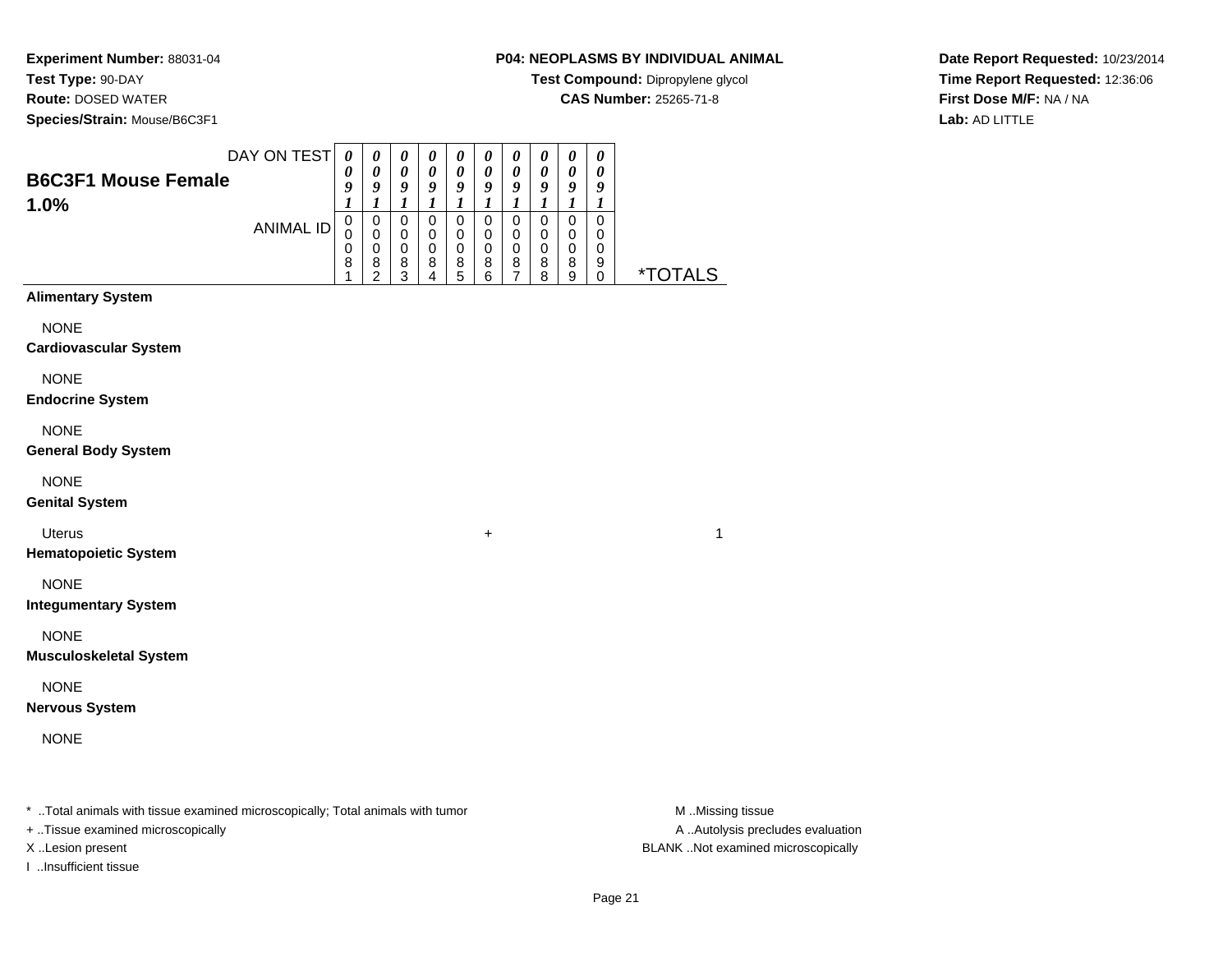**Test Type:** 90-DAY

**Route:** DOSED WATER

**Species/Strain:** Mouse/B6C3F1

# **P04: NEOPLASMS BY INDIVIDUAL ANIMAL**

**Test Compound:** Dipropylene glycol

**CAS Number:** 25265-71-8

**Date Report Requested:** 10/23/2014**Time Report Requested:** 12:36:06**First Dose M/F:** NA / NA**Lab:** AD LITTLE

|                            | DAY ON TEST | 0 | 0 | $\boldsymbol{\theta}$ | $\boldsymbol{\theta}$ | $\boldsymbol{\theta}$ | U | $\boldsymbol{\theta}$ | U | $\boldsymbol{\theta}$ | 0 |
|----------------------------|-------------|---|---|-----------------------|-----------------------|-----------------------|---|-----------------------|---|-----------------------|---|
|                            |             | 0 | 0 | 0                     | 0                     | 0                     | 0 | $\theta$              |   | 0                     | 0 |
| <b>B6C3F1 Mouse Female</b> |             | Q | O | q                     | a                     | Q                     | a | O                     | a | O                     | a |
| 1.0%                       |             |   |   |                       |                       |                       |   |                       |   |                       |   |
|                            |             | 0 | 0 | 0                     | O                     | 0                     | O | $\Omega$              | O | 0                     | 0 |
|                            | ANIMAL ID   | U | 0 | 0                     |                       | 0                     |   | 0                     | 0 | 0                     |   |
|                            |             | 0 | 0 | 0                     | 0                     | 0                     | 0 | 0                     | 0 | 0                     | 0 |
|                            |             | 8 | 8 | 8                     | 8                     | 8                     | 8 | 8                     | 8 | 8                     | 9 |
|                            |             |   | ⌒ | っ                     |                       | 5                     | 6 |                       | я | a                     |   |

# **Respiratory System**

NONE

#### **Special Senses System**

NONE

**1.0%**

#### **Urinary System**

NONE

#### **SYSTEMIC LESIONS**

Multiple Organn  $+$ 

\* ..Total animals with tissue examined microscopically; Total animals with tumor **M** . Missing tissue M ..Missing tissue

+ ..Tissue examined microscopically

I ..Insufficient tissue

A ..Autolysis precludes evaluation X ..Lesion present BLANK ..Not examined microscopically

 $\overline{1}$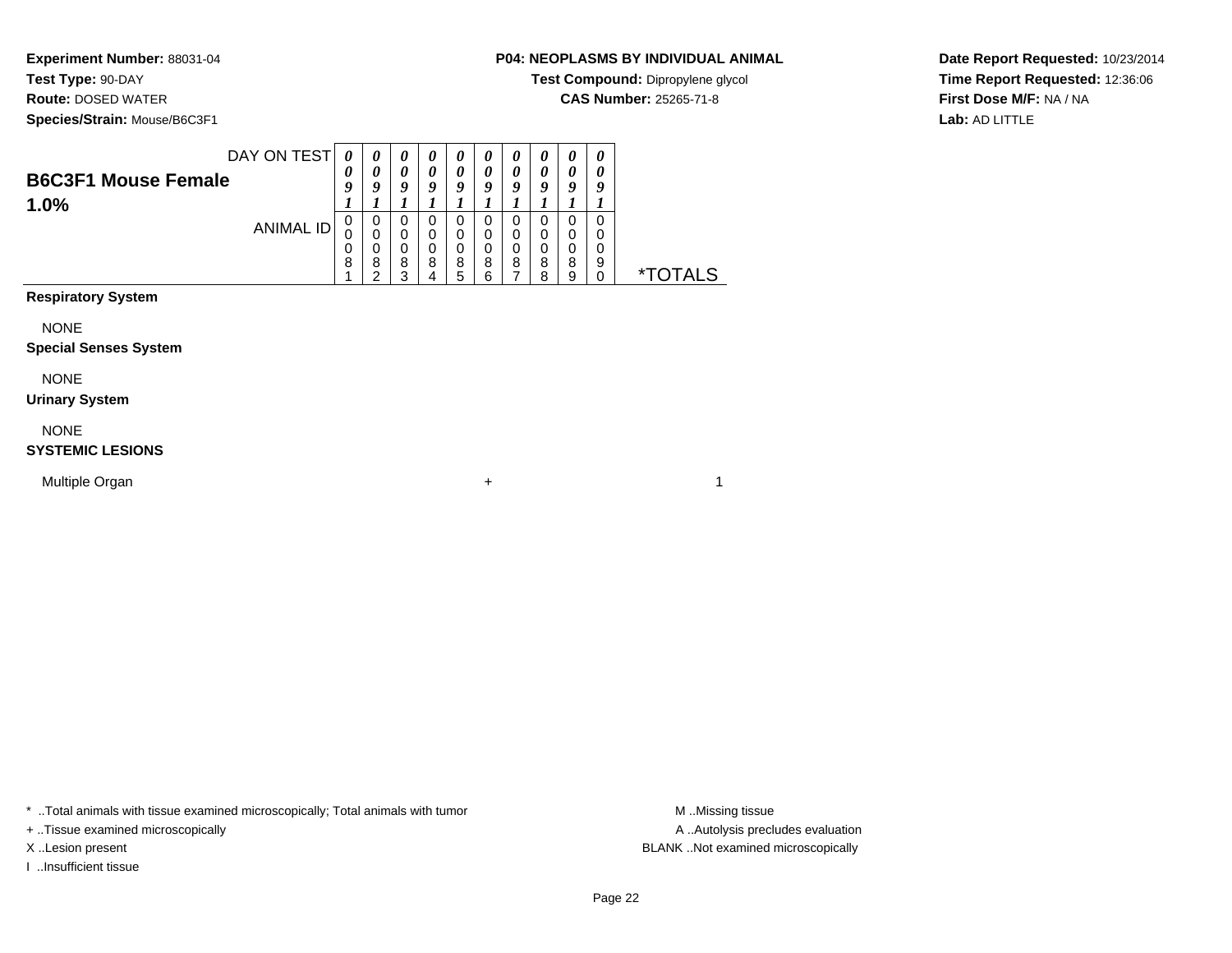**Test Type:** 90-DAY

**Route:** DOSED WATER

**Species/Strain:** Mouse/B6C3F1

### **P04: NEOPLASMS BY INDIVIDUAL ANIMAL**

**Test Compound:** Dipropylene glycol

**CAS Number:** 25265-71-8

**Date Report Requested:** 10/23/2014**Time Report Requested:** 12:36:06**First Dose M/F:** NA / NA**Lab:** AD LITTLE

|                              | DAY ON TEST      | 0                               | $\boldsymbol{\theta}$                                      | 0                                                | 0                                         | 0                                      | 0                                       | 0                                       | 0                                       | $\pmb{\theta}$                        | 0                                          |                       |
|------------------------------|------------------|---------------------------------|------------------------------------------------------------|--------------------------------------------------|-------------------------------------------|----------------------------------------|-----------------------------------------|-----------------------------------------|-----------------------------------------|---------------------------------------|--------------------------------------------|-----------------------|
| <b>B6C3F1 Mouse Female</b>   |                  | 0<br>3                          | $\boldsymbol{\theta}$<br>9                                 | 0<br>9                                           | $\boldsymbol{\theta}$<br>9                | 0<br>9                                 | 0<br>9                                  | $\pmb{\theta}$<br>9                     | 0<br>9                                  | 0<br>9                                | 0<br>9                                     |                       |
| 2.0%                         |                  | 5                               | $\boldsymbol{l}$                                           | 1                                                | 1                                         | 1                                      | 1                                       | 1                                       | 1                                       | $\boldsymbol{l}$                      | 1                                          |                       |
|                              | <b>ANIMAL ID</b> | $\mathbf 0$<br>0<br>0<br>9<br>1 | $\mathbf 0$<br>$\mathbf 0$<br>$\mathbf 0$<br>$\frac{9}{2}$ | $\mathbf 0$<br>$\Omega$<br>$\mathbf 0$<br>9<br>3 | $\mathbf 0$<br>0<br>$\mathbf 0$<br>9<br>4 | 0<br>$\Omega$<br>$\mathbf 0$<br>9<br>5 | $\pmb{0}$<br>0<br>$\mathbf 0$<br>9<br>6 | $\mathbf 0$<br>0<br>$\pmb{0}$<br>9<br>7 | $\mathbf 0$<br>0<br>$\pmb{0}$<br>9<br>8 | $\pmb{0}$<br>0<br>$\pmb{0}$<br>9<br>9 | $\mathbf 0$<br>0<br>$\mathbf{1}$<br>0<br>0 | <i><b>*TOTALS</b></i> |
| <b>Alimentary System</b>     |                  |                                 |                                                            |                                                  |                                           |                                        |                                         |                                         |                                         |                                       |                                            |                       |
| Esophagus                    |                  | $\ddot{}$                       |                                                            |                                                  |                                           |                                        |                                         |                                         |                                         |                                       |                                            |                       |
| Gallbladder                  |                  | $\pm$                           |                                                            |                                                  |                                           |                                        |                                         |                                         |                                         |                                       |                                            |                       |
| Intestine Large, Cecum       |                  | A                               |                                                            |                                                  |                                           |                                        |                                         |                                         |                                         |                                       |                                            | 0                     |
| Intestine Large, Colon       |                  | $\ddot{}$                       |                                                            |                                                  |                                           |                                        |                                         |                                         |                                         |                                       |                                            |                       |
| Intestine Large, Rectum      |                  | $\ddot{}$                       |                                                            |                                                  |                                           |                                        |                                         |                                         |                                         |                                       |                                            |                       |
| Intestine Small, Duodenum    |                  | A                               |                                                            |                                                  |                                           |                                        |                                         |                                         |                                         |                                       |                                            | 0                     |
| Intestine Small, Ileum       |                  | $\ddot{}$                       |                                                            |                                                  |                                           |                                        |                                         |                                         |                                         |                                       |                                            |                       |
| Intestine Small, Jejunum     |                  | A                               |                                                            |                                                  |                                           |                                        |                                         |                                         |                                         |                                       |                                            | 0                     |
| Liver                        |                  | +                               |                                                            |                                                  |                                           |                                        |                                         |                                         |                                         |                                       |                                            |                       |
| Pancreas                     |                  | $\ddot{}$                       |                                                            |                                                  |                                           |                                        |                                         |                                         |                                         |                                       |                                            |                       |
| Salivary Glands              |                  | +                               |                                                            |                                                  |                                           |                                        |                                         |                                         |                                         |                                       |                                            |                       |
| Stomach, Forestomach         |                  |                                 |                                                            |                                                  |                                           |                                        |                                         |                                         |                                         |                                       |                                            | 0                     |
| Stomach, Glandular           |                  | +                               |                                                            |                                                  |                                           |                                        |                                         |                                         |                                         |                                       |                                            | 1                     |
| <b>Cardiovascular System</b> |                  |                                 |                                                            |                                                  |                                           |                                        |                                         |                                         |                                         |                                       |                                            |                       |
| <b>Blood Vessel</b>          |                  | +                               |                                                            |                                                  |                                           |                                        |                                         |                                         |                                         |                                       |                                            | 1                     |
| Heart                        |                  | $\ddot{}$                       |                                                            |                                                  |                                           |                                        |                                         |                                         |                                         |                                       |                                            | 1                     |
| <b>Endocrine System</b>      |                  |                                 |                                                            |                                                  |                                           |                                        |                                         |                                         |                                         |                                       |                                            |                       |
| <b>Adrenal Cortex</b>        |                  | $\ddot{}$                       |                                                            |                                                  |                                           |                                        |                                         |                                         |                                         |                                       |                                            |                       |
| Adrenal Medulla              |                  | +                               |                                                            |                                                  |                                           |                                        |                                         |                                         |                                         |                                       |                                            |                       |
| Islets, Pancreatic           |                  | ٠                               |                                                            |                                                  |                                           |                                        |                                         |                                         |                                         |                                       |                                            |                       |

\* ..Total animals with tissue examined microscopically; Total animals with tumor **M** . Missing tissue M ..Missing tissue

+ ..Tissue examined microscopically

I ..Insufficient tissue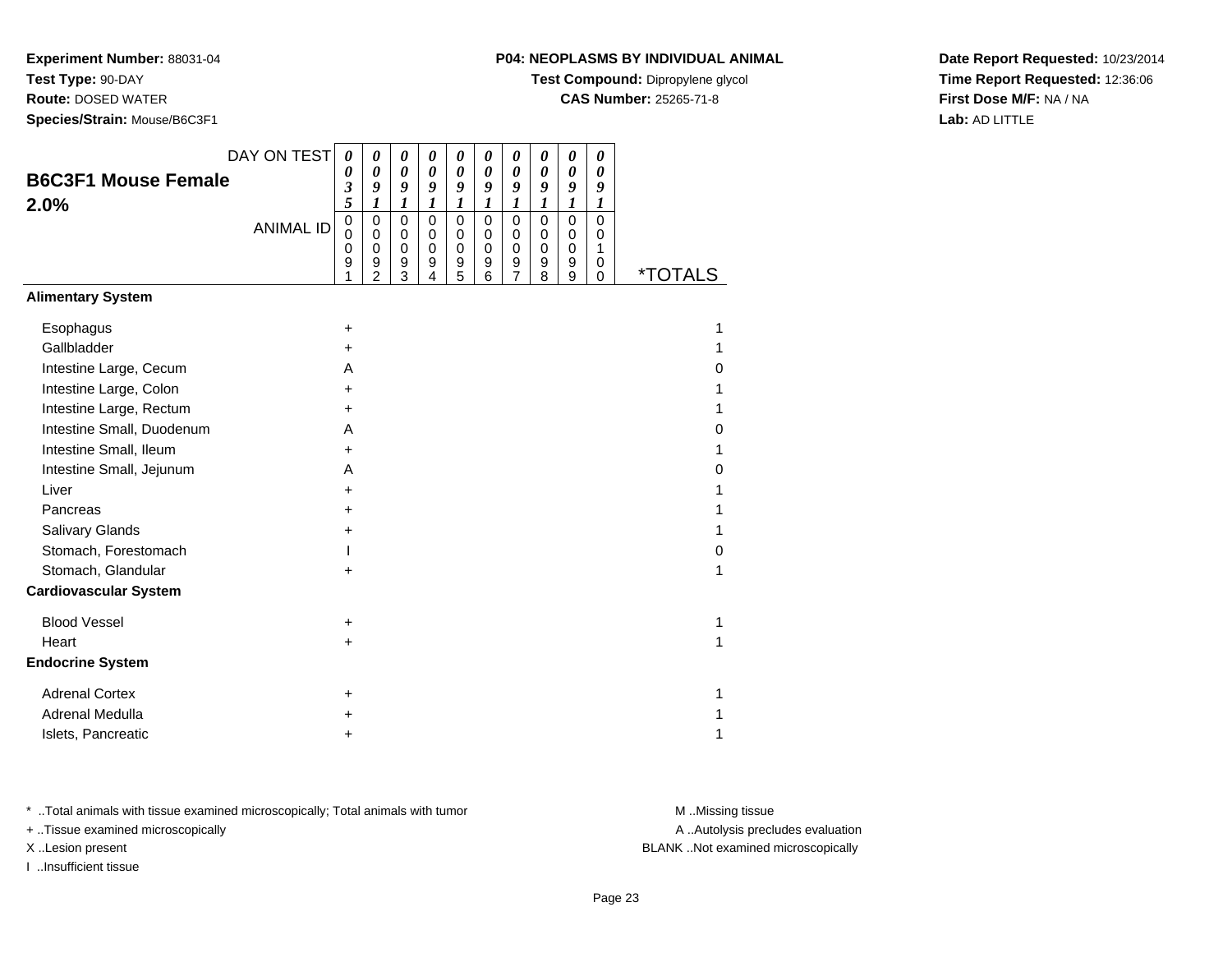**Test Type:** 90-DAY

**Route:** DOSED WATER

**Species/Strain:** Mouse/B6C3F1

### **P04: NEOPLASMS BY INDIVIDUAL ANIMAL**

**Test Compound:** Dipropylene glycol

**CAS Number:** 25265-71-8

**Date Report Requested:** 10/23/2014**Time Report Requested:** 12:36:06**First Dose M/F:** NA / NA**Lab:** AD LITTLE

|                                    | DAY ON TEST      | $\boldsymbol{\theta}$                     | $\boldsymbol{\theta}$                                | 0                                         | $\pmb{\theta}$                                         | $\boldsymbol{\theta}$                                    | $\boldsymbol{\theta}$                                        | $\pmb{\theta}$                                                      | $\boldsymbol{\theta}$                   | 0                                              | $\boldsymbol{\theta}$                     |                       |
|------------------------------------|------------------|-------------------------------------------|------------------------------------------------------|-------------------------------------------|--------------------------------------------------------|----------------------------------------------------------|--------------------------------------------------------------|---------------------------------------------------------------------|-----------------------------------------|------------------------------------------------|-------------------------------------------|-----------------------|
| <b>B6C3F1 Mouse Female</b><br>2.0% |                  | 0<br>3<br>5                               | $\boldsymbol{\theta}$<br>9<br>$\boldsymbol{l}$       | $\pmb{\theta}$<br>9<br>1                  | $\boldsymbol{\theta}$<br>9<br>1                        | $\boldsymbol{\theta}$<br>9<br>1                          | $\boldsymbol{\theta}$<br>9<br>$\boldsymbol{l}$               | $\boldsymbol{\theta}$<br>9<br>1                                     | 0<br>9<br>1                             | $\pmb{\theta}$<br>9<br>$\boldsymbol{l}$        | 0<br>9<br>1                               |                       |
|                                    | <b>ANIMAL ID</b> | $\mathbf 0$<br>$\mathbf 0$<br>0<br>9<br>1 | $\pmb{0}$<br>$\pmb{0}$<br>$\pmb{0}$<br>$\frac{9}{2}$ | $\mathbf 0$<br>$\mathbf 0$<br>0<br>9<br>3 | $\mathbf 0$<br>$\pmb{0}$<br>0<br>$\boldsymbol{9}$<br>4 | $\mathbf 0$<br>$\mathbf 0$<br>0<br>$\boldsymbol{9}$<br>5 | $\pmb{0}$<br>$\pmb{0}$<br>$\pmb{0}$<br>$\boldsymbol{9}$<br>6 | $\pmb{0}$<br>$\mathbf 0$<br>0<br>$\boldsymbol{9}$<br>$\overline{7}$ | $\mathbf 0$<br>$\pmb{0}$<br>0<br>9<br>8 | $\mathbf 0$<br>0<br>0<br>$\boldsymbol{9}$<br>9 | $\mathbf 0$<br>0<br>1<br>0<br>$\mathbf 0$ | <i><b>*TOTALS</b></i> |
| Parathyroid Gland                  |                  | M                                         |                                                      |                                           |                                                        |                                                          |                                                              |                                                                     |                                         |                                                |                                           | $\Omega$              |
| <b>Pituitary Gland</b>             |                  | $\ddot{}$                                 |                                                      |                                           |                                                        |                                                          |                                                              |                                                                     |                                         |                                                |                                           |                       |
| <b>Thyroid Gland</b>               |                  | +                                         |                                                      |                                           |                                                        |                                                          |                                                              |                                                                     |                                         |                                                |                                           |                       |
| <b>General Body System</b>         |                  |                                           |                                                      |                                           |                                                        |                                                          |                                                              |                                                                     |                                         |                                                |                                           |                       |
| <b>NONE</b>                        |                  |                                           |                                                      |                                           |                                                        |                                                          |                                                              |                                                                     |                                         |                                                |                                           |                       |
| <b>Genital System</b>              |                  |                                           |                                                      |                                           |                                                        |                                                          |                                                              |                                                                     |                                         |                                                |                                           |                       |
| <b>Clitoral Gland</b>              |                  | +                                         |                                                      |                                           |                                                        |                                                          |                                                              |                                                                     |                                         |                                                |                                           | 1                     |
| Ovary                              |                  | +                                         |                                                      |                                           |                                                        |                                                          |                                                              |                                                                     |                                         |                                                |                                           |                       |
| <b>Uterus</b>                      |                  | $\ddot{}$                                 |                                                      |                                           |                                                        |                                                          |                                                              |                                                                     |                                         |                                                |                                           | 1                     |
| <b>Hematopoietic System</b>        |                  |                                           |                                                      |                                           |                                                        |                                                          |                                                              |                                                                     |                                         |                                                |                                           |                       |
| <b>Bone Marrow</b>                 |                  | +                                         |                                                      |                                           |                                                        |                                                          |                                                              |                                                                     |                                         |                                                |                                           | 1                     |
| Lymph Node, Mandibular             |                  | +                                         |                                                      |                                           |                                                        |                                                          |                                                              |                                                                     |                                         |                                                |                                           |                       |
| Lymph Node, Mesenteric             |                  | +                                         |                                                      |                                           |                                                        |                                                          |                                                              |                                                                     |                                         |                                                |                                           |                       |
| Spleen                             |                  | $\ddot{}$                                 |                                                      |                                           |                                                        |                                                          |                                                              |                                                                     |                                         |                                                |                                           |                       |
| Thymus                             |                  | $\ddot{}$                                 |                                                      |                                           |                                                        |                                                          |                                                              |                                                                     |                                         |                                                |                                           | 1                     |
| <b>Integumentary System</b>        |                  |                                           |                                                      |                                           |                                                        |                                                          |                                                              |                                                                     |                                         |                                                |                                           |                       |
| <b>Mammary Gland</b>               |                  | +                                         |                                                      |                                           |                                                        |                                                          |                                                              |                                                                     |                                         |                                                |                                           | 1                     |
| Skin                               |                  | $\ddot{}$                                 |                                                      |                                           |                                                        |                                                          |                                                              |                                                                     |                                         |                                                |                                           | 1                     |
| <b>Musculoskeletal System</b>      |                  |                                           |                                                      |                                           |                                                        |                                                          |                                                              |                                                                     |                                         |                                                |                                           |                       |
| <b>Bone</b>                        |                  | +                                         |                                                      |                                           |                                                        |                                                          |                                                              |                                                                     |                                         |                                                |                                           | 1                     |

\* ..Total animals with tissue examined microscopically; Total animals with tumor **M** . Missing tissue M ..Missing tissue

+ ..Tissue examined microscopically

I ..Insufficient tissue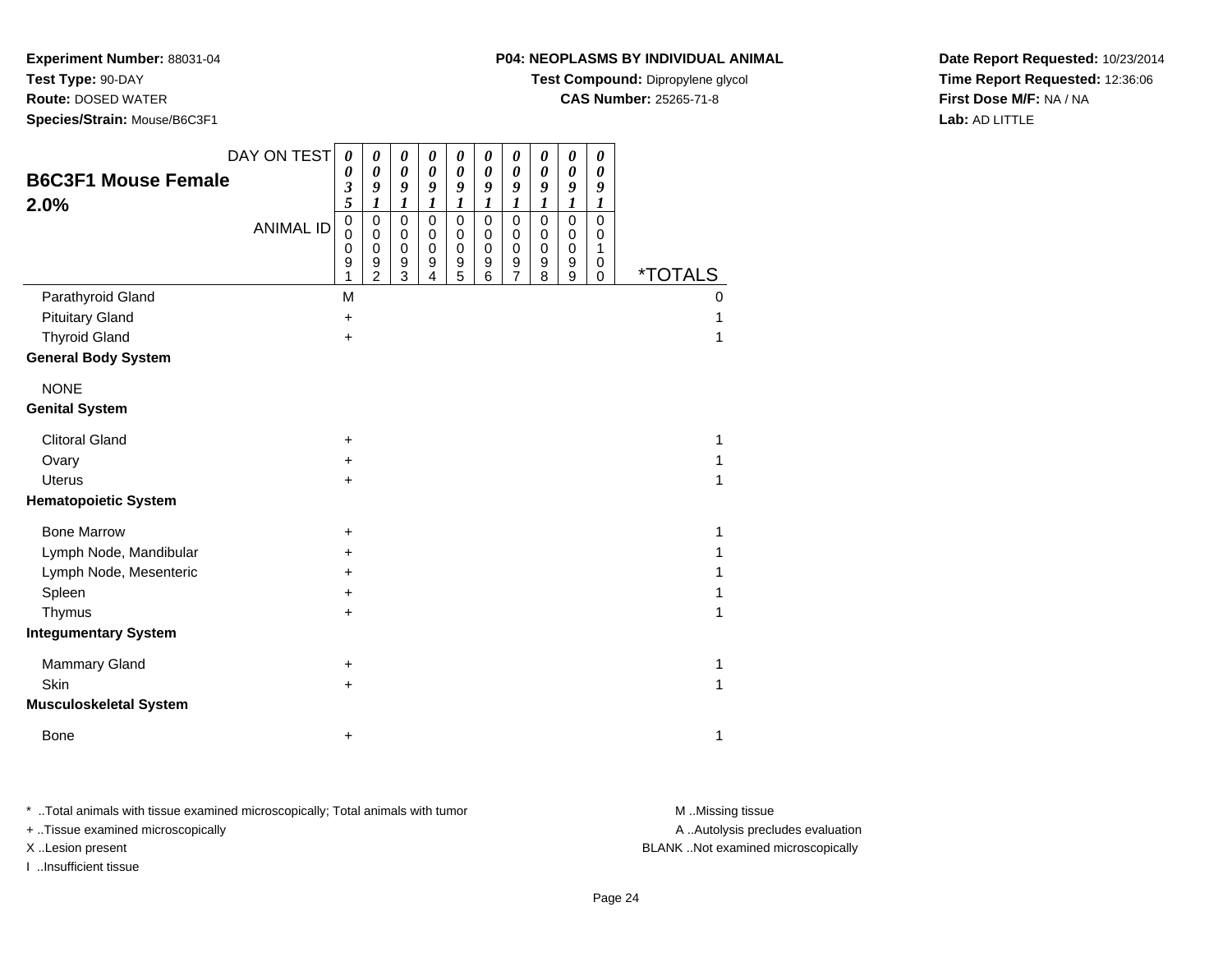**Test Type:** 90-DAY

**Route:** DOSED WATER

**Species/Strain:** Mouse/B6C3F1

**Test Compound:** Dipropylene glycol

**CAS Number:** 25265-71-8

**Date Report Requested:** 10/23/2014**Time Report Requested:** 12:36:06**First Dose M/F:** NA / NA**Lab:** AD LITTLE

| DAY ON TEST                        | 0                                 | 0                                  | 0                               | 0                                     | 0                                         | 0                                         | 0                                                            | 0                               | 0                                       | 0                     |                       |
|------------------------------------|-----------------------------------|------------------------------------|---------------------------------|---------------------------------------|-------------------------------------------|-------------------------------------------|--------------------------------------------------------------|---------------------------------|-----------------------------------------|-----------------------|-----------------------|
| <b>B6C3F1 Mouse Female</b><br>2.0% | 0<br>$\overline{\mathbf{3}}$<br>5 | 0<br>9<br>1                        | 0<br>9<br>1                     | 0<br>9                                | 0<br>9                                    | 0<br>9<br>1                               | 0<br>9                                                       | 0<br>9<br>1                     | $\boldsymbol{\theta}$<br>9<br>1         | 0<br>9<br>1           |                       |
| <b>ANIMAL ID</b>                   | 0<br>0<br>0<br>9                  | 0<br>0<br>0<br>9<br>$\overline{2}$ | 0<br>0<br>$\mathbf 0$<br>9<br>3 | 0<br>$\pmb{0}$<br>$\pmb{0}$<br>9<br>4 | 0<br>$\mathbf 0$<br>$\mathbf 0$<br>9<br>5 | $\mathbf 0$<br>0<br>$\mathbf 0$<br>9<br>6 | $\pmb{0}$<br>$\mathbf 0$<br>$\pmb{0}$<br>9<br>$\overline{7}$ | 0<br>0<br>$\mathbf 0$<br>9<br>8 | 0<br>$\pmb{0}$<br>$\mathbf 0$<br>9<br>9 | 0<br>0<br>1<br>0<br>0 | <i><b>*TOTALS</b></i> |
| <b>Nervous System</b>              |                                   |                                    |                                 |                                       |                                           |                                           |                                                              |                                 |                                         |                       |                       |
| <b>Brain</b>                       | +                                 |                                    |                                 |                                       |                                           |                                           |                                                              |                                 |                                         |                       | 1                     |
| <b>Respiratory System</b>          |                                   |                                    |                                 |                                       |                                           |                                           |                                                              |                                 |                                         |                       |                       |
| Lung                               | $\ddot{}$                         |                                    |                                 |                                       |                                           |                                           |                                                              |                                 |                                         |                       | 1                     |
| Nose                               | $\ddot{}$                         |                                    |                                 |                                       |                                           |                                           |                                                              |                                 |                                         |                       |                       |
| Trachea                            | +                                 |                                    |                                 |                                       |                                           |                                           |                                                              |                                 |                                         |                       |                       |
| <b>Special Senses System</b>       |                                   |                                    |                                 |                                       |                                           |                                           |                                                              |                                 |                                         |                       |                       |
| <b>NONE</b>                        |                                   |                                    |                                 |                                       |                                           |                                           |                                                              |                                 |                                         |                       |                       |
| <b>Urinary System</b>              |                                   |                                    |                                 |                                       |                                           |                                           |                                                              |                                 |                                         |                       |                       |
| Kidney                             | $\ddot{}$                         |                                    |                                 |                                       |                                           |                                           |                                                              |                                 |                                         |                       | 1                     |
| <b>Urinary Bladder</b>             | $\ddot{}$                         |                                    |                                 |                                       |                                           |                                           |                                                              |                                 |                                         |                       |                       |
| <b>SYSTEMIC LESIONS</b>            |                                   |                                    |                                 |                                       |                                           |                                           |                                                              |                                 |                                         |                       |                       |
| Multiple Organ                     | +                                 |                                    |                                 |                                       |                                           |                                           |                                                              |                                 |                                         |                       | 1                     |

\* ..Total animals with tissue examined microscopically; Total animals with tumor **M** . Missing tissue M ..Missing tissue

+ ..Tissue examined microscopically

I ..Insufficient tissue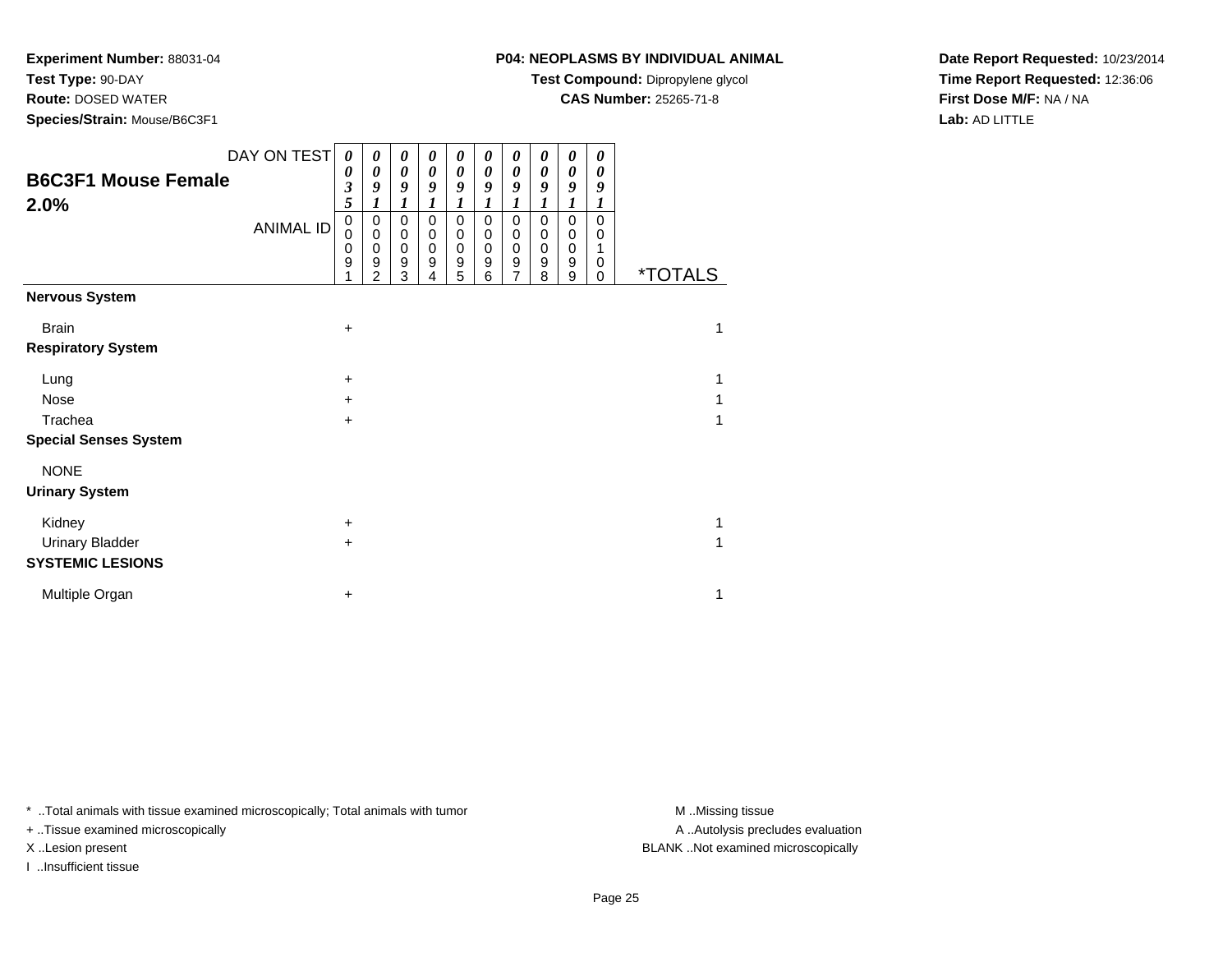**Test Type:** 90-DAY

**Route:** DOSED WATER

**Species/Strain:** Mouse/B6C3F1

# **P04: NEOPLASMS BY INDIVIDUAL ANIMAL**

**Test Compound:** Dipropylene glycol

**CAS Number:** 25265-71-8

**Date Report Requested:** 10/23/2014**Time Report Requested:** 12:36:06**First Dose M/F:** NA / NA**Lab:** AD LITTLE

| <b>B6C3F1 Mouse Female</b><br>4.0%                                             | DAY ON TEST      | $\boldsymbol{\theta}$<br>0<br>9<br>1    | 0<br>0<br>9<br>1                                       | $\pmb{\theta}$<br>$\boldsymbol{\theta}$<br>9<br>1 | 0<br>0<br>9<br>1      | 0<br>$\boldsymbol{\theta}$<br>9<br>1 | 0<br>$\boldsymbol{\theta}$<br>9<br>$\boldsymbol{l}$ | $\boldsymbol{\theta}$<br>$\boldsymbol{\theta}$<br>9<br>1 | $\boldsymbol{\theta}$<br>$\boldsymbol{\theta}$<br>9<br>$\boldsymbol{l}$ | 0<br>$\boldsymbol{\theta}$<br>9<br>1 | $\boldsymbol{\theta}$<br>$\boldsymbol{\theta}$<br>9<br>1 |                       |
|--------------------------------------------------------------------------------|------------------|-----------------------------------------|--------------------------------------------------------|---------------------------------------------------|-----------------------|--------------------------------------|-----------------------------------------------------|----------------------------------------------------------|-------------------------------------------------------------------------|--------------------------------------|----------------------------------------------------------|-----------------------|
|                                                                                | <b>ANIMAL ID</b> | $\pmb{0}$<br>$\mathbf 0$<br>1<br>0<br>1 | $\mathbf 0$<br>$\mathbf 0$<br>1<br>0<br>$\overline{c}$ | $\pmb{0}$<br>0<br>1<br>0<br>$\mathfrak{S}$        | 0<br>0<br>1<br>0<br>4 | $\pmb{0}$<br>0<br>1<br>0<br>5        | $\mathbf 0$<br>0<br>1<br>$\pmb{0}$<br>$\,6$         | $\mathbf 0$<br>0<br>1<br>0<br>7                          | $\pmb{0}$<br>$\mathbf 0$<br>1<br>0<br>8                                 | $\pmb{0}$<br>0<br>1<br>0<br>9        | $\mathbf 0$<br>0<br>1<br>1<br>0                          | <i><b>*TOTALS</b></i> |
| <b>Alimentary System</b>                                                       |                  |                                         |                                                        |                                                   |                       |                                      |                                                     |                                                          |                                                                         |                                      |                                                          |                       |
| Liver<br><b>Cardiovascular System</b>                                          |                  | $\ddot{}$                               | $\ddot{}$                                              | +                                                 | $\ddot{}$             | ٠                                    | $\pm$                                               | +                                                        | $\ddot{}$                                                               | $\ddot{}$                            | $\ddot{}$                                                | 10                    |
| <b>NONE</b><br><b>Endocrine System</b>                                         |                  |                                         |                                                        |                                                   |                       |                                      |                                                     |                                                          |                                                                         |                                      |                                                          |                       |
| <b>NONE</b><br><b>General Body System</b>                                      |                  |                                         |                                                        |                                                   |                       |                                      |                                                     |                                                          |                                                                         |                                      |                                                          |                       |
| <b>NONE</b><br><b>Genital System</b>                                           |                  |                                         |                                                        |                                                   |                       |                                      |                                                     |                                                          |                                                                         |                                      |                                                          |                       |
| <b>NONE</b><br><b>Hematopoietic System</b>                                     |                  |                                         |                                                        |                                                   |                       |                                      |                                                     |                                                          |                                                                         |                                      |                                                          |                       |
| Lymph Node, Mandibular<br><b>Integumentary System</b>                          |                  | $\ddot{}$                               |                                                        |                                                   |                       |                                      |                                                     |                                                          |                                                                         |                                      |                                                          | 1                     |
| <b>NONE</b><br><b>Musculoskeletal System</b>                                   |                  |                                         |                                                        |                                                   |                       |                                      |                                                     |                                                          |                                                                         |                                      |                                                          |                       |
| <b>NONE</b><br><b>Nervous System</b>                                           |                  |                                         |                                                        |                                                   |                       |                                      |                                                     |                                                          |                                                                         |                                      |                                                          |                       |
| <b>NONE</b>                                                                    |                  |                                         |                                                        |                                                   |                       |                                      |                                                     |                                                          |                                                                         |                                      |                                                          |                       |
| * Total animals with tissue examined microscopically; Total animals with tumor |                  |                                         |                                                        |                                                   |                       |                                      |                                                     |                                                          |                                                                         |                                      |                                                          | M Missing tissue      |

+ ..Tissue examined microscopically

I ..Insufficient tissue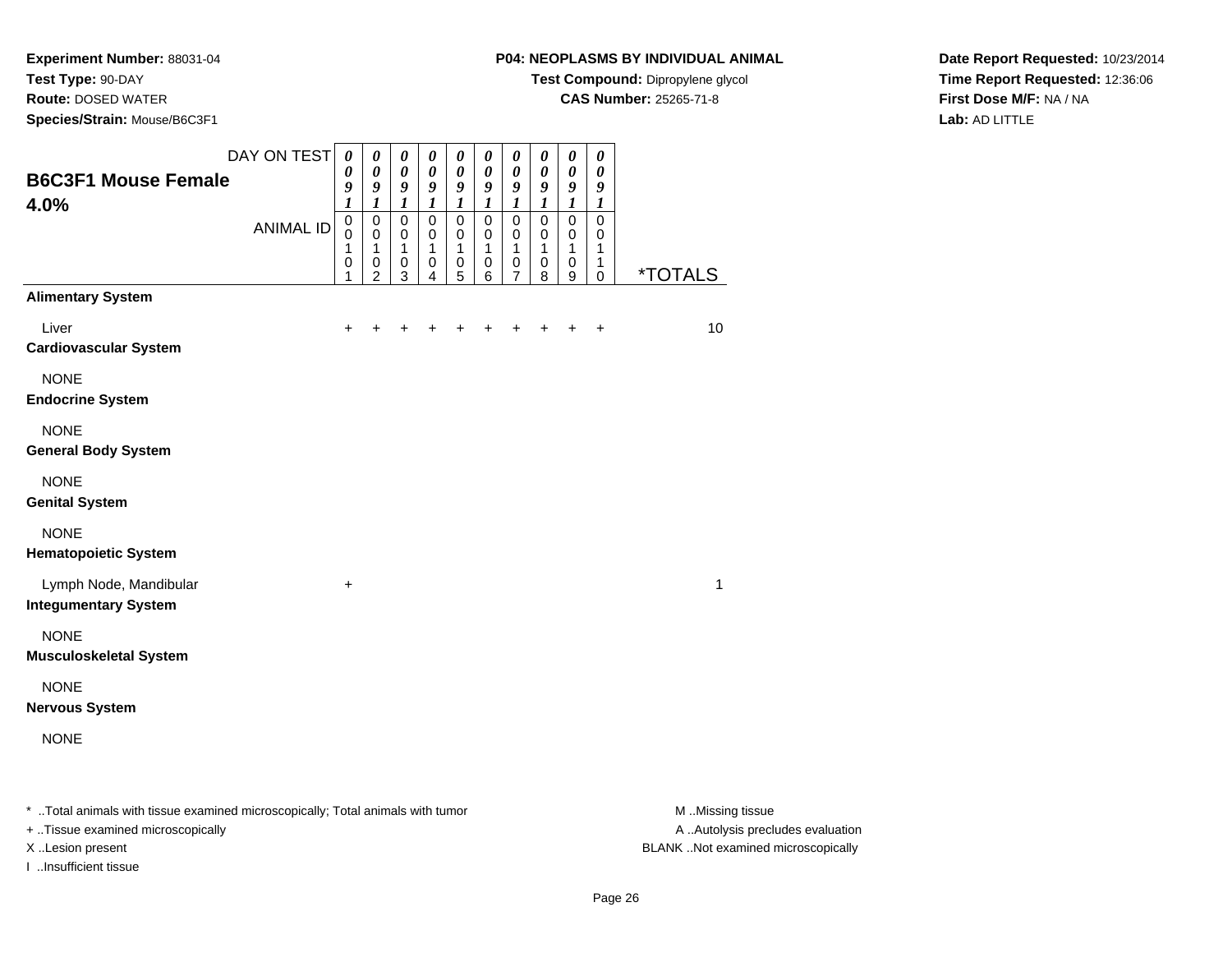**Test Type:** 90-DAY

**Route:** DOSED WATER

**Species/Strain:** Mouse/B6C3F1

# **P04: NEOPLASMS BY INDIVIDUAL ANIMAL**

**Test Compound:** Dipropylene glycol

**CAS Number:** 25265-71-8

**Date Report Requested:** 10/23/2014**Time Report Requested:** 12:36:06**First Dose M/F:** NA / NA**Lab:** AD LITTLE

| DAY ON TEST<br><b>B6C3F1 Mouse Female</b><br>4.0% |                  | 0<br>0<br>9<br>1 | 0<br>0<br>9                             | 0<br>0<br>9      | 0<br>$\boldsymbol{\theta}$<br>9 | 0<br>0<br>9           | 0<br>0<br>9<br>$\boldsymbol{l}$ | $\boldsymbol{\theta}$<br>0<br>9      | 0<br>0<br>9<br>1                | 0<br>0<br>9      | 0<br>0<br>9<br>1 |                       |
|---------------------------------------------------|------------------|------------------|-----------------------------------------|------------------|---------------------------------|-----------------------|---------------------------------|--------------------------------------|---------------------------------|------------------|------------------|-----------------------|
|                                                   | <b>ANIMAL ID</b> | 0<br>0<br>4<br>0 | 0<br>$\mathbf 0$<br>0<br>$\mathfrak{p}$ | 0<br>0<br>0<br>3 | $\mathbf 0$<br>0<br>1<br>0<br>4 | 0<br>0<br>1<br>0<br>5 | 0<br>$\mathbf 0$<br>0<br>6      | 0<br>$\mathbf 0$<br>$\mathbf 0$<br>7 | 0<br>$\mathbf 0$<br>1<br>0<br>8 | 0<br>0<br>0<br>9 | 0<br>0<br>1<br>0 | <i><b>*TOTALS</b></i> |
| <b>Respiratory System</b>                         |                  |                  |                                         |                  |                                 |                       |                                 |                                      |                                 |                  |                  |                       |
| <b>NONE</b><br><b>Special Senses System</b>       |                  |                  |                                         |                  |                                 |                       |                                 |                                      |                                 |                  |                  |                       |
| <b>NONE</b><br><b>Urinary System</b>              |                  |                  |                                         |                  |                                 |                       |                                 |                                      |                                 |                  |                  |                       |
| <b>NONE</b><br><b>SYSTEMIC LESIONS</b>            |                  |                  |                                         |                  |                                 |                       |                                 |                                      |                                 |                  |                  |                       |
| Multiple Organ                                    |                  | ٠                |                                         |                  | +                               | ٠                     | ٠                               | ÷                                    |                                 | ٠                | ÷                | 10                    |

\* ..Total animals with tissue examined microscopically; Total animals with tumor **M** . Missing tissue M ..Missing tissue

+ ..Tissue examined microscopically

I ..Insufficient tissue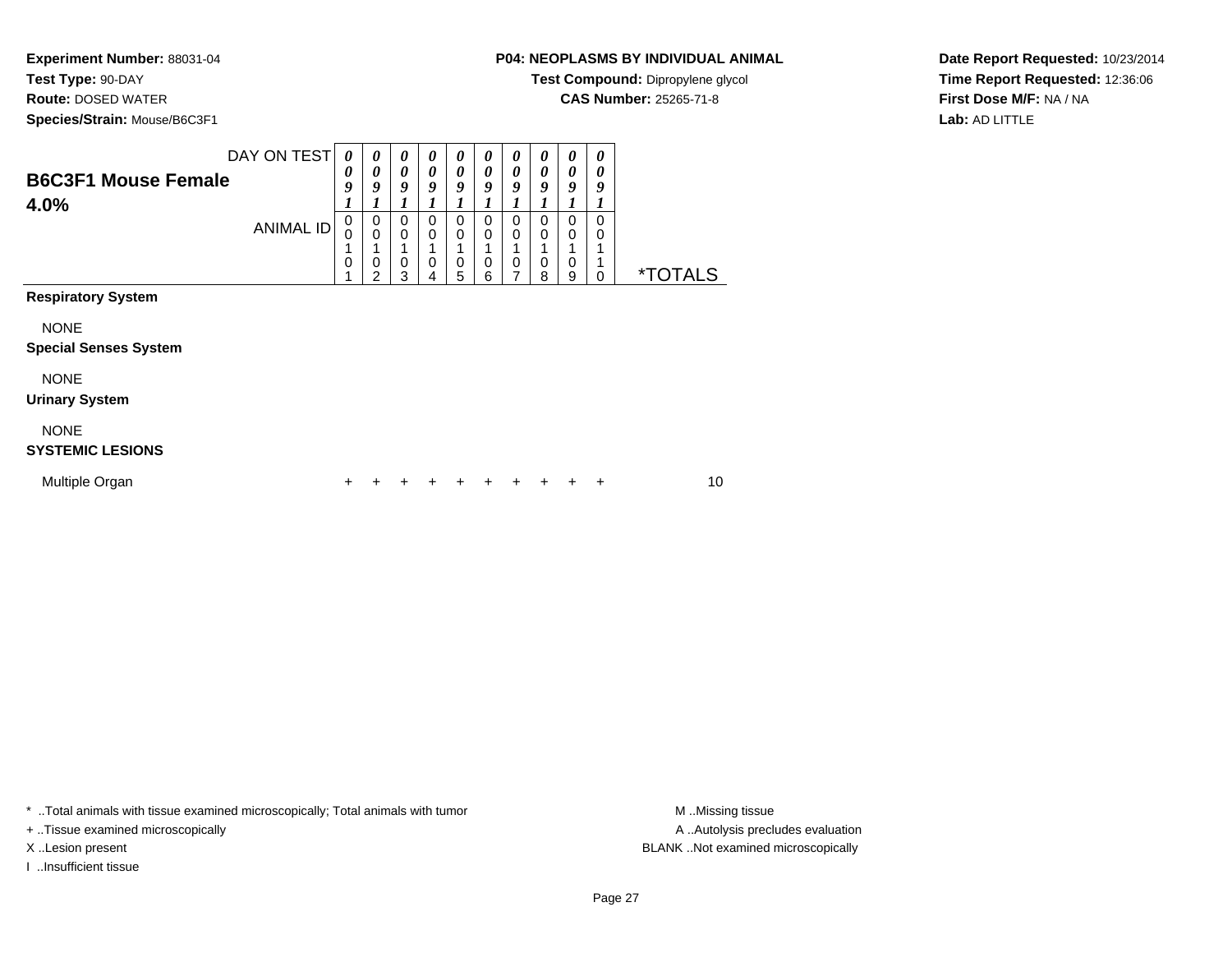**Test Type:** 90-DAY

**Route:** DOSED WATER

**Species/Strain:** Mouse/B6C3F1

# **P04: NEOPLASMS BY INDIVIDUAL ANIMAL**

**Test Compound:** Dipropylene glycol

**CAS Number:** 25265-71-8

**Date Report Requested:** 10/23/2014**Time Report Requested:** 12:36:06**First Dose M/F:** NA / NA**Lab:** AD LITTLE

|                              | DAY ON TEST      | $\boldsymbol{\theta}$<br>$\boldsymbol{\theta}$ | $\boldsymbol{\theta}$<br>$\boldsymbol{\theta}$      | 0<br>$\boldsymbol{\theta}$             | 0<br>$\boldsymbol{\theta}$           | 0<br>$\boldsymbol{\theta}$             | 0<br>0                                 | 0<br>0                                              | 0<br>$\boldsymbol{\theta}$             | 0<br>$\boldsymbol{\theta}$      | 0<br>0                                                 |                       |
|------------------------------|------------------|------------------------------------------------|-----------------------------------------------------|----------------------------------------|--------------------------------------|----------------------------------------|----------------------------------------|-----------------------------------------------------|----------------------------------------|---------------------------------|--------------------------------------------------------|-----------------------|
| <b>B6C3F1 Mouse Female</b>   |                  | 9<br>1                                         | 9<br>$\boldsymbol{l}$                               | 9<br>1                                 | $\boldsymbol{l}$<br>$\boldsymbol{4}$ | 9<br>$\boldsymbol{l}$                  | 9<br>1                                 | 9<br>1                                              | 9<br>1                                 | 9<br>1                          | 9<br>$\boldsymbol{l}$                                  |                       |
| 8.0%                         | <b>ANIMAL ID</b> | $\pmb{0}$<br>$\Omega$<br>1<br>1<br>1           | $\mathbf 0$<br>$\Omega$<br>1<br>1<br>$\overline{2}$ | $\mathbf 0$<br>$\Omega$<br>1<br>1<br>3 | $\Omega$<br>$\Omega$<br>1<br>1<br>4  | $\mathbf 0$<br>$\Omega$<br>1<br>1<br>5 | $\mathbf 0$<br>$\Omega$<br>1<br>1<br>6 | $\mathbf 0$<br>$\Omega$<br>1<br>1<br>$\overline{7}$ | $\mathbf 0$<br>$\Omega$<br>1<br>1<br>8 | $\mathbf 0$<br>0<br>1<br>1<br>9 | $\mathbf 0$<br>0<br>1<br>$\overline{c}$<br>$\mathbf 0$ | <i><b>*TOTALS</b></i> |
| <b>Alimentary System</b>     |                  |                                                |                                                     |                                        |                                      |                                        |                                        |                                                     |                                        |                                 |                                                        |                       |
| Esophagus                    |                  | +                                              | +                                                   | +                                      | +                                    | +                                      | +                                      | +                                                   | +                                      | +                               | ÷                                                      | 10                    |
| Gallbladder                  |                  | +                                              | +                                                   | $\ddot{}$                              | +                                    | $\ddot{}$                              | $\ddot{}$                              | $\ddot{}$                                           | $\ddot{}$                              | $\ddot{}$                       | $\ddot{}$                                              | 10                    |
| Intestine Large, Cecum       |                  | +                                              | $\ddot{}$                                           | +                                      | +                                    | +                                      | +                                      | +                                                   | +                                      | +                               | +                                                      | 10                    |
| Intestine Large, Colon       |                  | $\ddot{}$                                      | $\ddot{}$                                           | $\ddot{}$                              | $\ddot{}$                            | $\ddot{}$                              | $\ddot{}$                              | $\pm$                                               | +                                      | $\ddot{}$                       | +                                                      | 10                    |
| Intestine Large, Rectum      |                  | $\ddot{}$                                      | $\ddot{}$                                           | $\ddot{}$                              | $\ddot{}$                            | $\ddot{}$                              | $\ddot{}$                              | +                                                   | $\ddot{}$                              | $\ddot{}$                       | $\ddot{}$                                              | 10                    |
| Intestine Small, Duodenum    |                  | $\ddot{}$                                      | $\ddot{}$                                           | $\ddot{}$                              | $\ddot{}$                            | $\ddot{}$                              | $\ddot{}$                              | +                                                   | $\ddot{}$                              | $\ddot{}$                       | $\ddot{}$                                              | 10                    |
| Intestine Small, Ileum       |                  | +                                              | $\ddot{}$                                           | $\ddot{}$                              | $\ddot{}$                            | $\ddot{}$                              | +                                      | +                                                   | +                                      | $\ddot{}$                       | $\ddot{}$                                              | 10                    |
| Intestine Small, Jejunum     |                  | $\ddot{}$                                      | $\ddot{}$                                           | $\ddot{}$                              | $\ddot{}$                            | $\pm$                                  | $\ddot{}$                              | $\pm$                                               | $\ddot{}$                              | $\ddot{}$                       | +                                                      | 10                    |
| Liver                        |                  | $\ddot{}$                                      | $\ddot{}$                                           | $\ddot{}$                              | $\ddot{}$                            | $\ddot{}$                              | $\ddot{}$                              | +                                                   | $\ddot{}$                              | $\ddot{}$                       | $\ddot{}$                                              | 10                    |
| Pancreas                     |                  | +                                              | +                                                   | $\ddot{}$                              | +                                    | $\ddot{}$                              | $\ddot{}$                              | +                                                   | $\ddot{}$                              | $\ddot{}$                       | $\ddot{}$                                              | 10                    |
| Salivary Glands              |                  | $\ddot{}$                                      | $\ddot{}$                                           | $\ddot{}$                              | $\ddot{}$                            | $\ddot{}$                              | $\ddot{}$                              | $\ddot{}$                                           | $\ddot{}$                              | $\ddot{}$                       | $\ddot{}$                                              | 10                    |
| Stomach, Forestomach         |                  | $\ddot{}$                                      | $\ddot{}$                                           | +                                      | $\ddot{}$                            | $\ddot{}$                              | $\ddot{}$                              | $\ddot{}$                                           | $\ddot{}$                              | $\ddot{}$                       | $\ddot{}$                                              | 10                    |
| Stomach, Glandular           |                  | $\ddot{}$                                      |                                                     | $\ddot{}$                              | $\ddot{}$                            | $\ddot{}$                              | $\ddot{}$                              | $\ddot{}$                                           | $\ddot{}$                              | $\ddot{}$                       | $\ddot{}$                                              | 10                    |
| <b>Cardiovascular System</b> |                  |                                                |                                                     |                                        |                                      |                                        |                                        |                                                     |                                        |                                 |                                                        |                       |
| <b>Blood Vessel</b>          |                  | +                                              | +                                                   | M                                      | +                                    | +                                      | +                                      | +                                                   | M                                      | +                               | +                                                      | 8                     |
| Heart                        |                  | $\ddot{}$                                      |                                                     | $\ddot{}$                              | +                                    | +                                      | Ŧ.                                     | +                                                   | $\ddot{}$                              | +                               | +                                                      | 10                    |
| <b>Endocrine System</b>      |                  |                                                |                                                     |                                        |                                      |                                        |                                        |                                                     |                                        |                                 |                                                        |                       |
| <b>Adrenal Cortex</b>        |                  | +                                              | ٠                                                   | +                                      | +                                    | +                                      | ٠                                      | ٠                                                   | ٠                                      | ٠                               | ٠                                                      | 10                    |
| Adrenal Medulla              |                  | +                                              |                                                     | $\ddot{}$                              | М                                    | $\ddot{}$                              | $\ddot{}$                              | $\ddot{}$                                           | $\ddot{}$                              | $\ddot{}$                       | +                                                      | 9                     |
| Islets, Pancreatic           |                  | +                                              | +                                                   | +                                      | $\ddot{}$                            | $\ddot{}$                              | +                                      | +                                                   | +                                      | +                               | +                                                      | 10                    |

\* ..Total animals with tissue examined microscopically; Total animals with tumor **M** . Missing tissue M ..Missing tissue

+ ..Tissue examined microscopically

I ..Insufficient tissue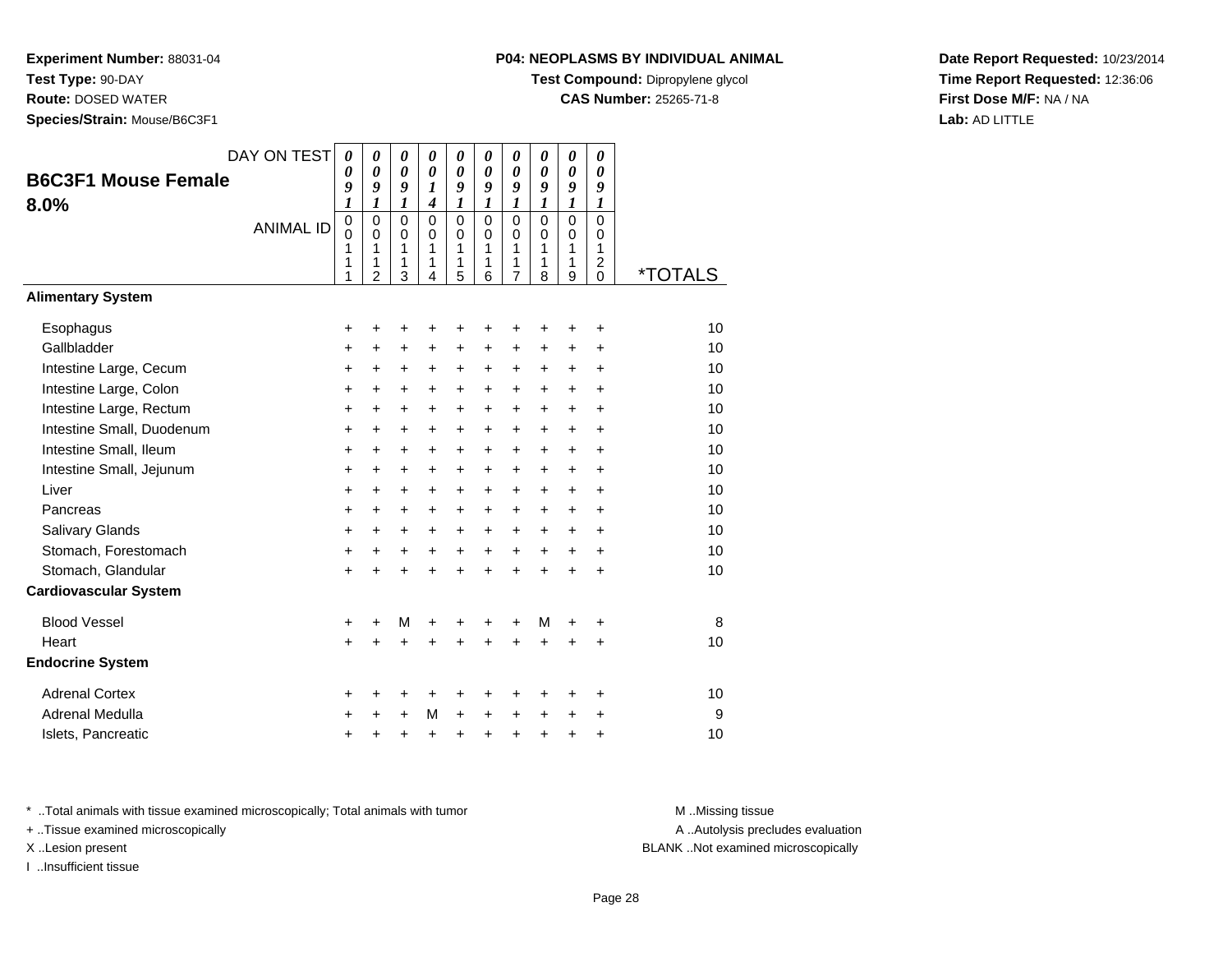**Test Type:** 90-DAY

**Route:** DOSED WATER

**Species/Strain:** Mouse/B6C3F1

#### **P04: NEOPLASMS BY INDIVIDUAL ANIMAL**

**Test Compound:** Dipropylene glycol

**CAS Number:** 25265-71-8

**Date Report Requested:** 10/23/2014**Time Report Requested:** 12:36:06**First Dose M/F:** NA / NA**Lab:** AD LITTLE

| <b>B6C3F1 Mouse Female</b><br>$8.0\%$       | DAY ON TEST<br><b>ANIMAL ID</b> | 0<br>0<br>9<br>1<br>$\mathbf 0$<br>0 | 0<br>0<br>9<br>$\boldsymbol{l}$<br>$\mathsf 0$<br>$\mathbf 0$ | 0<br>0<br>9<br>1<br>0<br>0 | 0<br>0<br>1<br>4<br>$\mathbf 0$<br>0 | 0<br>0<br>9<br>$\boldsymbol{l}$<br>$\mathbf 0$<br>$\mathbf 0$ | 0<br>0<br>9<br>1<br>0<br>0 | 0<br>0<br>9<br>1<br>$\mathbf 0$<br>0 | 0<br>$\boldsymbol{\theta}$<br>9<br>1<br>$\mathbf 0$<br>$\Omega$ | 0<br>0<br>9<br>1<br>$\mathbf 0$<br>0 | 0<br>$\boldsymbol{\theta}$<br>9<br>1<br>$\mathbf 0$<br>0 |                       |
|---------------------------------------------|---------------------------------|--------------------------------------|---------------------------------------------------------------|----------------------------|--------------------------------------|---------------------------------------------------------------|----------------------------|--------------------------------------|-----------------------------------------------------------------|--------------------------------------|----------------------------------------------------------|-----------------------|
|                                             |                                 | 1<br>1                               | 1<br>1                                                        | 1<br>1                     | 1<br>1                               | 1<br>1                                                        | 1<br>1                     | 1<br>1                               | 1<br>1                                                          | 1<br>1                               | 1<br>$\overline{\mathbf{c}}$                             |                       |
|                                             |                                 | 1                                    | $\overline{2}$                                                | 3                          | 4                                    | 5                                                             | 6                          | 7                                    | 8                                                               | 9                                    | 0<br>M                                                   | <i><b>*TOTALS</b></i> |
| Parathyroid Gland<br><b>Pituitary Gland</b> |                                 | $\ddot{}$                            | $\ddot{}$                                                     | $\ddot{}$                  | $\ddot{}$<br>M                       | $\ddot{}$                                                     | $\ddot{}$                  | $\ddot{}$                            | M                                                               | $\ddot{}$                            |                                                          | 8<br>9                |
| <b>Thyroid Gland</b>                        |                                 | +<br>$\ddot{}$                       | +<br>$\ddot{}$                                                | +<br>$\ddot{}$             | +                                    | $\ddot{}$<br>+                                                | +<br>+                     | +<br>$\ddot{}$                       | $\ddot{}$<br>+                                                  | +<br>+                               | +<br>$\ddot{}$                                           | 10                    |
| General Body System                         |                                 |                                      |                                                               |                            |                                      |                                                               |                            |                                      |                                                                 |                                      |                                                          |                       |
|                                             |                                 |                                      |                                                               |                            |                                      |                                                               |                            |                                      |                                                                 |                                      |                                                          |                       |
| <b>NONE</b>                                 |                                 |                                      |                                                               |                            |                                      |                                                               |                            |                                      |                                                                 |                                      |                                                          |                       |
| <b>Genital System</b>                       |                                 |                                      |                                                               |                            |                                      |                                                               |                            |                                      |                                                                 |                                      |                                                          |                       |
| <b>Clitoral Gland</b>                       |                                 | +                                    | +                                                             | +                          | ٠                                    | ٠                                                             | ٠                          | ٠                                    |                                                                 |                                      | +                                                        | 10                    |
| Ovary                                       |                                 | $\ddot{}$                            |                                                               | +                          | $\ddot{}$                            | $\ddot{}$                                                     | $\ddot{}$                  | $\ddot{}$                            | $\ddot{}$                                                       |                                      | +                                                        | 10                    |
| Uterus                                      |                                 | $\ddot{}$                            |                                                               | +                          | +                                    | +                                                             | +                          | +                                    | +                                                               | +                                    | +                                                        | 10                    |
| <b>Hematopoietic System</b>                 |                                 |                                      |                                                               |                            |                                      |                                                               |                            |                                      |                                                                 |                                      |                                                          |                       |
| <b>Bone Marrow</b>                          |                                 | +                                    | ٠                                                             | +                          | +                                    | +                                                             | ٠                          | +                                    | +                                                               | +                                    | +                                                        | 10                    |
| Lymph Node, Mandibular                      |                                 | $\ddot{}$                            | $\pm$                                                         | +                          | $\ddot{}$                            | $\ddot{}$                                                     | $\ddot{}$                  | +                                    | +                                                               | +                                    | +                                                        | 10                    |
| Lymph Node, Mesenteric                      |                                 | $\ddot{}$                            | $\ddot{}$                                                     | $\ddot{}$                  | М                                    | $\ddot{}$                                                     | +                          | +                                    | +                                                               | +                                    | +                                                        | 9                     |
| Spleen                                      |                                 | $\ddot{}$                            | +                                                             | +                          | +                                    | $\ddot{}$                                                     | +                          | +                                    | $\ddot{}$                                                       | $\ddot{}$                            | $\ddot{}$                                                | 10                    |
| Thymus                                      |                                 | +                                    | +                                                             | +                          | M                                    | $\ddot{}$                                                     | $\ddot{}$                  | +                                    | $\ddot{}$                                                       | +                                    | +                                                        | $\boldsymbol{9}$      |
| <b>Integumentary System</b>                 |                                 |                                      |                                                               |                            |                                      |                                                               |                            |                                      |                                                                 |                                      |                                                          |                       |
| <b>Mammary Gland</b>                        |                                 | +                                    | ٠                                                             | $\pm$                      | М                                    | +                                                             |                            | +                                    |                                                                 |                                      | +                                                        | 9                     |
| Skin                                        |                                 | $\ddot{}$                            |                                                               | +                          |                                      | +                                                             |                            |                                      |                                                                 | +                                    | +                                                        | 10                    |
| Musculoskeletal System                      |                                 |                                      |                                                               |                            |                                      |                                                               |                            |                                      |                                                                 |                                      |                                                          |                       |
| <b>Bone</b>                                 |                                 | +                                    |                                                               |                            |                                      |                                                               | +                          | +                                    | +                                                               | +                                    | +                                                        | 10                    |
|                                             |                                 |                                      |                                                               |                            |                                      |                                                               |                            |                                      |                                                                 |                                      |                                                          |                       |

\* ..Total animals with tissue examined microscopically; Total animals with tumor **M** . Missing tissue M ..Missing tissue A ..Autolysis precludes evaluation + ..Tissue examined microscopically X ..Lesion present BLANK ..Not examined microscopicallyI ..Insufficient tissue